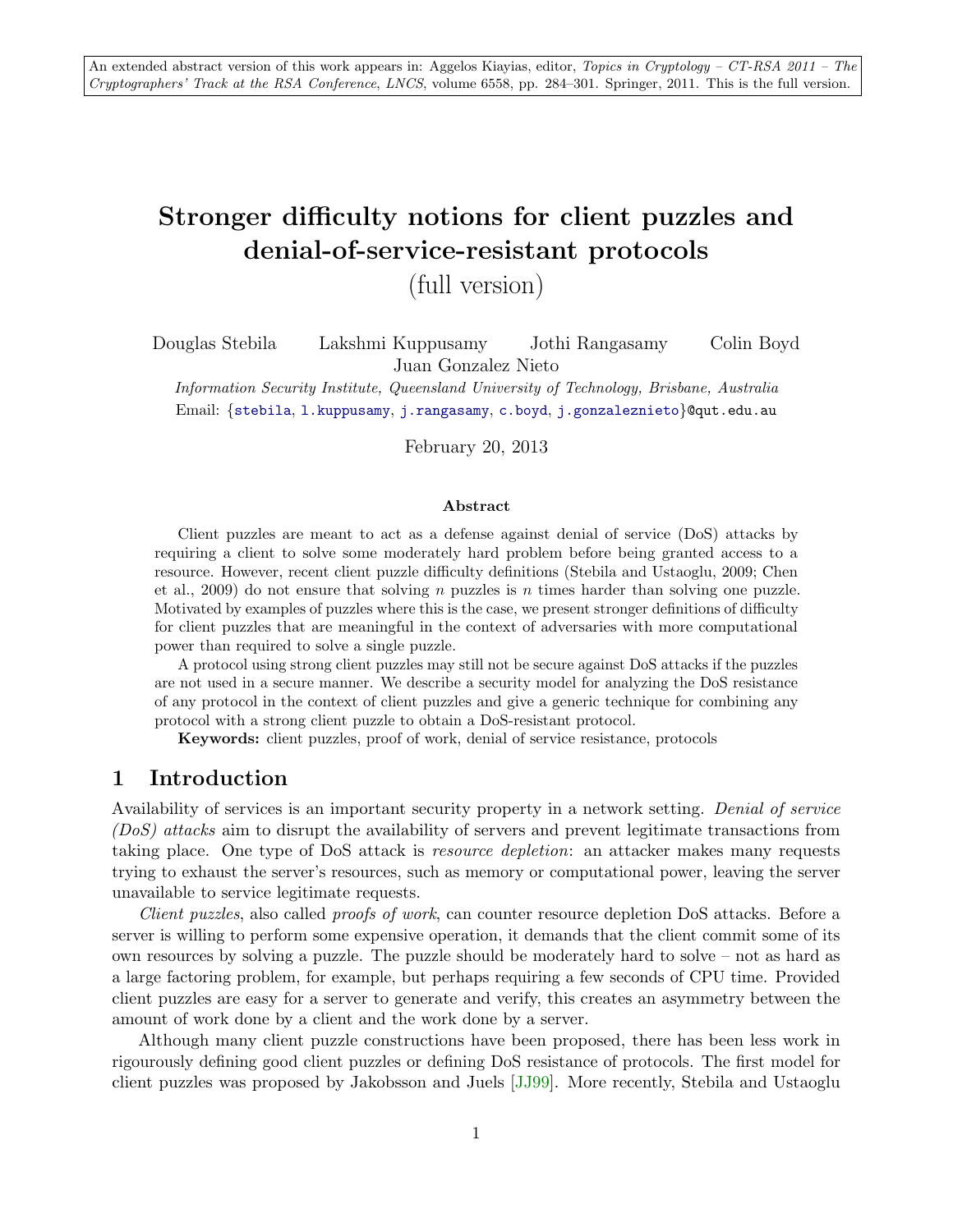[\[SU09\]](#page-17-0) described a security model for the DoS resistance of key exchange protocols, and Chen et al. [\[CMSW09a\]](#page-15-0) proposed a formalization of client puzzles and puzzle difficulty, using a game between a single challenger and a single adversary.

### 1.1 Contributions and Outline

In this work, we motivate and present stronger notions of security for client puzzles and DoS resistance of protocols and provide several examples satisfying these new definitions.

An Attack on Previous Difficulty Definitions. The main motivation for our stronger notion of security is that it should be hard for an adversary to solve many puzzles, not just one. The existing DoS countermeasure models [\[JJ99,](#page-16-0) [CMSW09a,](#page-15-0) [SU09\]](#page-17-0) address the ability of a runtime-bounded adversary to solve a single puzzle, but not of solving multiple puzzles: if one puzzle takes time 2<sup>20</sup> to solve, for example, will  $2^{30}$  puzzles will take time  $2^{50}$  to solve? This is important in practice, for an adversary will likely have more power than needed to solve a single puzzle.

In order to demonstrate the inadequacy of existing definitions, in Sect. [2](#page-3-0) we examine how for some puzzles – the generic puzzle construction of Chen et al. [\[CMSW09a\]](#page-15-0), the MicroMint micropayment puzzle scheme [\[RS97\]](#page-16-1), and number-theoretic puzzles such as the recent one of Karame-Capkun ˘ [\[KC10\]](#page-16-2) – it is hard to solve one instance (satisfying existing definitions [\[SU09,](#page-17-0) [CMSW09a\]](#page-15-0)), but many instances can be solved without too much more work. This is a weakness in the context of DoS resistance, and so a good puzzle difficulty definition should preclude this.

Stronger Client Puzzles. In Sect. [3,](#page-4-0) we propose two notions of strong difficulty for client puzzles, one for interactive situations and one for non-interactive situations. These stronger difficulty definitions capture the notion that solving n puzzles should cost about n times the cost of solving one puzzle. We then provide examples of puzzles satisfying these stronger definitions.

DoS-Resistant Protocols. In Sect. [4,](#page-9-0) we define what it means for a protocol to be DoS-resistant in a multi-user network setting. A server should not perform expensive operations unless a client has done the required work. It should be hard for the work of a legitimate client to be stolen or redirected (avoiding the attack of Mao and Paterson [\[MP02\]](#page-16-3)). This generalizes the work of Stebila and Ustaoglu [\[SU09\]](#page-17-0) on DoS-resistant key exchange protocols, while also accommodating our stronger notion of security for multiple puzzles as described above. Then, in Sect. [5,](#page-11-0) we present a theorem that shows how to transform any protocol into a DoS-resistant protocol using a strongly-difficult interactive client puzzle.

We conclude and discuss future work in Sect. [6.](#page-13-0) The appendices contain background definitions and notation (Appendix [A\)](#page-17-1) and proofs of claims from the main body (Appendices  $B-F$ ).

### 1.2 Related Work

Client Puzzles. Client puzzles were first proposed for protection against DoS attacks (in the form of email spam) by Dwork and Naor [\[DN92\]](#page-15-1). Many client puzzle constructions have subsequently been proposed. There are two main types of client puzzles: computation-bound puzzles, which depend on a large number of CPU cycles to solve, and memory-bound puzzles [\[ABMW03,](#page-14-0) [DGN03a,](#page-15-2) [DNW05\]](#page-15-3), which depend on a large number of memory accesses to solve, and which offer more uniform solving time across different CPU speeds compared to computation-bound puzzles. Many computationbound puzzles are based on the difficulty of inverting a hash function [\[Bac97,](#page-14-1) [JB99,](#page-16-4) [JJ99,](#page-16-0) [ANL00,](#page-14-2) [Bac04,](#page-14-3) [CMSW09a\]](#page-15-0), although other techniques (for example, using number-theoretic primitives) exist as well [\[DN92,](#page-15-1) [WJHF04,](#page-17-2) [TBFGN06,](#page-17-3) [KC10\]](#page-16-2). Puzzle-like constructions also appear in other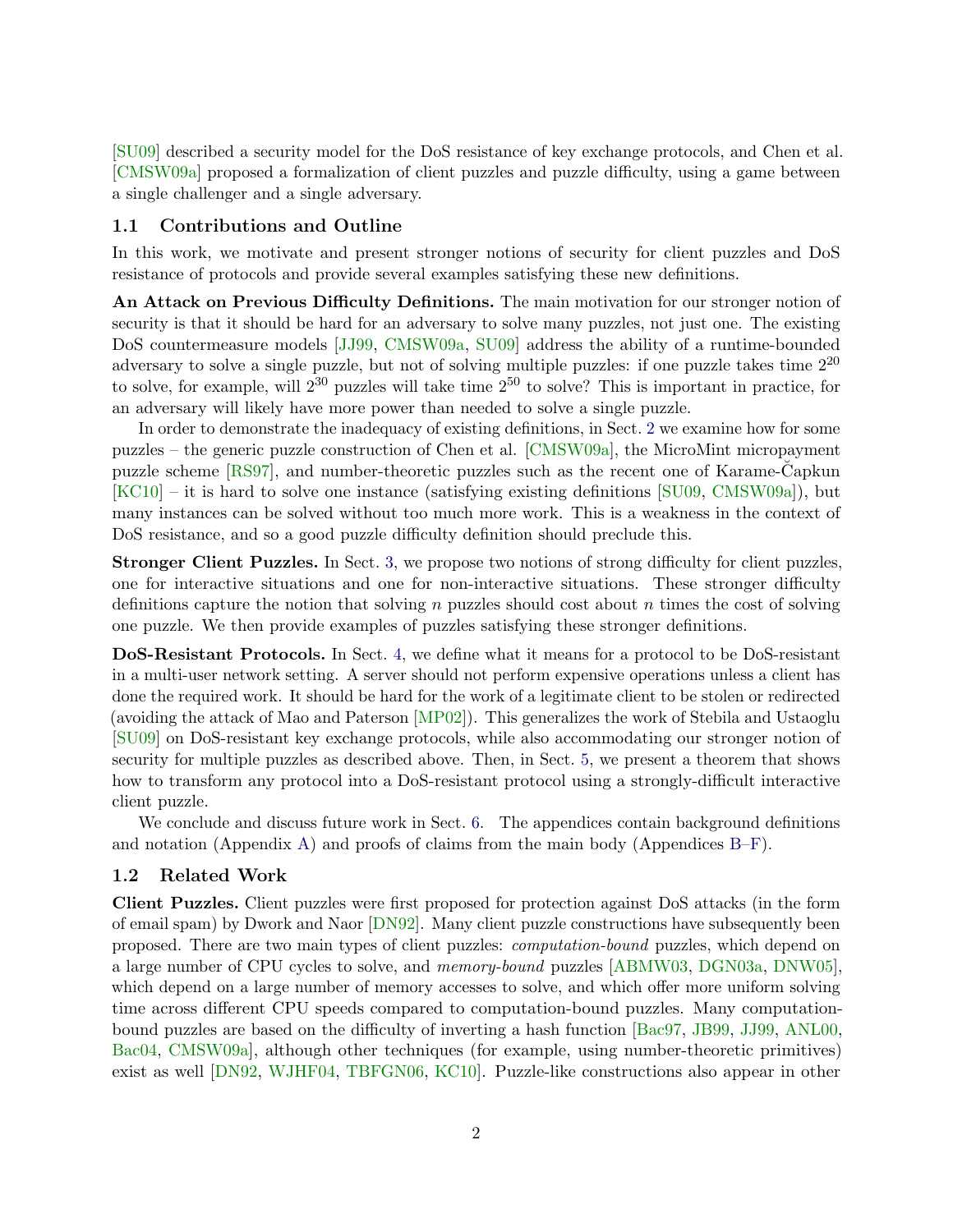cryptographic contexts [\[RSW96,](#page-17-4) [RS97,](#page-16-1) [Boy07\]](#page-14-4) but with a focus on different security properties.

Difficulty of Client Puzzles. Although there have been many puzzle constructions as noted above, only a few of these use any formal notion of security, and there has been little work in developing formal definitions of client puzzle difficulty. The first client puzzle difficulty definition was given by Jakobsson and Juels [\[JJ99\]](#page-16-0), and another by Canetti et al. [\[CHS05\]](#page-15-4). Some memory-bound puzzles [\[DGN03a,](#page-15-2) [DNW05\]](#page-15-3) include proofs of amortized difficulty.

A richer difficulty definition was given by Chen et al. [\[CMSW09a\]](#page-15-0), using two security experiments: unforgeability and puzzle difficulty. Importantly, the difficulty definition only addresses the ability of an adversary to solve a single puzzle. They describe a basic generic client puzzle protocol  $\Pi(\mathsf{C}Puz)$ . Finally, they give a generic client puzzle construction from a pseudorandom function and a one-way function (essentially a MAC and a hash function).

Our definition of puzzle difficulty starts from the Chen et al. [\[CMSW09a\]](#page-15-0) definition, but with a number of differences. First, we eliminated the unforgeability property. The unforgeability property is important for their protocol  $\Pi(CPuz)$ , but is not an essential feature of client puzzles. In fact, to define non-interactive puzzles, in which the client can generate the puzzle itself, we must remove unforgeability. Next, we strengthened the difficulty definition to consider an adversary who solves many puzzles, motivated by our attack in Sect. [2.](#page-3-0) Our DoS resistance model and protocol is significantly stronger than their protocol  $\Pi(\text{CPuz})$ , accommodating multiple users in a network setting.

Multiple Puzzles. Our work is motivated by the difficulty of solving multiple puzzles which has not been addressed adequately in previous works. Jakobsson and Juels [\[JJ99\]](#page-16-0) considered independence of proofs of work, but only in terms of their solvability, not their difficulty. Canetti et al. [\[CHS05\]](#page-15-4) addressed hardness amplification – the difficulty of solving many instances – of *weakly verifiable* puzzles (WVPs), which are puzzles that need not be publicly verifiable. The adversary for WVPs could not see valid puzzle/solution pairs, so Dodis et al. [\[DIJK09\]](#page-15-5) introduced dynamic WVPs that did allow the adversary to see solutions and gave a hardness amplification theorem showing that if solving one dynamic WVP is hard, then solving an n-wise dynamic WVP is also hard. Still, dynamic WVPs differ from the difficulty definition of Chen et al. [\[CMSW09a\]](#page-15-0) and our definition, in that dynamic WVPs generate all puzzle challenges at once, independent of the request, whereas puzzles in the Chen et al. model are generated in response to, and are dependent upon, client requests.

Modelling DoS Attacks on Protocols. Meadows [\[Mea99\]](#page-16-5) presented a cost-based framework for identifying DoS attacks in network protocols (e.g., Smith et al.'s DoS attack [\[SGNB06\]](#page-17-5) on the JFK key exchange protocol  $[ABB^+04]$  $[ABB^+04]$ , but can only be used to identify and quantify a DoS attack, not prove that a protocol is DoS-resistant.

Stebila and Ustaoglu [\[SU09\]](#page-17-0) gave a provable security model for the DoS resistance of key agreement protocols based on the eCK model for key agreement security [\[LLM07\]](#page-16-6). The model splits key exchange into two portions: a presession for the DoS countermeasure, and a session for the key exchange. They give an example protocol using hash function inversions for the DoS countermeasure and building on CMQV [\[Ust08\]](#page-17-6) for the key exchange protocol. One of their main motivations was to avoid the DoS attack of Mao and Paterson [\[MP02\]](#page-16-3) which derived from an authentication failure where messages could be redirected and accepted.

Our definition of DoS resistance for protocols shares some of these characteristics: it uses a presession for the DoS countermeasure and is suitable for a multi-user network setting. It can be used to analyze all protocols, not just key exchange protocols, and it uses a stronger notion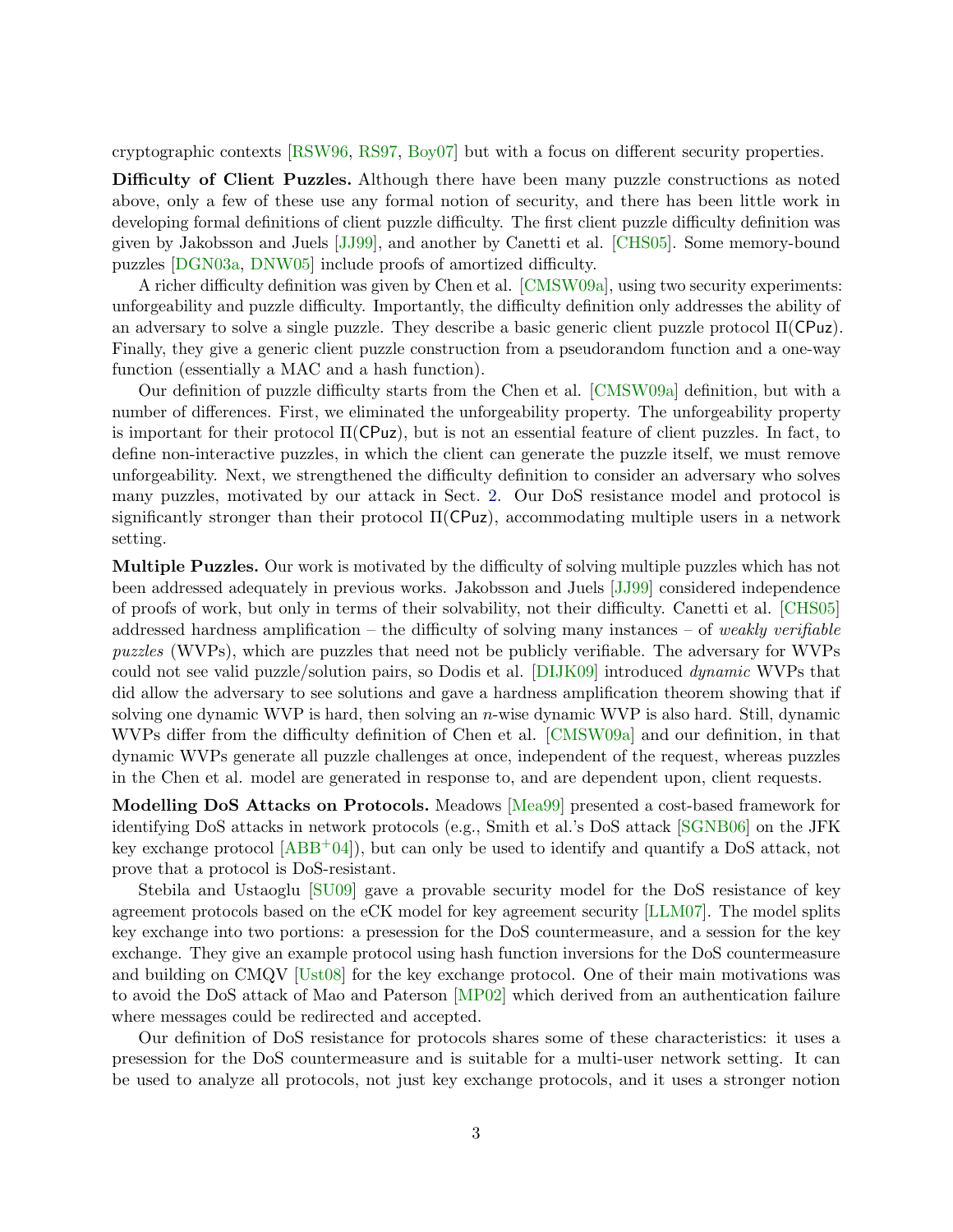of security, considering an adversary who solves many puzzles, not just one. By separating the definition of a puzzle from the definition of a DoS-resistant protocol, we can perform a modular analysis of each component separately and then combine them.

# <span id="page-3-0"></span>2 Weaknesses in Existing Definitions

In a public network setting, a server will be providing service to many clients at a time. A DoS countermeasure based on client puzzles should require appropriate work to be done for each client request: it should not be possible to solve many puzzles easily. While the existing models [\[JJ99,](#page-16-0) [SU09,](#page-17-0) [CMSW09a\]](#page-15-0) describe the difficulty of DoS countermeasures when faced with an adversary trying to solve one puzzle, these models do not adequately defend against *powerful adversaries* who can expend more than the effort required to solve a single puzzle.

In this section, we consider some puzzles where a single instance cannot be solved easily by an attacker, satisfying existing difficulty definitions, but where an attacker can solve  $n$  puzzles more efficiently than just n times the cost of solving a single puzzle. This motivates our stronger definition of puzzle difficulty in Sect. [3.](#page-4-0)

While the examples in this section focus on the security definition of Chen et al. [\[CMSW09a\]](#page-15-0), they can also be applied to the model of Stebila and Ustaoglu [\[SU09\]](#page-17-0).

Generic Puzzle Construction of Chen et al. Chen et al. [\[CMSW09a\]](#page-15-0) proposed a generic client puzzle construction based on a pseudorandom function  $\mathcal F$  and a one-way function  $\phi$ . The challenger selects a secret  $s \in \mathcal{K}$  with  $|\mathcal{K}| = 2^k$  and public parameters (not relevant to our discussion here), denoted by \*, to generate a puzzle. The challenger computes  $x \leftarrow \mathcal{F}(s, *)$ , where  $x \in \mathcal{X}$  and  $|\mathcal{X}| \geq |\mathcal{K}|$ , and then sets  $y \leftarrow \phi(x)$ . The solver, given the challenge  $(y, *)$ , has to find a pre-image z such that  $\phi(z) = y$ .

This generic construction satisfies the puzzle unforgeability and puzzle difficulty security properties provided certain bounds are met: namely,  $|\mathcal{X}| \geq |\mathcal{K}|$  and  $\frac{|\phi^{-1}(y)|}{|\mathcal{X}|} \leq \frac{1}{2^k}$  $\frac{1}{2^k}$ , for all y. Suppose we have that  $|\phi^{-1}(y)| \leq 1$  and  $|\mathcal{X}| = 2^k$ . Then the bounds in the generic construction are satisfied and solving a single puzzle instance requires approximately  $2^k$  searches in X. But to solve n puzzles, the solver can find the value s with at most  $2^k$  searches and then obtain a solution with one application of F for each puzzle. That is, solving n puzzles would require  $2^k + n$  operations rather than the desired  $n \cdot 2^k$  computations.

MicroMint-Based Puzzle. The MicroMint micropayment scheme [\[RS97\]](#page-16-1) is effectively a clientpuzzle-based micropayment scheme. A coin is a collision in a hash function: it is a pair of values  $x_1, x_2$  such that  $H(x_1) = H(x_2)$  for a given hash function H. It is easy to verify the validity of a coin.

Generating coins is harder. If H is a regular (or random) function with  $\ell$ -bit outputs, then to find a collision one must rely on the "birthday paradox" (c.f. [\[Sti02,](#page-17-7) §4.2.2]): hash approximately  $2^{\ell/2}$  distinct values and search for a collision. This puzzle can be shown to satisfy the puzzle difficulty definition of the Chen et al. model [\[CMSW09a\]](#page-15-0) (see Appendix [Bf](#page-19-0)or details).

However, many collisions can be found without too much more work:  $n$  collisions can be found with  $\sqrt{n} \cdot 2^{\ell/2}$  hash function calls, much less than n times the  $2^{\ell/2}$  cost of solving a single puzzle. We emphasize this is not an attack on the MicroMint scheme itself: MicroMint was in fact *designed* so that the amortized cost of generating multiple coins is smaller. While potentially a desirable property in a micropayment scheme, this property is not desirable for client puzzles.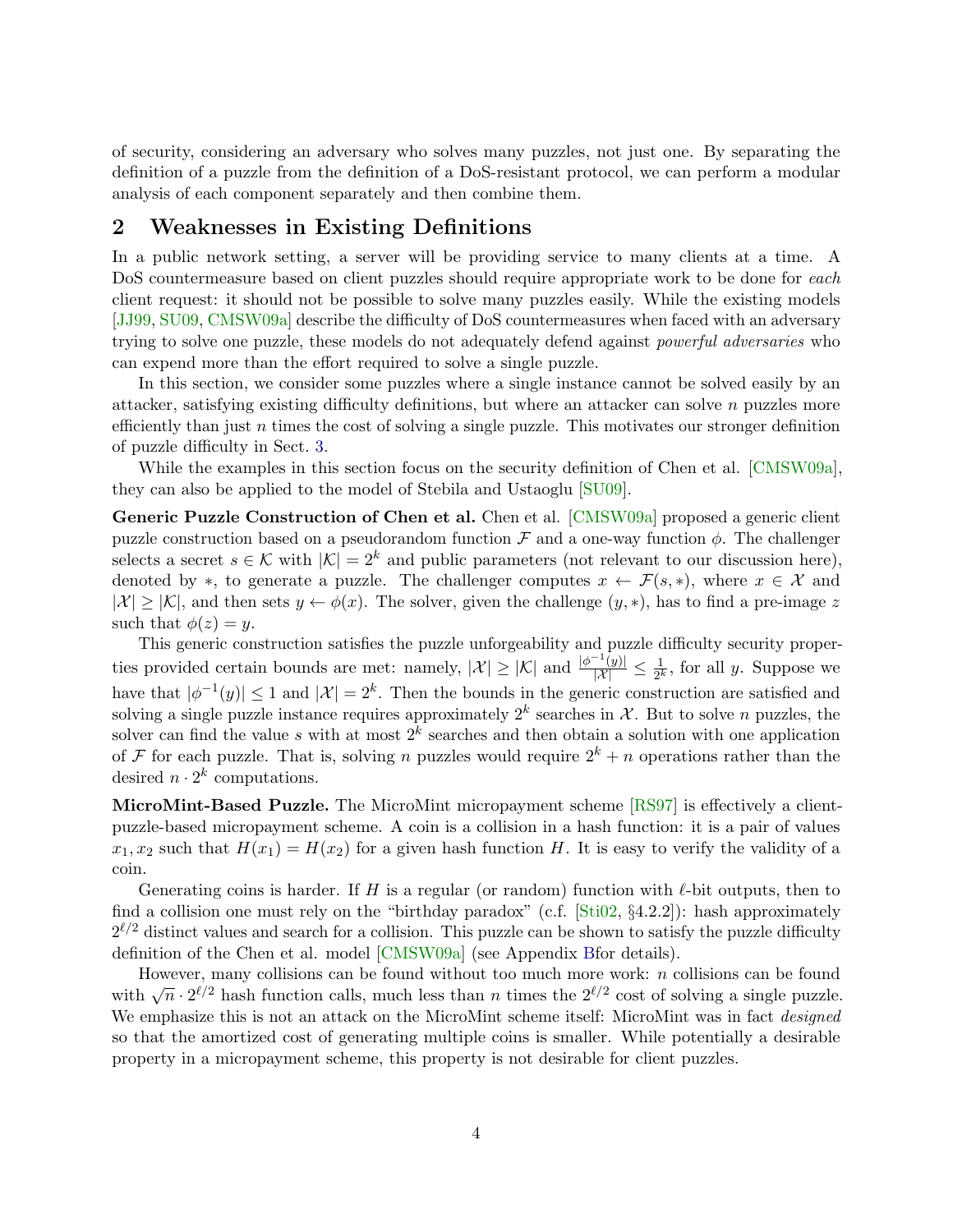Number-Theoretic Puzzles. Many client puzzles based on number-theoretic constructions have been presented, including the recent scheme of Karame and Capkun  $KCl<sub>10</sub>$ , which uses modular exponentiation and argues for security in the Chen et al. model [\[CMSW09a\]](#page-15-0) based on the intractability of the RSA problem. Given a puzzle consisting of an RSA modulus  $N$ , a challenge  $x$ , and a large integer  $R >> N$ , the solver must compute  $x<sup>R</sup>$  mod N.

The security argument rests on the assumption that the best known algorithm for this computation requires  $O(\log(R))$  modular operations, assuming that factoring N requires more than  $O(\log(R))$  operations. For a common puzzle difficulty level of say  $2^{20}$ , a 1024-bit modulus N certainly suffices. But in fact a much smaller N would still suffice and would reduce the computational costs for the verifier, which is important when puzzles are used at extremely low levels in the network stack, such as TCP (e.g., as in [\[MPM04\]](#page-16-7)).

Even with a smaller N, say 500 bits, the cost of solving a puzzle by computing  $x^R$  mod N is still cheaper than factoring  $(2^{20}$  compared to approximately  $2^{49}$  based on the formulas in [\[BCC](#page-14-6)+08,  $\S6.2$ ]). However, if the adversary wants to solve  $2^{30}$  puzzles, the best technique is not to solve all these puzzles independently (at a cost of  $2^{30} \cdot 2^{20} = 2^{50}$  operations) but to first factor N and then use this trapdoor to easily generate solutions (at a cost of  $2^{49} + 2^{30}c < 2^{50}$ , for some small c which is the cost of easily generating solutions).

Signature forgery. In Appendix [C,](#page-20-0) we present another counterexample puzzle based on signature forgery.

# <span id="page-4-0"></span>3 Strong Client Puzzles

The starting point for our definition of strong client puzzles is the model of Chen et al. [\[CMSW09a\]](#page-15-0). The main differences are as follows.

Firstly, as motivated by Sect. [2,](#page-3-0) our definition of puzzle difficulty is more robust in that it considers the number of puzzles solved by powerful adversaries.

Secondly, we omit the unforgeability security notion for client puzzles. Inherently, there is no need for puzzles to be unforgeable: in a game played between a challenger and an adversary, the challenger can keep track of all the puzzles issued to detect any forgeries. It is only when using puzzles in network protocol that unforgeability sometimes becomes relevant. The main purpose of unforgeability in Chen et al. [\[CMSW09a\]](#page-15-0) was to show the DoS resistance of their client puzzle protocol construction  $\Pi$ (Puz). We argue in Sect. [4](#page-9-0) that a richer notion of DoS resistance is required for a multi-user network setting.

Thirdly, our puzzle definition ensures that the puzzle's semantic meaning – represented by the string  $str$ , which may identify the resource the client wishes to access – is the same for both the solver and the verifier. In the model of Chen et al. [\[CMSW09a\]](#page-15-0), the server's generation of  $puz$ depended on *str*, but not in a way that the client could verify: *puz* was an opaque data structure. Thus, a client solving puz could not be certain that this would gain access to the *str* resource; and similarly, a server receiving a solution for puz could not know that the client solving puz intended to solve a puzzle related to str. This could allow client's work to be stolen by an attacker [\[SU09\]](#page-17-0) or redirected [\[MP02\]](#page-16-3). By making a connection between  $str$  and  $puz$  more transparent, we can incorporate semantic meaning from other protocols or applications into a puzzle.

Fourthly, our security experiment allows for non-publicly verifiable puzzles, as suggested in the notion of weakly verifiable puzzles [\[CHS05\]](#page-15-4).

Finally, in order to accommodate a variety of puzzle uses, we define two types of difficulty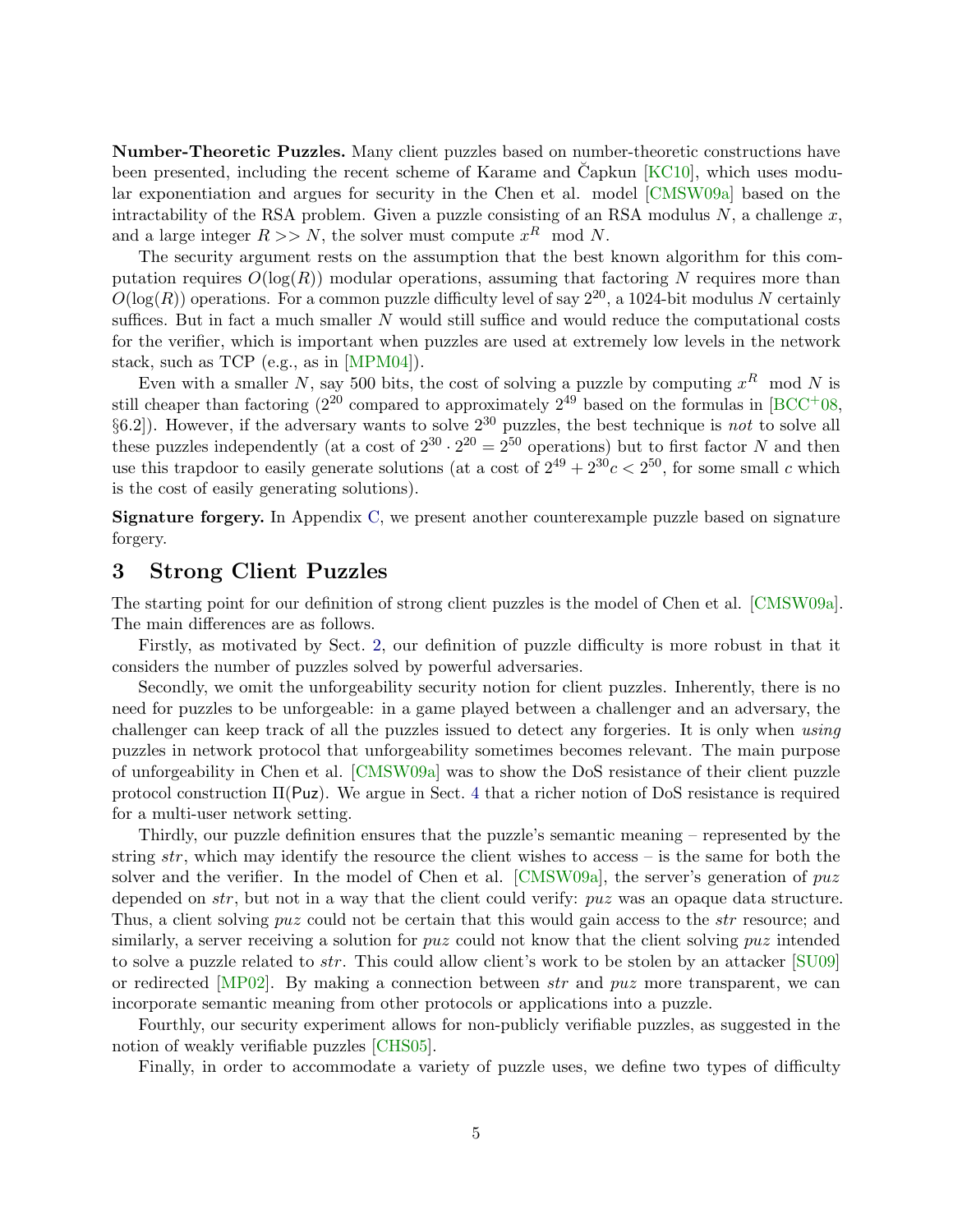experiments, one for interactive settings and one for non-interactive settings. This accommodates asynchronous applications, such as email, where the client itself generates the puzzle [\[Bac97,](#page-14-1) [Bac04\]](#page-14-3). While the non-interactive definition is more general, it is often convenient to consider the more limited interactive definition because of its simplicity and its more natural use in interactive protocols. We provide examples of puzzles satisfying each type, and interactive puzzles are at the heart of our DoS-resistant protocol construction in Sect. [5.](#page-11-0)

### <span id="page-5-3"></span>3.1 Client Puzzles

**Definition 1** (Client Puzzle). A client puzzle Puz is a tuple consisting of the following algorithms:

- Setup $(1^k)$  (p.p.t. setup algorithm):
	- 1. Choose the long-term secret key space sSpace, puzzle difficulty space diffSpace, string space strSpace, puzzle space puzSpace, and solution space solnSpace.
	- 2. Set  $s \leftarrow_R$  sSpace.
	- 3. Set params  $\leftarrow$  (sSpace, puzSpace, solnSpace, diffSpace,  $\Pi$ ), where  $\Pi$  is any additional public information, such as a description of puzzle algorithms, required for the client puzzle.
	- 4. Return (params, s).
- GenPuz(s  $\in$  sSpace,  $d \in$  diffSpace, str  $\in$  strSpace) (p.p.t. puzzle generation algorithm): Return  $puz \in \text{puzSpace}.$
- FindSoln(str  $\in$  strSpace,  $puz \in \text{puzSpace}, t \in \mathbb{N}$ ) (probabilistic solution finding algorithm): Return a potential solution soln  $\in$  solnSpace after running time at most t.<sup>[1](#page-5-0)</sup>
- VerSoln( $s \in s$ Space,  $str \in str$ Space,  $puz \in puz$ Space,  $soln \in soln$ Space) (d.p.t. puzzle solution verification algorithm): Returns true or false.

For correctness, we require that if  $(params, s) \leftarrow$  Setup $(1^k)$  and  $puz \leftarrow$  GenPuz $(s, d, str)$ , for  $d \in \text{diffSpace}$  and  $str \in \text{strSpace}$ , then there exists  $t \in \mathbb{N}$  with

 $Pr (VerSoln(s, str, puz, soln) = true : soln \leftarrow FindSoln(str, puz, t)) = 1$ .

### <span id="page-5-2"></span>3.2 Strong Puzzle Difficulty

A puzzle satisfies strong puzzle difficulty if the probability that a runtime-bounded-adversary can output a list of n fresh, valid puzzle solutions is upper-bounded by a function of the puzzle difficulty parameter and n. This is formalized in the following two experiments for the interactive and non-interactive settings.

We first need to define additional helper oracles as follows:

- GetPuz(str): Set  $puz \leftarrow$  GenPuz(s, d, str) and record (str, puz) in a list. Return puz.
- GetSoln(str, puz): If (str, puz) was not recorded by GetPuz, then return  $\perp$ . Otherwise, find soln such that VerSoln $(s, str, puz, soln) =$ true. Record  $(str, puz, soln)$ . Return soln.<sup>[2](#page-5-1)</sup>
- <span id="page-5-0"></span>•  $V(str, puz, soln)$ : Return VerSoln $(s, str, puz, soln)$ .

<span id="page-5-4"></span><sup>&</sup>lt;sup>1</sup>FindSoln runs in time at most t so that a client can stop searching for a puzzle after a specified amount of time; the difficulty definitions in Sect. [3.2](#page-5-2) yield that a client must spend at least a certain amount of time to find a valid solution.

<span id="page-5-1"></span><sup>&</sup>lt;sup>2</sup>Note that GetSoln is only obligated to find a solution if  $puz$  was actually generated by the challenger. If A generated  $puz$ , then A may need to employ FindSoln to find a solution. Compared to FindSoln, GetSoln has access to additional secret information that may allow it to find a solution more easily.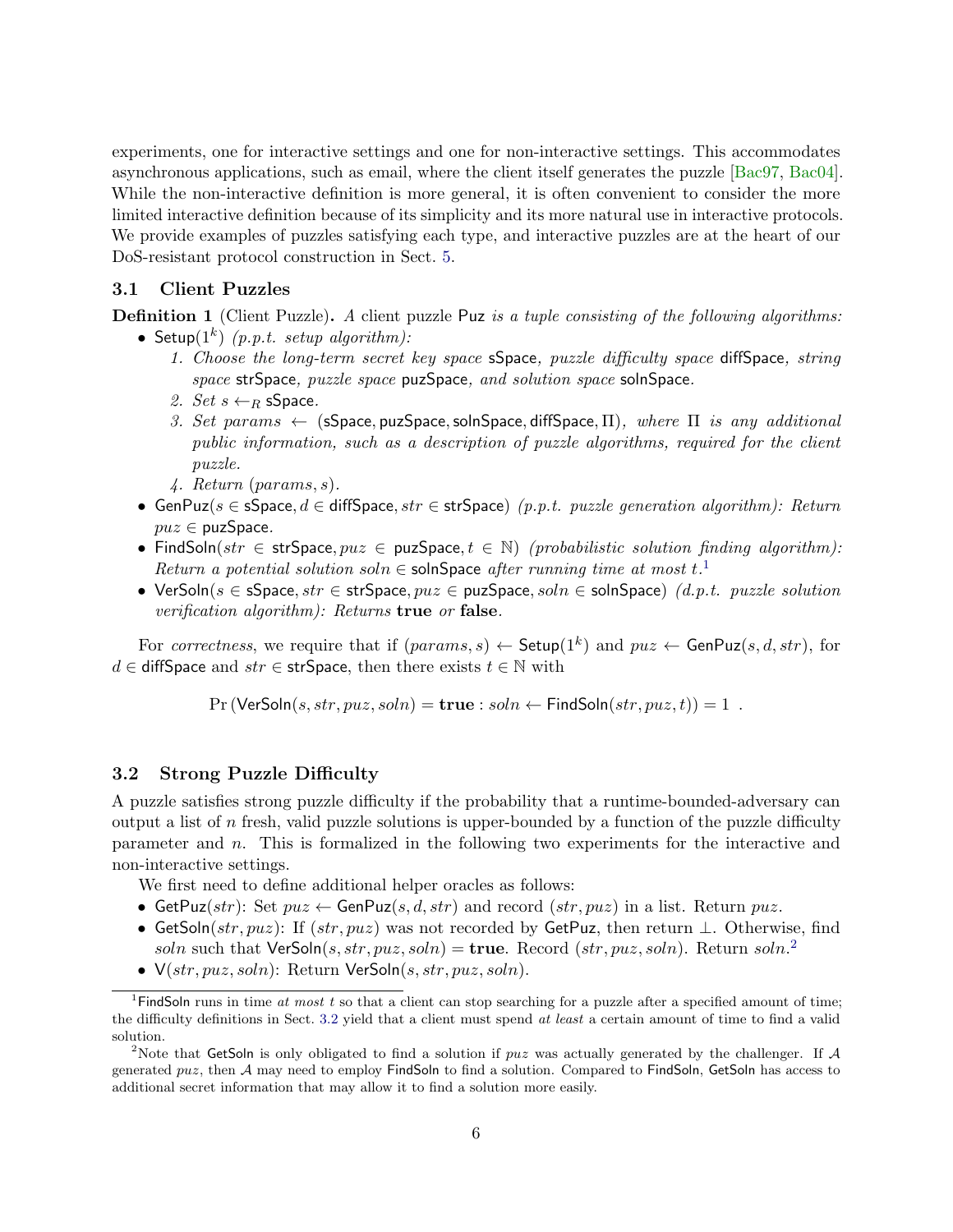### 3.2.1 Interactive Strong Puzzle Difficulty

In this setting, we imagine a solver interacting with a challenger: the solver submits a request for a puzzle, the challenger issues a puzzle, the solver sends a solution to the challenger, and the challenger checks the solution. The solver can only submit solutions to puzzles that were issued by the challenger: this immediately rules out puzzle forgery or generation of puzzles by the solver. The challenger also allows the solver, via queries, to see solutions to other puzzles.

Let k be a security parameter, let d be a difficulty parameter, let  $n \geq 1$ , and let A be an algorithm. The security experiment  $\mathsf{Exec}_{\mathcal{A},d,Puz}^{\text{INT-STR-DIFF}}(k)$  for interactive strong puzzle difficulty of a puzzle Puz is defined as follows:

- $\mathsf{Exec}_{\mathcal{A},n,d,\mathsf{Puz}}^{\text{INT-STR-DIFF}}(k)$ :
	- 1. Set  $(params, s) \leftarrow$  Setup $(1^k)$ .
	- 2. Set  $\{(str_i, puz_i, soln_i): i = 1, \ldots, n\} \leftarrow \mathcal{A}^{\mathsf{GetPuz},\mathsf{GetSoln},\mathsf{V}}(params).$
	- 3. If  $\mathsf{VerSoln}(s, str_i, puz_i, soln_i) = \mathbf{true}$ , the tuple  $(str_i, puz_i)$  was recorded by  $\mathsf{GetPuz}$ , and  $(str_i, puz_i, soln_i)$  was not recorded by GetSoln for all  $i = 1, ..., n$ , then return true, otherwise return false.

<span id="page-6-2"></span>**Definition 2** (Interactive Strong Puzzle Difficulty). <sup>[3](#page-6-0)</sup> Let  $\epsilon_{d,k,n}(t)$  be a family of functions monotonically increasing in t, where  $|\epsilon_{d,k,n}(t) - \epsilon_{d,k,1}(t/n)| \leq \text{negl}(k, d)$  for all t, n such that  $\epsilon_{d,k,n}(t) \leq 1$ . Fix a security parameter k and difficulty parameter d. Let  $n \geq 1$ . Then Puz is an  $\epsilon_{d,k,n}(\cdot)$ -stronglydifficult interactive client puzzle *if, for all probabilistic algorithms A running in time at most* t,

$$
\Pr\left(\mathsf{Exec}_{\mathcal{A},n,d,\mathsf{Puz}}^{\text{INT-STR-DIFF}}(k) = \mathbf{true}\right) \leq \epsilon_{d,k,n}(t) .
$$

In the random oracle model,  $4$  To our knowledge, this is the first formal justification for the security of Hashcash. we can define interactive and non-interactive strong puzzle difficulty in terms of the number of oracle queries made by the adversary instead of its running time.

Remark. The condition that  $|\epsilon_{d,k,n}(t) - \epsilon_{d,k,1}(t/n)| \leq \text{negl}(k, d)$ , for all t and n such that  $\epsilon_{d,k,n}(t) \leq 1$ , captures the property that solving *n* puzzles should cost *n* times the cost of solving one puzzle, at least until the adversary spends enough time  $t$  to solve  $n$  puzzles with probability 1.

Remark. This bound is quite abstract; let us consider a concrete function for  $\epsilon_{d,k,n}(t)$ . For example, suppose each Puz instance should take approximately  $2^d$  steps to solve. Then we might aim for Puz to be a  $\epsilon_{d,k,n}(\cdot)$ -strongly-difficult interactive client puzzle, where  $\epsilon_{d,k,n}(t) \approx t/2^dn + \text{negl}(k)$ .

*Remark.* In the security experiment, the adversary is allowed to request many more than  $n$ puzzles using  $GetPuz$ . The adversary can then pick which  $n$  puzzles it submits as its allegedly solved puzzles  $\{(str_i, puz_i, soln_i) : i = 1, \ldots, n\}$ . In other words, the adversary could request many puzzles and hope to find some easy-to-solve instances. This means, for example, that puzzles for which 1% of instances are trivially solved could not be proven secure (with a reasonable  $\epsilon_{d,k,n}(t)$ ) according to this difficulty definition.

<span id="page-6-0"></span><sup>&</sup>lt;sup>3</sup> An earlier version of this paper instead required that  $\epsilon_{d,k,n}(t) \leq \epsilon_{d,k,1}(t/n)$ . As noted by Groza and Warinschi [\[GW12,](#page-16-8) §2], this made the definition impossible to satisfy in general, due to the negligibly small possibility that the challenge contains two identical puzzles. The new condition, that  $|\epsilon_{d,k,n}(t) - \epsilon_{d,k,1}(t/n)| \leq \text{negl}(k, d)$ , avoids that problem.

<span id="page-6-1"></span><sup>&</sup>lt;sup>4</sup>In the *random oracle model*, a hash function is modelled as an ideal random function accessible to the adversary solely as an oracle. [\[BR93c\]](#page-15-6)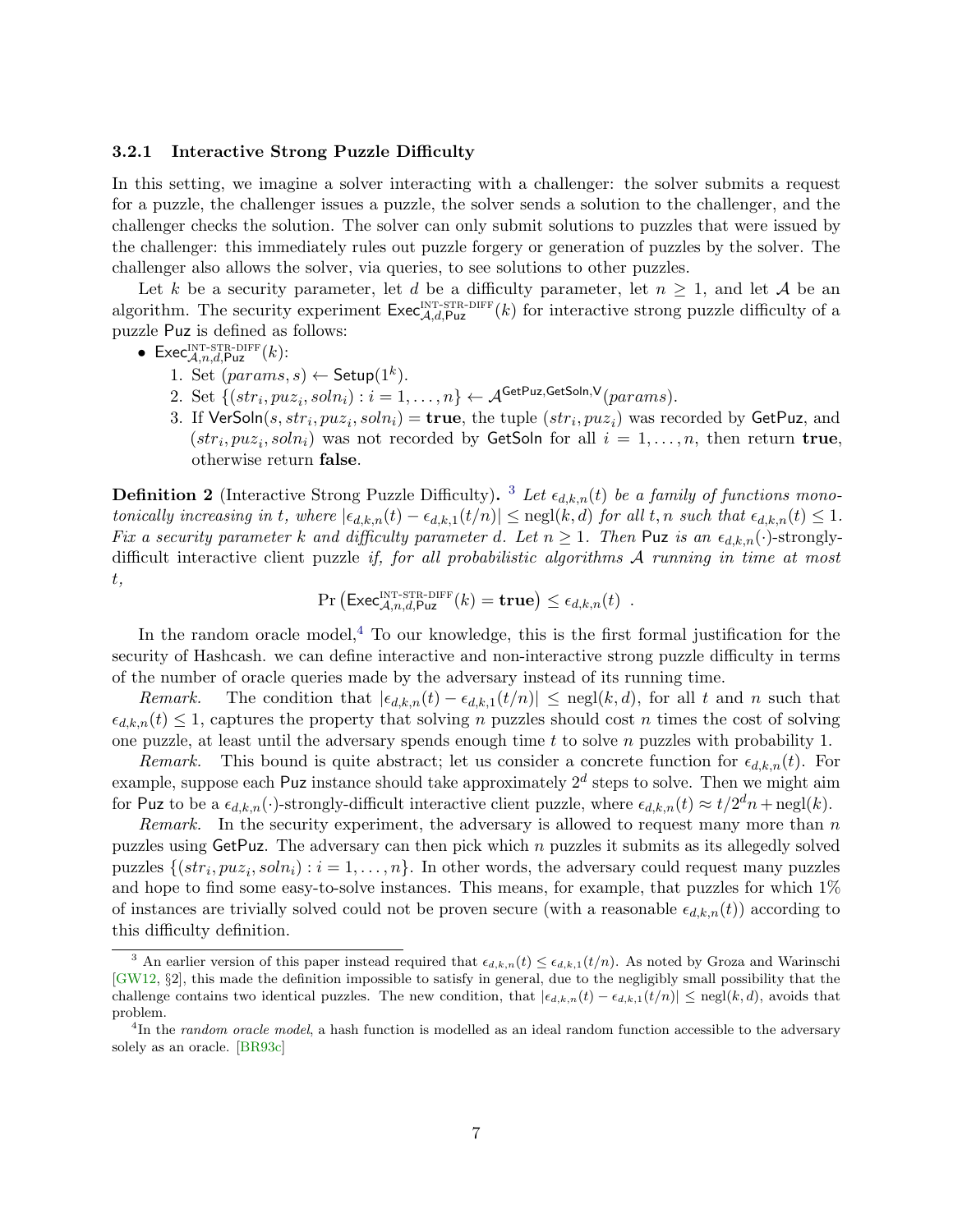Relation to Examples from Sect. [2.](#page-3-0) The Chen et al. generic puzzle construction in Sect. [2](#page-3-0) does not satisfy our definition of strong puzzle difficulty. From Theorem 2 of [\[CMSW09a\]](#page-15-0), we have that the Chen et al. generic construction is  $\epsilon_{d,k}(t)$ -difficult, with  $\epsilon_{d,k}(t) \lesssim 2\nu_k(t) + (1 + t/(2^{k-t}))\gamma_d(t)$ , where  $\nu_k(t)$  is the probability of breaking the pseudorandom function family (with security parameter k) in time t and  $\gamma_d(t)$  is the probability of breaking the one-way function (with security parameter d) in time  $t$ . By the argument from Sect. [2,](#page-3-0) there exists an adversary that can win the strongly-difficulty interactive puzzle game with probability at least  $\epsilon'_{d,k,n}(t) \gtrapprox \nu_k(t) + \gamma_d(t)/n$ , which does not satisfy  $\epsilon'_{d,k,n}(t) \leq \epsilon'_{d,k,1}(t/n).$ 

Similarly, the MicroMint puzzle from Sect. [2](#page-3-0) does not satisfy Definition [2.](#page-6-2) Finding a single  $\ell$ -bit collision (and thus solving a MicroMint puzzle) requires about  $2^{\ell/2}$  hash function calls, but the common value of the contraction of the contraction of the contraction of the form of the finding n collisions requires only  $\sqrt{n} \cdot 2^{\ell/2}$  calls. Let  $\epsilon_{k,\ell,n}(q) = \frac{q}{\sqrt{n} \cdot 2^{\ell/2}}$ . It is clear that, for  $n \geq 2$ ,  $\epsilon_{k,\ell,n}(q) \gg \epsilon_{k,\ell,1}(q/n)$ , and hence MicroMint is not an  $\epsilon_{k,\ell,n}(\cdot)$ -strongly difficulty interactive puzzle.

Similarly, the Karame-Capkun puzzle  $KCl<sub>0</sub>$  does not satisfy the interactive strong puzzle difficulty definition since for sufficiently many puzzles the best approach is to factor the RSA modulus N and use the trapdoor information to quickly solve puzzles. In other words,  $\epsilon_{d,k,n}(t)$  is close to  $\epsilon_{d,k,1}(t/n)$  for sufficiently large n.

#### 3.2.2 Non-Interactive Strong Puzzle Difficulty

Non-interactive strong puzzle difficulty models the case of client-generated puzzles. Besides being useful in their originally proposed setting as an email spam countermeasure [\[Bac97,](#page-14-1) [Bac04\]](#page-14-3), they can be useful in protocols that are inherently asynchronous, such as the Internet Protocol (IP), or have a fixed message flow, such as the Transport Layer Security (TLS) protocol.

The technical difference between interactive and non-interactive strongly difficult puzzles is whether the adversary can return solutions only to puzzles generated by the challenger (interactive) or can also return solutions to puzzles it generated itself (non-interactive).

The security experiment  $\mathsf{Exec}_{\mathcal{A},n,d,\mathsf{Puz}}^{\text{NINT-STR-DIFF}}(k)$  for non-interactive strong puzzle difficulty is as in the interactive case with a change to line 3 of the experiment:

• Exec $\mathcal{L}_{\mathcal{A},n,d,\text{Puz}}^{\text{NINT-STR-DIFF}}(k)$ :

3. If  $\mathsf{VerSoln}(s, str_i, puz_i, soln_i) = \mathbf{true}$  and the tuple  $(str_i, puz_i, soln_i)$  was not recorded by GetSoln for all  $i = 1, \ldots, n$ , then return **true**, otherwise return **false**.

The definition of  $\epsilon_{d,k,n}(\cdot)$ -strongly-difficult non-interactive client puzzles follows analogously.

Remark. If Puz is an  $\epsilon_{d,k,n}(\cdot)$ -strongly-difficult non-interactive puzzle, then it is also  $\epsilon_{d,k,n}(\cdot)$ strongly-difficult interactive puzzle.

### <span id="page-7-0"></span>3.3 A Strongly-Difficult Interactive Client Puzzle Based on Hash Functions

In this section, we describe a client puzzle based on hash function inversion, similar to the subpuzzle used by Juels and Brainard [\[JB99\]](#page-16-4) or the partial inversion proof of work of Jakobsson and Juels [\[JJ99\]](#page-16-0).

Let  $H: \{0,1\}^* \to \{0,1\}^k$  be a hash function. Define  $\text{SPuz}_H$  be the following tuple of algorithms:

- Setup $(1^k)$ : Set sSpace ← { $\perp$ }, diffSpace ← { $0,1,\ldots,k$ }, strSpace ← { $0,1$ }\*, puzSpace ←  ${0,1}^* \times {0,1}^k$ , solnSpace ←  ${0,1}^*$ , and  $s \leftarrow \perp$ .
- GenPuz( $\perp, d, str$ ): Set  $x \leftarrow_R \{0,1\}^k$ ; let  $x'$  be the first d bits of x and  $x''$  be the remaining  $k - d$  bits of x. Set  $y \leftarrow H(x, d, str)$ . Return  $puz \leftarrow (x'', y)$ .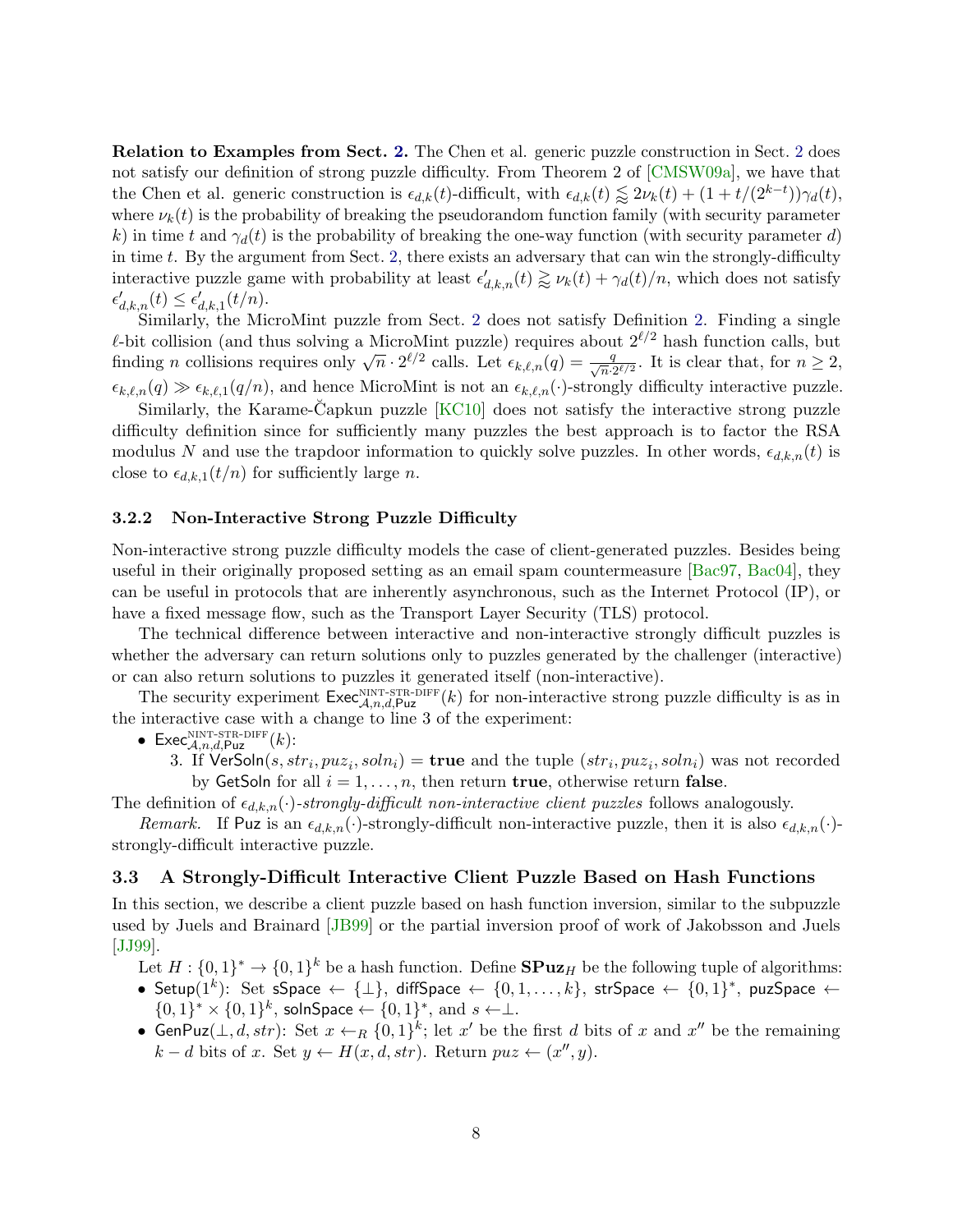- FindSoln $(str, (x'', y), t)$ : For z from 0 to  $\max\{t, 2^d 1\}$ : set  $soln \leftarrow z$  (in  $\{0, 1\}^d$ ); if  $H(soln||x'', d, str) = y$  then return soln.
- VerSoln $(\perp, str, (x'', y), soln)$ : If  $H(soln||x'', d, str) = y$  then return true, otherwise return false.

<span id="page-8-2"></span>**Theorem 1.** <sup>[5](#page-8-0)</sup> Let H be a random oracle. Let  $\epsilon_{d,k,n}(q) = \left(\frac{q+n}{n^{2d}}\right)^{n}$  $\left(\frac{q+n}{n2^d}\right)^n$  + negl(k). Then **SPuz**H is an  $\epsilon_{d,k,n}(q)$ -strongly-difficult interactive client puzzle, where  $q = q_1 + q_2 + \cdots + q_n$  and  $q_i$  is the number of distinct H queries made by A of the form  $H(\cdot || x''_i, d, str_i)$  where  $puz_i = (x''_i, y_i)$ .

The proof follows a counting argument and appears in Appendix  $D^6$  $D^6$ .

### 3.4 Hashcash is a Strongly-Difficult Non-interactive Client Puzzle

In this section, we show that one of the earliest client puzzles, Hashcash [\[Bac97,](#page-14-1) [Bac04\]](#page-14-3), satisfies the definition of a strongly-difficult non-interactive client puzzle in the random oracle model.

While Hashcash was originally proposed to reduce email spam, the current specification (stamp format version 1 [\[Bac04\]](#page-14-3)) can be applied to any resource. Hashcash is non-interactive: the puzzle is generated by the same person who solves the puzzle. Hence it should be difficult for a client to generate a puzzle that can be easily solved. Hashcash is based on the difficulty of finding a partial preimage of a string starting with a certain number of zeros in the SHA-1 hash function.

A Hashcash  $stamp$  is a string of the form  $\mathtt{ver:bits:date:resource:[ext]:rand:counter.}$  The field bits denotes the "value" of the stamp (the number of zeros at the start of the output) and counter is the solution to the puzzle. A stamp is *valid* if  $H(stamp)_{[1...bits]} = 0...0$ . In the context of real-world email applications, there may be additional restrictions on the validity of a stamp, such as whether date is within a reasonable range and whether the email address (resource) specified is acceptable.

Let  $\textbf{Hashcash}_H$  be the specification of the Hashcash puzzle using the hash function  $H$  :  $\{0,1\}^* \to \{0,1\}^k$  in the language of Sect. [3.1.](#page-5-3) The precise specification is omitted here and given in Appendix [E,](#page-24-0) but it proceeds in the obvious way. In particular, we note that Hashcash requires no long-term secret key (so sSpace =  $\{\perp\}$ ).

$$
\epsilon_{d,k,n}(q) = \sum_{i=n}^{q} \left[ z^{i} \right] \left( z + z^{2} + z^{3} + \dots + z^{2^{d}-1} + z^{2^{d}-1} \right)^{n} / 2^{nd} + \text{negl}(k) ,
$$

where  $[z^i] f(z)$  denotes the coefficient of  $z^i$  in the polynomial / formal power series  $f(z)$ . Then  ${\rm SPuz}_H$  is an  $\epsilon_{d,k,n}(q)$ -strongly-difficult interactive client puzzle, where q is the number of distinct H queries made by A.

<span id="page-8-0"></span> $5$  An earlier version of this paper unfortunately contained an error in the statement of this result, in which  $q$  was simply the number of distinct H queries made by  $A$ . As noted by Groza and Warinschi  $\text{[GW12]}$  $\text{[GW12]}$  $\text{[GW12]}$ , that result was invalid: while on average  $q/n$  queries would be used for each puzzle, in some cases the adversary would be lucky and solve the puzzle after fewer queries, and could re-allocate some of those queries to another puzzle. Our corrected version here gives the same bound but by explicitly counting the number of queries used for each puzzle. An alternative formulation, following the combinatorial enumeration approach used by Groza and Warinschi [\[GW12,](#page-16-8) Thm. 2], yields the following theorem: Let  $H$  be a random oracle. Let

<span id="page-8-1"></span><sup>&</sup>lt;sup>6</sup>Rather than proceeding directly to the random oracle model, we could aim to prove  $\text{SPuz}_H$  secure when H has some concrete hash function property. None of the standard hash function notions [\[RS04a\]](#page-16-9) is appropriate due to (a) the partial preimage hint  $x''$  being given and (b) the multiple nature of the task. One could extend the partial-inversion proof of work notion [\[JJ99\]](#page-16-0) (which satisfies (a) but not (b)) or the ePre notion [\[RS04a\]](#page-16-9) (which satisfies neither) as appropriate, and then proceed to the random oracle model to heuristically justify the soundness of that new notion; the end result would be the same.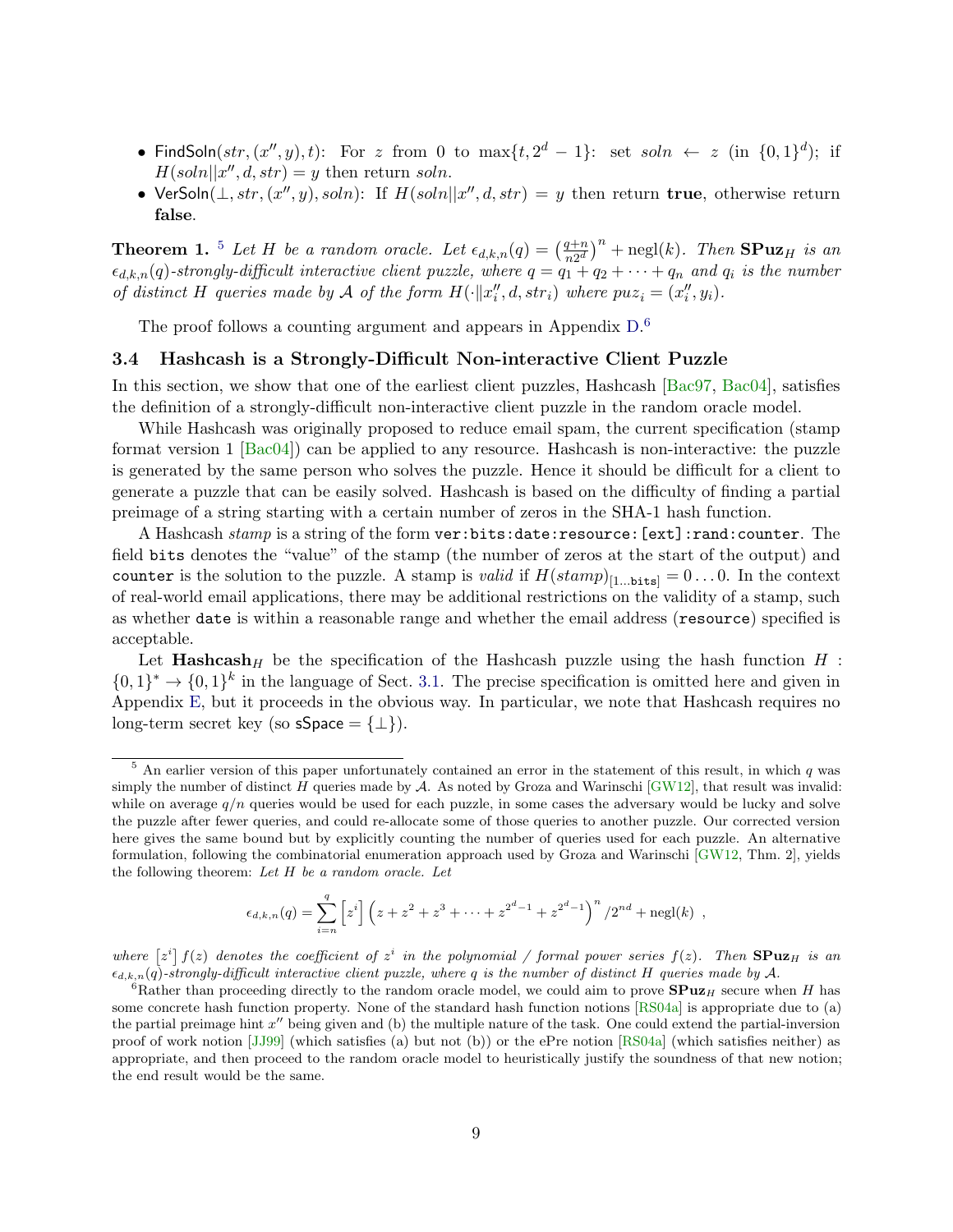<span id="page-9-2"></span>**Theorem 2.** Let  $H: \{0,1\}^k \to \{0,1\}^k$ , where  $k \geq d$ , be a random oracle. Let  $\epsilon_{d,k,n}(q) = \frac{q+n}{n2^d}$ . Then Hashcash is an  $\epsilon_{d,k,n}(q)$ -strongly-difficult non-interactive puzzle, where q is the number of queries made by  $A$  to  $H$ .

The proof follows a counting argument and appears in Appendix [E.](#page-24-0)

# <span id="page-9-0"></span>4 Denial-of-Service Resistance of Protocols

Although we have defined what a good client puzzle is, it does not immediately follow that using a good client puzzle in a protocol yields DoS resistance. In this section, we describe what it means for a protocol to be DoS-resistant, and in the subsequent section we give a generic construction for DoS-resistant protocols.

Our approach begins similar to that of Stebila and Ustaoglu [\[SU09\]](#page-17-0). We work in an adversary-controlled multi-user communication network.<sup>[7](#page-9-1)</sup> The adversary's goal is to cause a server to commit resources without the adversary itself having done the work to satisfy the denial of service countermeasure.

Protocol Execution. A protocol is a message-driven interaction, taking place among disjoint sets of clients Clients and servers Servers, where each *party* is a probabilistic polynomial-time Turing machine. An execution of the protocol is called a *presession*. During execution, each party  $U$  may have multiple instances of the protocol running, with each instance indexed by a value  $i \in \mathbb{Z}_+$ ; these instances are denoted by  $\Pi_i^{\hat{U}}$ . A protocol consists of the following algorithms:

- GlobalSetup( $1^k$ ) (p.p.t. protocol setup algorithm): Select the long-term secret key space  $ρ$ Space. Choose global public parameters Π of the scheme and return  $params \leftarrow (ρ$ Space, Π); this is assumed to be an implicit input to all remaining algorithms.
- ServerSetup( $\hat{S} \in$  Servers) (p.p.t. party setup algorithm): Select  $\rho_{\hat{S}} \in \rho$ Space. Perform any additional setup required by params.
- CAction $j(\hat{C} \in \textsf{Clients}, i \in \mathbb{Z}_{+}, m_{j-1}, M'_{j-1}), \text{ for } j = 1, \dots$  (p.p.t. protocol client action algorithm): Instance  $i$  of party  $C$  produces its jth protocol message for the run of the protocol, based on the instance's previous private state  $m_{j-1}$  and the received message  $M'_{j-1}$ . The output  $(M_j, m_j)$  consists of its outgoing message  $M_j$  and its new private state  $m_j$ .
- SAction $j(\hat{S} \in \hat{\mathsf{S}}$ ervers,  $i \in \mathbb{Z}_{+}, m'_{j-1}, M_j)$ , for  $j = 1, \ldots$  (p.p.t. protocol server action algorithm): Instance i of party  $\tilde{S}$  produces its jth protocol message for this instance, based on  $\tilde{S}$ 's long-term secret, the previous private state  $m'_{j-1}$ , and the received message  $M_j$ . The output  $(M'_j, m'_j)$  consists of its outgoing message  $M'_j$  and its new private state  $m'_j$ .

The client is assumed to be the initiator. An instance records its current progress through the protocol with the value j of the last completed action.

**Presessions.** After receiving some sequence of  $\mathsf{SAction}(S, i, \dots)$  calls, a server instance will either accept or reject; if it accepts, it outputs a presession identified by a tuple of the form  $[\hat{C}, \hat{S}, \tau]$ , where C is the partner and  $\tau$  is a sequence of messages. The sequence of messages  $\tau$  is meant to act like a transcript; however, since in DoS-resistant protocols a server may not store state early in the protocol, portions of  $\tau$  could have been forged by an adversary. Accepted presessions must be unique within a party. Additionally, since the protocol may be used for another purpose – key

<span id="page-9-1"></span><sup>7</sup> It is true that, in an adversary-controlled network, the adversary can deny service simply by not relaying messages. Our concern, however, is with resource depletion attacks in which a server is overwhelmed with requests.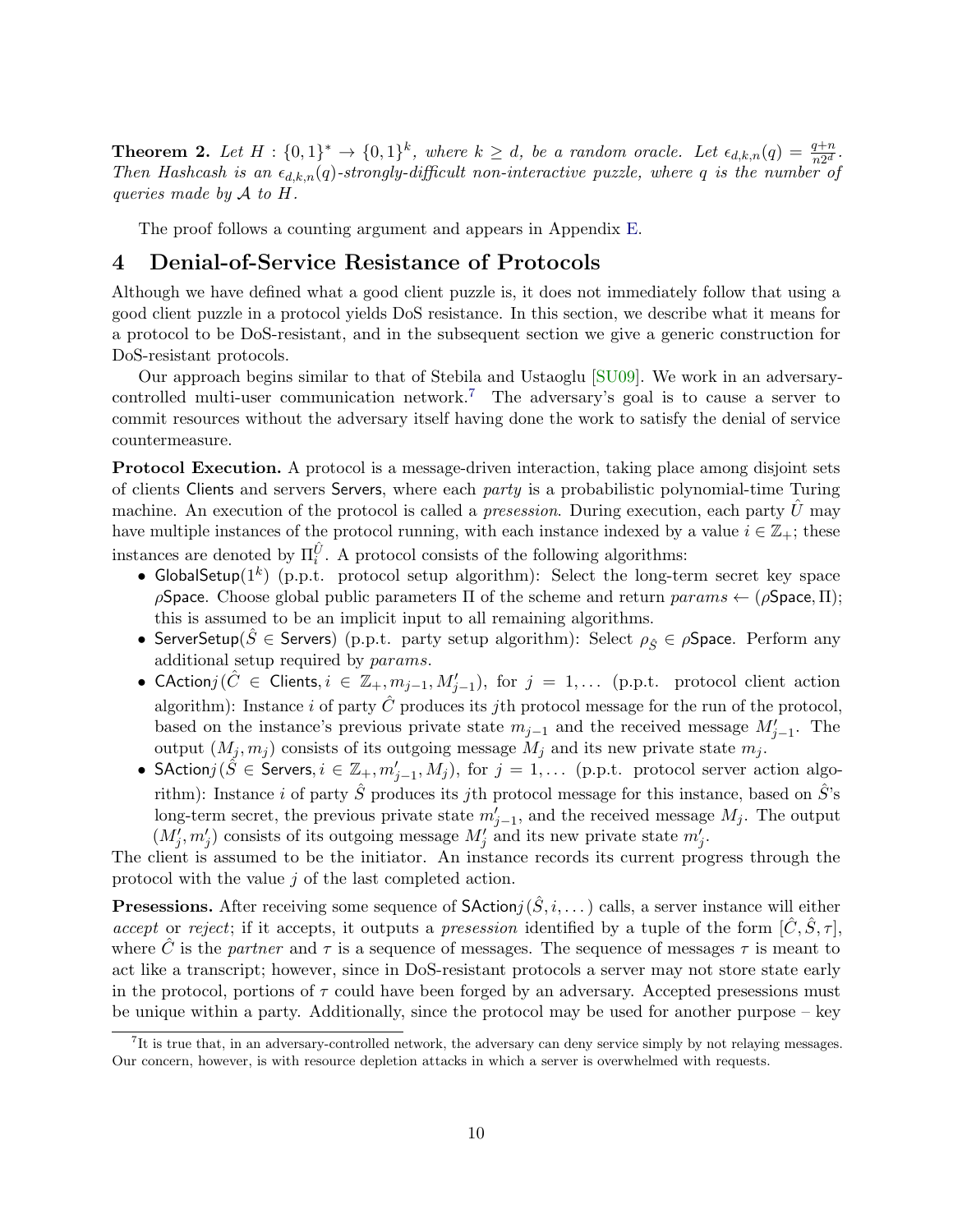agreement, electronic voting, etc. – we do not require that the protocol terminate after accepting, and indeed expect that it may continue to perform some additional application-level functionality.

**Correctness.** A protocol is *correct* if, for all  $\hat{C} \in$  Clients and  $\hat{S} \in$  Servers who follow the protocol, there exists a running time t for  $\hat{C}$  such that, when messages are relayed faithfully between  $\hat{C}$  and  $\hat{S}, \hat{S}$  will accept with probability 1. In other words, clients can eventually do enough work to make connections.[8](#page-10-0)

Denial of Service Countermeasure. To provide DoS resistance, a protocol will typically include some test so the server can decide, based on the proposed presession  $[\tilde{C}, \tilde{S}, \tau]$  and its secret  $\rho$ , whether to accept or reject based on some DoS countermeasure in the protocol. It is the adversary's goal to cause a server to accept without the adversary having faithfully followed the protocol.

Adversary's Powers. The adversary controls all communication links and can send, create, modify, delay, and erase messages to any participants. Additionally, the adversary can learn private information from parties or cause them to perform certain actions.

The following queries model how the adversary interacts with the parties:

- Send $(\tilde{U}, i, M)$ : The adversary sends message M to instance i of  $\tilde{U}$  who performs the appropriate protocol action (either CActionj $(\tilde{U}, i, m, M)$  or SActionj $(\tilde{U}, i, m, M)$  based on the instance's last completed action  $j - 1$ ), updates its state, and returns its outgoing message, if any.
- Expose( $\hat{S}$ ): The adversary obtains  $\hat{S}$ 's secret value  $\rho_{\hat{S}}$ ; mark  $\hat{S}$  as exposed.

Security Definition. The basic idea of the security definition is as follows: the amount of credit the adversary gets in terms of accepted presessions should not be greater than the amount of work the adversary itself did. An important part of the definition below is solutions from legitimate clients.

An instance  $\Pi_i^{\hat{S}}$  that has accepted a presession  $[\hat{C}, \hat{S}, \tau]$  is said to be *fresh* provided that  $\hat{S}$  was not exposed before  $\hat{S}$  accepted this presession and there does not exist an instance  $\Pi_j^{\hat{C}}$  which has a matching conversation [\[BR93a\]](#page-14-7) for  $\tau$ . (Intuitively, a "fresh" instance is an attackable instance, one that has not been trivially solved by exposing the server's private information.)

Let k be a security parameter, let  $n \geq 1$ , and let A be a probabilistic algorithm. The security experiment  $\mathsf{Exec}_{\mathcal{A},n,P}^{\text{DOS}}(k)$  for DoS resistance of a protocol P is defined as follows:

 $\bullet\;\text{Exec}_{\mathcal{A},n,P}^{\text{DOS}}(k)$ : Run GlobalSetup $(k)$ . For each  $\hat{S}\in\text{Servers},$  run ServerSetup $(\hat{S})$ . Run  $\mathcal{A}(params)$ with oracle access to Send and Expose. If, summing over all servers, the number of fresh instances accepted is  $n$ , then return **true**, otherwise return **false**.

A protocol is DoS-resistant if the probability that an adversary with bounded runtime can cause a server to accept n fresh presessions is bounded:

<span id="page-10-1"></span>**Definition 3** (Denial-of-service-resistant Protocol). Let  $\epsilon_{k,n}(t)$  be a family of functions that are monotonically increasing in t, where  $|\epsilon_{k,n}(t) - \epsilon_{k,1}(t/n)| \leq \text{negl}(k)$  for all t, n such that  $\epsilon_{k,n}(t) \leq 1$ . Fix a security parameter k. Let  $n \geq 1$ . We say that a protocol P is  $\epsilon_{k,n}(\cdot)$ -denial-of-service-resistant if

1. for all probabilistic algorithms  $A$  running in time at most  $t$ ,

$$
\Pr\left(\mathsf{Exec}_{\mathcal{A},n,P}^{\text{DOS}}(k) = \mathbf{true}\right) \le \epsilon_{k,n}(t) + \text{negl}(k) \text{ , and}
$$

2. no call to SAction $j_P(\hat{S}, i, m, M)$  results in an expensive operation unless  $\Pi_i^{\hat{S}}$  has accepted.

<span id="page-10-0"></span><sup>8</sup>Limits on the amount of work done by the server come later, in Definition [3.](#page-10-1)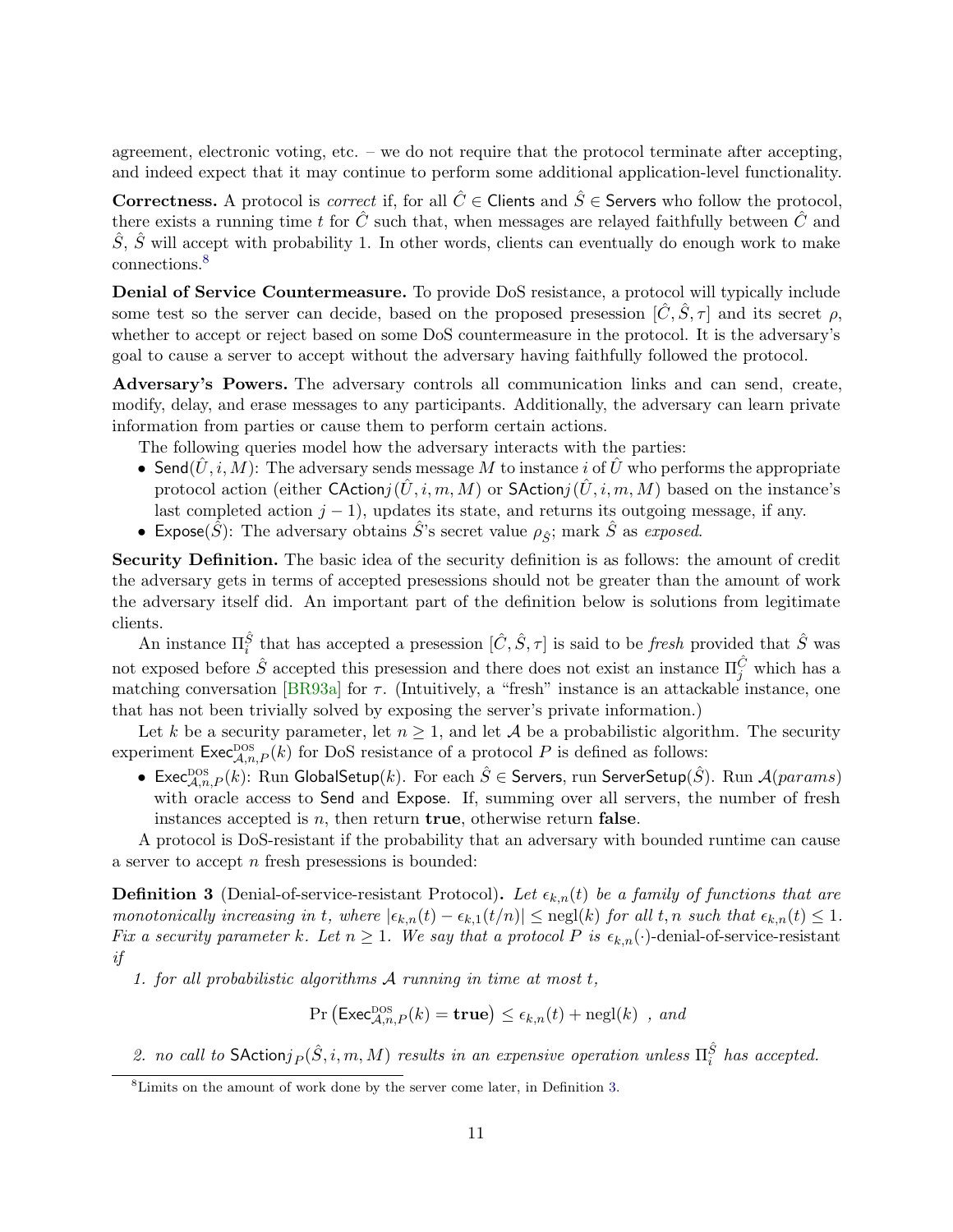Remark. This definition of DoS resistance contains two aspects. The first aspect addresses the ability of an adversary to cause the server to accept a presession: the inequality in part 1 provides a bound on the ability of an adversary to cause the server to accept  $n$  presessions when the adversary has only done t operations. The requirement that  $|\epsilon_{k,n}(t) - \epsilon_{k,1}(t/n)| \leq \text{negl}(k)$  enforces the idea that the amount of work required to cause n presessions to be accepted should be n times the amount of work required to cause one presession to be accepted.

The second aspect addresses the idea that a server should not perform expensive operations unless the countermeasure has been passed. As the notion of "expensive" can vary from setting to setting, we leave it vague, but it can easily be formalized, for example by using Meadows' cost-based framework [\[Mea99\]](#page-16-5).

Avoiding Client Impersonations. Though a DoS countermeasure does not provide explicit authentication, we still wish to avoid impersonations. For example, suppose a client  $C$  sends messages meant to prove its legitimate intentions in communicating with server  $\hat{S}$ . It should not be possible for an adversary to easily use those messages to cause another server  $\hat{S}'$  to perform expensive operations, nor should it be possible for an adversary to easily use those messages to convince  $\hat{S}$  that a different client  $\hat{C}'$  intended to communicate with  $\hat{S}$ .

This is prevented by the model since party names are included in the presession identifiers. If an adversary observed a presession  $[\hat{C}, \hat{S}, \tau]$  and then tried to use that information to construct a presession  $[\hat{C}', \hat{S}, \tau']$  of another user  $\hat{C}'$  with the same server, then this new presession would be unexposed and the adversary would be prohibited from easily causing a server to accept it by Definition [3.](#page-10-1) This in effect requires a binding of values in the DoS countermeasure transcript  $\tau$  to the parties –  $\hat{C}$  and  $\hat{S}$  – in question.

Avoiding Replay Attacks. We follow the approach of Stebila and Ustaoglu [\[SU09\]](#page-17-0) in dealing with replay attacks, where replay attacks are avoided by uniqueness of presession identifiers of accepted presessions. This does mean that the server has to store a table of presession identifiers, but this does not constitute a vector for a DoS attack because the server only stores a presession identifier after it accepts a presession, so it is doing an expensive operation only after the DoS countermeasure has been passed.

# <span id="page-11-0"></span>5 Building DoS-resistant Protocols from Client Puzzles

In this section, we present a generic technique that transforms any protocol  $P$  into a DoS-resistant protocol  $D(P)$ . Our technique uses strongly-difficult interactive client puzzles as a DoS countermeasure and message authentication codes for integrity of stateless connections [\[AN97\]](#page-14-8). We prove that the combined protocol  $D(P)$  is a DoS-resistant protocol.

The client and server each provide nonces and construct the string *str* using their names, nonces, and any additional information, such as a timestamp or information from a higher-level protocol. The server generates a puzzle from  $str$ , authenticates the puzzle using the message authentication code (to avoid storing state), and sends it to the client. The client solves the puzzle using its own string str and sends the solution to the server. The server checks the message authentication code and the correctness of the solution. Finally, the server checks that the presession is unique and accepts. The messages for the DoS countermeasure are interleaved, where possible, with the messages of the main protocol, and after the countermeasure has accepted the main protocol continues as needed.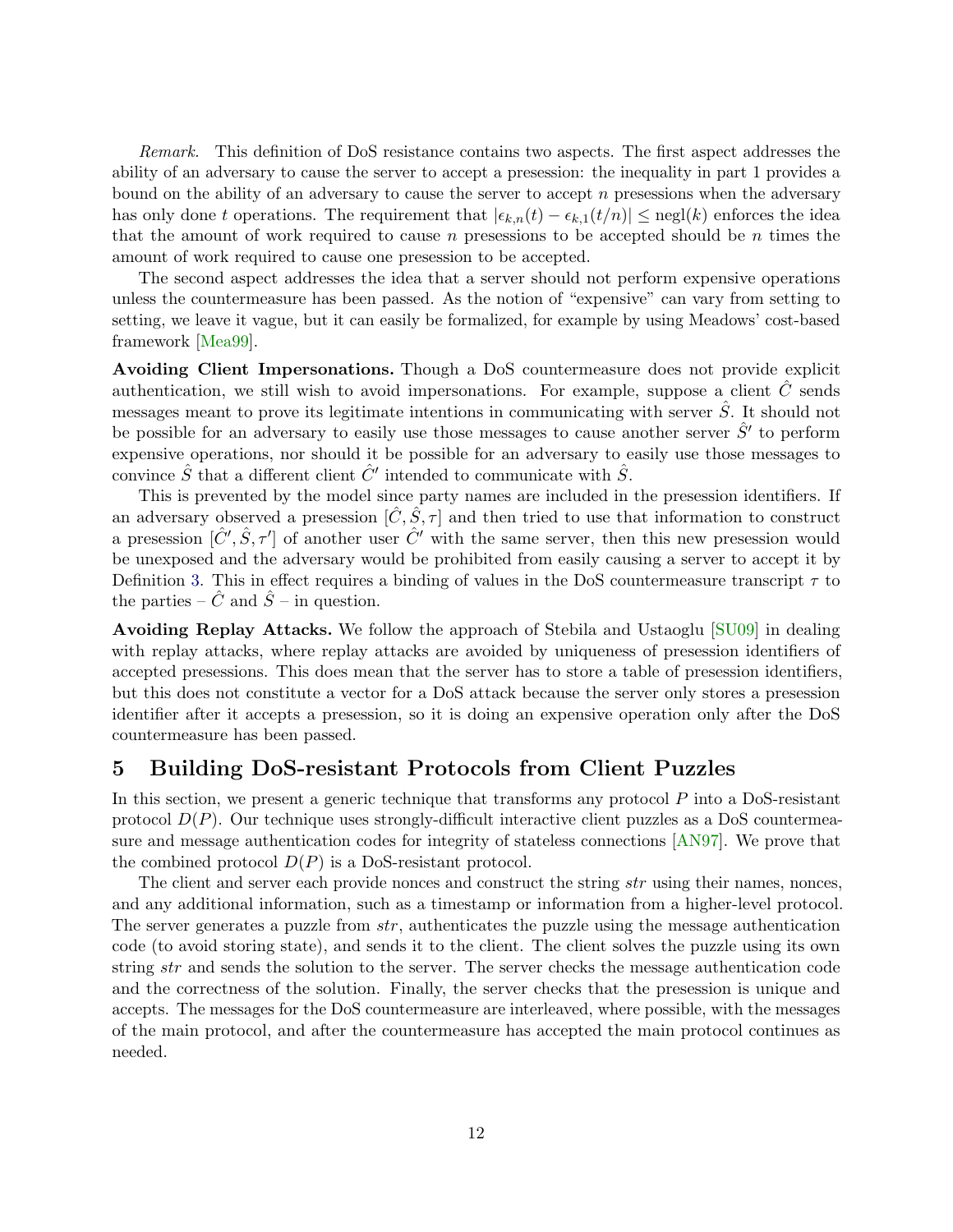**Specification.** Let P be a protocol such that  $\mathsf{SAction1}_P$  does not involve any expensive operations. Let k be a security parameter. Let MAC :  $\{0,1\}^k \times \{0,1\}^k \rightarrow \{0,1\}^k$  be a family of secure message authentication codes (see Appendix [A.2](#page-17-8) for the full definition). Let  $Puz =$ (Setup, GenPuz, FindSoln, VerSoln) be a strongly-difficult interactive client puzzle with long-term secret key space  $\mathsf{sSpace} = \{\perp\}$  (there is no long-term secret key for puzzles). Although this may seem restrictive, many puzzles satisfy this constraint, including the hash-based puzzle in Sect. [3.3.](#page-7-0) Fix a DoS difficulty parameter  $d \in \text{diffSpace}$ .

Let  $D(P)_{\text{Puz},d,\text{MAC},k}$  be the protocol consisting of the following algorithms:

- GlobalSetup $(1^k)$ : Set  $\rho$ Space  $\leftarrow \{0,1\}^k$  and NonceSpace  $\leftarrow \{0,1\}^k$ .
- ServerSetup $(\hat{S} \in \mathsf{Servers})$ : Set  $mk_{\hat{S}} \leftarrow_R \{0,1\}^k$  and  $\rho_{\hat{S}} \leftarrow mk_{\hat{S}}$ .
- CAction $j_{D(P)}(\dots)$ , SAction $j_{D(P)}(\dots)$ : As specified by the protocol in Figure [1.](#page-12-0)

| $D(P)_{\text{Puz},d,\text{MAC},k}$ – Send $(\hat{U},i,M)$ protocol specification |                                                              |                                      |                                                               |
|----------------------------------------------------------------------------------|--------------------------------------------------------------|--------------------------------------|---------------------------------------------------------------|
|                                                                                  | Client $C$                                                   |                                      | Server $S$                                                    |
|                                                                                  |                                                              |                                      | long-term secret: $\rho_{\hat{S}} = mk_{\hat{S}}$             |
|                                                                                  | CAction $1_{D(P)}$ :                                         |                                      |                                                               |
| 1.                                                                               | $N_C \leftarrow_R \text{NonceSpace}$                         |                                      |                                                               |
| 2.                                                                               | $(M_1, m_1) \leftarrow \text{CAction1}_P()$                  | $\overrightarrow{C}$ , $N_C$ , $M_1$ | SAction $1_{D(P)}$ :                                          |
| 3.                                                                               |                                                              |                                      | $N_S \leftarrow_B \textsf{NonceSpace}$                        |
| 4.                                                                               |                                                              |                                      | $(M'_1, m'_1) \leftarrow \mathsf{SAction1}_P(M_1)$            |
| 5.                                                                               |                                                              |                                      | $str \leftarrow (\hat{C}, \hat{S}, N_C, N_S, M_1, M'_1)$      |
| 6.                                                                               |                                                              |                                      | $puz \leftarrow$ GenPuz $(\perp, d, str)$                     |
| 7.                                                                               | $\mathsf{CAction2}_{D(P)}$ :                                 | $N_S, M'_1, puz, \sigma$             | $\sigma \leftarrow \textsf{MAC}_{mk_{\hat{S}}}(str, puz)$     |
| 8.                                                                               | $str \leftarrow (\tilde{C}, \tilde{S}, N_C, N_S, M_1, M'_1)$ |                                      |                                                               |
| 9.                                                                               | $soln \leftarrow$ FindSoln $(str, puz, t)$                   |                                      |                                                               |
| 10.                                                                              | $(M_2,m_2) \leftarrow \mathsf{CAction2}_P(m_1,M'_1)$         | $str, puz, \sigma, soln$             | SAction $2_{D(P)}$ :                                          |
| 11.                                                                              |                                                              |                                      | reject if $\sigma \neq \mathsf{MAC}_{mk_{\hat{e}}}(str, puz)$ |
| 12.                                                                              |                                                              |                                      | reject if $\neg$ VerSoln $(\bot, str, puz, soln)$             |
| 13.                                                                              |                                                              |                                      | $\tau \leftarrow (N_C, N_S, M_1, M'_1, puz, soln)$            |
| 14.                                                                              |                                                              |                                      | verify no stored presession $[\hat{C}, \hat{S}, \tau]$        |
| 15.                                                                              |                                                              |                                      | accept and store presession $[\hat{C}, \hat{S}, \tau]$        |
|                                                                                  | continue with $C$ Action                                     |                                      | continue with $S$ Action                                      |

<span id="page-12-0"></span>Figure 1:  $D(P)_{\text{Puz},d,\text{MAC},k}$  DoS countermeasure protocol.

Remark. The construction  $D(P)$  requires that **SAction** 1<sub>P</sub> not involve any expensive operations, as SAction1<sub>P</sub> is called by SAction1<sub>D(P)</sub> before the server instance has accepted. If SAction1<sub>P</sub> does in fact involve expensive operations, then  $P$  would need to be rewritten so that the expensive operation is delayed until  $\mathsf{SAction2}_P$ . In other words, the  $D(P)$  construction may result in an additional round being added before the  $P$  protocol is run; this should not be surprising.

Additionally,  $\mathsf{SAction1}_P$  may result in a private output  $m'_1$  which the server instance needs to store until the next message is received. If state storage is considered an expensive operation (as it could be a vector for a resource depletion DoS attack), then there are two options: use a stateless connection [\[AN97\]](#page-14-8) to encrypt  $m'_1$  and send it to the client who must return it in the following round, or, as above, rewrite  $P$  so as to delay the operation until SAction  $2P$ .

<span id="page-12-1"></span>**Theorem 3.** Let P be a protocol such that  $\mathsf{Station1}_P$  does not involve any expensive opera-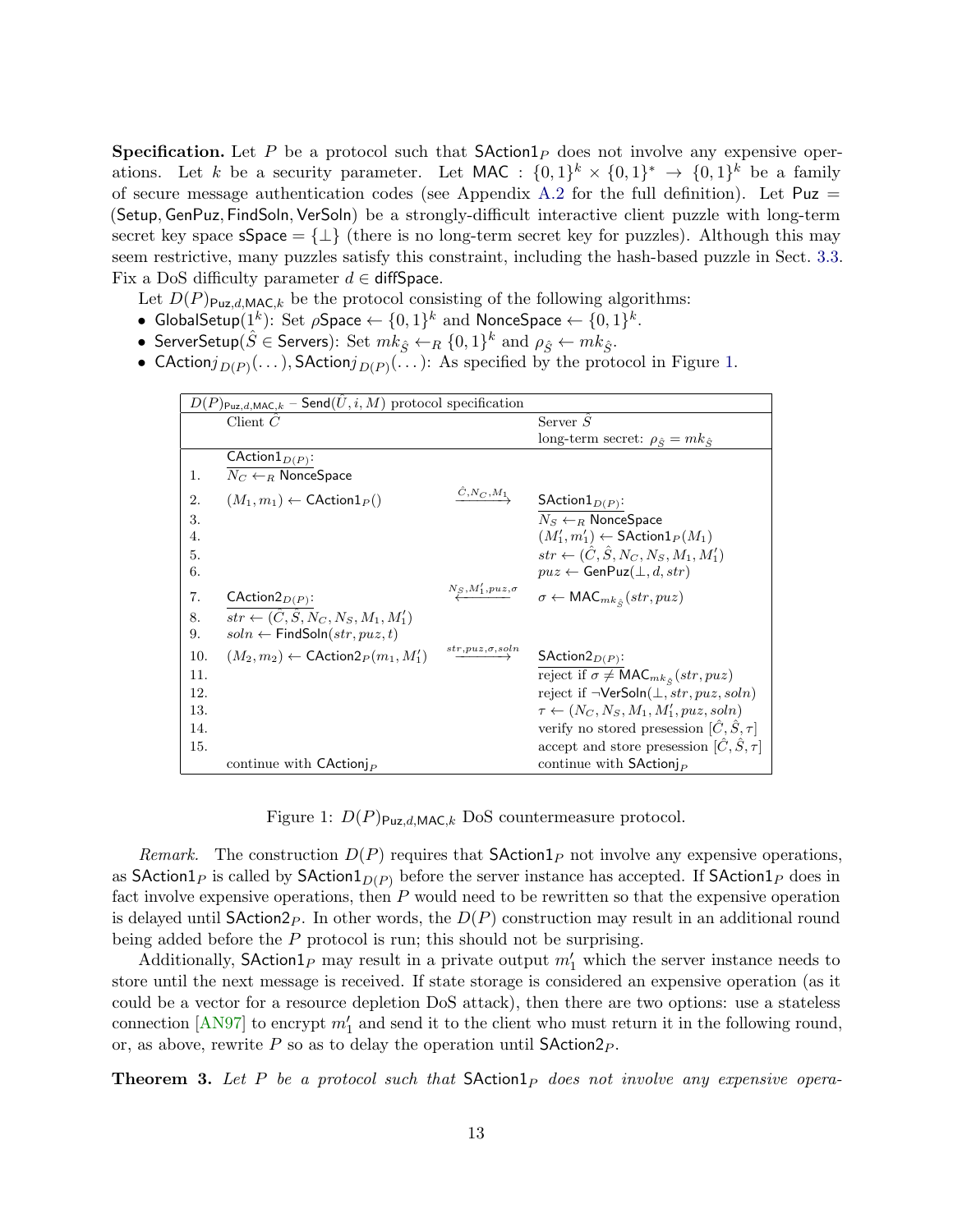tions. Suppose that Puz is an  $\epsilon_{d,k,n}(t)$ -strongly-difficult interactive puzzle with long-term secret key space  $\text{space} = \{\perp\}$  and that MAC is a family of secure message authentication codes. Then  $D(P)_{\text{Puz},d,\text{MAC},k}$  is an  $\epsilon'_{d,k,n}(t)$ -denial-of-service-resistant protocol, for  $\epsilon'_{k,n}(t) = \epsilon_{d,k,n}(t+t_0q_{\text{Send}}) +$ negl(k), where  $q_{\text{Send}}$  is the number of Send queries issued and  $t_0$  is a constant depending on the protocol, assuming  $t \in \text{poly}(k)$ .

The proof of Theorem [3](#page-12-1) follows by a sequence of games, first replacing the message authentication code with a MAC challenger, and then replacing the puzzles with a Puz challenger. Fresh accepted presessions correspond to valid solutions to the Puz challenger, yielding the bound relating the protocol and the puzzle. The details appear in Appendix [F.](#page-25-0)

# <span id="page-13-0"></span>6 Conclusion

Our goal in this work was to improve security definitions for client puzzles and denial-of-serviceresistant protocols. We presented a new, stronger definition of puzzle difficulty for client puzzles, motivated by examples considering the effects of an adversary who has enough resources to solve more than one puzzle. This definition is sufficiently general to be useful for analyzing and proving the difficulty of a wide range of computation- and memory-bound puzzle constructions.

Whereas the client puzzle difficulty definition suffices for a simple game between a challenger and an adversary, we need something more advanced for a multi-user network setting. Thus, we introduced a new definition of DoS resistance for network protocols.

Our work can be viewed in part as combining the client puzzles approach of Chen et al. [\[CMSW09a\]](#page-15-0) and the DoS-resistant protocols approach of Stebila and Ustaoglu, extending both to provide stronger DoS resistance and better modularity.

To demonstrate the utility of our new definitions, we have included examples of two hash-based client puzzles (including an analysis of the Hashcash client puzzle) and given a generic technique for converting any protocol into a DoS-resistant protocol using an interactive client puzzle.

Future Work. The interactive request-challenge-solution nature of client puzzles in the Chen et al. definition [\[CMSW09a\]](#page-15-0) and our Definition [2](#page-6-2) is incompatible with the definition of dynamic weakly verifiable puzzles [\[DIJK09\]](#page-15-5), so the hardness amplification theorem from one to many puzzles does not apply. An important theoretical question arising is the development of a hardness amplification theorem for client puzzles that is suitable, and avoids the counterexamples from Sect. [2](#page-3-0) when going from the Chen et al. definition [\[CMSW09a\]](#page-15-0) to our Definition [3.2.1.](#page-5-4)

Key agreement is the most widely deployed cryptographic protocol on the Internet, and, as a computationally-expensive operation, is a possible attack vector for DoS attacks. Some Internet key agreement protocols – such as IKEv2 [\[Kau05\]](#page-16-10), the Host Identity Protocol (HIP) [\[MNJH08\]](#page-16-11), and Just Fast Keying  $(JFK)$  [\[ABB](#page-14-5)<sup>+</sup>04] – have been designed with DoS attacks in mind. An important future work to be undertaken is the formal analysis of the DoS resistance of these protocols using an approach such as the one we have presented.

### Acknowledgements

The authors are grateful for helpful suggestions from anonymous referees. This work was supported by the Australia-India Strategic Research Fund project TA020002.

We acknowledge the work of Groza and Warinschi [\[GW12\]](#page-16-8) in identifying errors in the original statements of Definition [2](#page-6-2) and Theorem [1.](#page-8-2)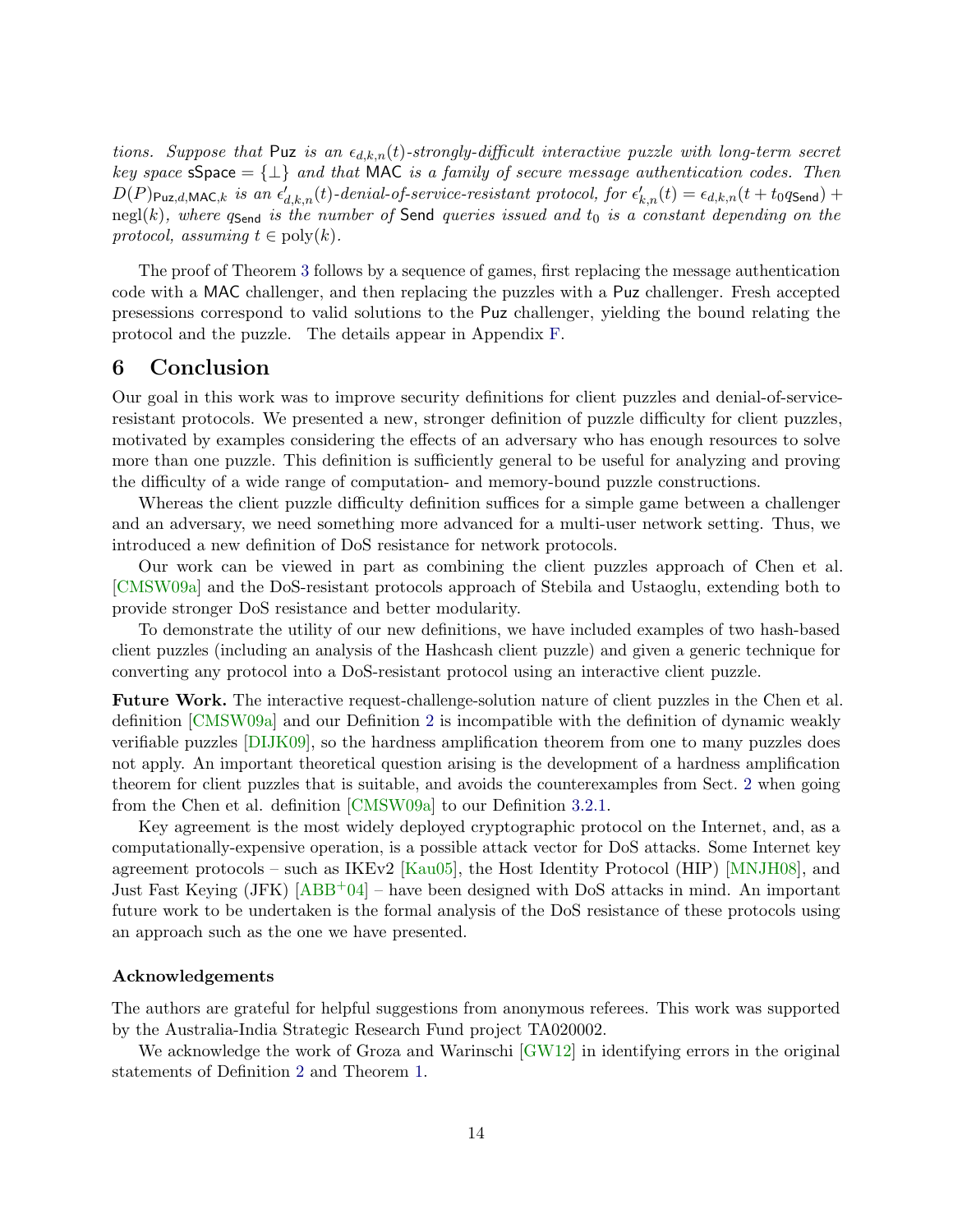# References

- <span id="page-14-5"></span>[ABB+04] William Aiello, Steven M. Bellovin, Matt Blaze, Ran Canetti, John Ioannidis, Angelos D. Keromytis, and Omer Reingold. Just Fast Keying: Key agreement in a hostile Internet. ACM Transactions on Information and System Security, 7(2):1–30, May 2004. doi[:10.1145/996943.996946.](http://dx.doi.org/10.1145/996943.996946)
- <span id="page-14-0"></span>[ABMW03] Martín Abadi, Michael Burrows, Mark Manasse, and Ted Wobber. Moderately hard, memorybound functions. In Proc. Internet Society Network and Distributed System Security Symposium (NDSS) 2003. Internet Society, 2003. url [http://www.isoc.org/isoc/conferences/ndss/](http://www.isoc.org/isoc/conferences/ndss/03/proceedings/) [03/proceedings/](http://www.isoc.org/isoc/conferences/ndss/03/proceedings/).
- <span id="page-14-13"></span>[ADR02] Jee Hea An, Yevgeniy Dodis, and Tal Rabin. On the security of joint signature and encryption. In Lars Knudsen, editor, Advances in Cryptology – Proc. EUROCRYPT 2002, LNCS, volume 2332, pp. 83-107. Springer, 2002. DOI[:10.1007/3-540-46035-7](http://dx.doi.org/10.1007/3-540-46035-7_6)<sub>-6</sub>.
- <span id="page-14-8"></span>[AN97] Tuomas Aura and Pekka Nikander. Stateless connections. In Yongei Han, Tatsuaki Okamoto, and Sihan Qing, editors, Proc. 1st International Conference on Information and Communications Security (ICICS) 1997, LNCS, volume 1334, pp. 87–97. Springer, 1997. DOI[:10.1007/BFb0028465.](http://dx.doi.org/10.1007/BFb0028465)
- <span id="page-14-2"></span>[ANL00] Tuomas Aura, Pekka Nikander, and Jussipekka Leiwo. DOS-resistant authentication with client puzzles. In Bruce Christianson, Bruno Crispo, James A. Malcolm, and Michael Roe, editors, Security Protocols: 8th International Workshop, LNCS, volume 2133, pp. 170–177. Springer, 2000. doi[:10.1007/3-540-44810-1](http://dx.doi.org/10.1007/3-540-44810-1_22) 22.
- <span id="page-14-1"></span>[Bac97] Adam Back. A partial hash collision based postage scheme, 1997. url [http://www.hashcash.](http://www.hashcash.org/papers/announce.txt) [org/papers/announce.txt](http://www.hashcash.org/papers/announce.txt).
- <span id="page-14-3"></span>[Bac04] Adam Back. Hashcash, 2004. url [http://www.hashcash.org/docs/hashcash.html#stamp\\_](http://www.hashcash.org/docs/hashcash.html#stamp_format__version_1_) [format\\_\\_version\\_1\\_](http://www.hashcash.org/docs/hashcash.html#stamp_format__version_1_).
- <span id="page-14-6"></span>[BCC+08] Steve Babbage, Dario Catalano, Carlos Cid, Orr Dunkelman, Christian Gehrmann, Louis Granboulan, Tanja Lange, Arjen Lenstra, Phong Q. Nguyen, Christof Paar, Jan Pelzl, Thomas Pornin, Bart Preneel, Christian Rechberger, Vincent Rijmen, Matt Robshaw, Andy Rupp, Nigel Smart, and Michael Ward. ECRYPT yearly report on algorithms and keysizes (2007–2008), July 2008. url <http://www.ecrypt.eu.org/documents/D.SPA.28-1.1.pdf>.
- <span id="page-14-12"></span>[BKR00] Mihir Bellare, Joe Kilian, and Phillip Rogaway. The security of the cipher block chaining message authentication code. Journal of Computer and System Sciences, 61(3):362-399, 2000. doi[:10.1006/jcss.1999.1694.](http://dx.doi.org/10.1006/jcss.1999.1694)
- <span id="page-14-10"></span>[BM99a] Mihir Bellare and Sara K. Miner. A forward-secure digital signature scheme, 1999. url [http:](http://cseweb.ucsd.edu/users/mihir/papers/fsig.html) [//cseweb.ucsd.edu/users/mihir/papers/fsig.html](http://cseweb.ucsd.edu/users/mihir/papers/fsig.html). Short version published as [\[BM99b\]](#page-14-9).
- <span id="page-14-9"></span>[BM99b] Mihir Bellare and Sara K. Miner. A forward-secure digital signature scheme. In Michael Wiener, editor, Advances in Cryptology – Proc. CRYPTO '99, LNCS, volume 1666, pp. 786–786. Springer, 1999. DOI[:10.1007/3-540-48405-1](http://dx.doi.org/10.1007/3-540-48405-1_28)\_28. Full version available as [\[BM99a\]](#page-14-10).
- <span id="page-14-4"></span>[Boy07] Xavier Boyen. Halting password puzzles: Hard-to-break encryption from human-memorable keys. In Proc. 16th USENIX Security Symposium, pp. 119-134, 2007. URL [http://www.usenix.](http://www.usenix.org/events/sec07/tech/boyen.html) [org/events/sec07/tech/boyen.html](http://www.usenix.org/events/sec07/tech/boyen.html).
- <span id="page-14-7"></span>[BR93a] Mihir Bellare and Phillip Rogaway. Entity authentication and key distribution. In Douglas R. Stinson, editor, Advances in Cryptology – Proc. CRYPTO '93, LNCS, volume 773, pp. 232–249. Springer, 1993. DOI[:10.1007/3-540-48329-2](http://dx.doi.org/10.1007/3-540-48329-2_21) 21. Full version available as [\[BR93b\]](#page-14-11).
- <span id="page-14-11"></span>[BR93b] Mihir Bellare and Phillip Rogaway. Entity authentication and key distribution, 1993. URL [http:](http://www-cse.ucsd.edu/~mihir/papers/key-distribution.html) [//www-cse.ucsd.edu/~mihir/papers/key-distribution.html](http://www-cse.ucsd.edu/~mihir/papers/key-distribution.html). Extended abstract published as [\[BR93a\]](#page-14-7).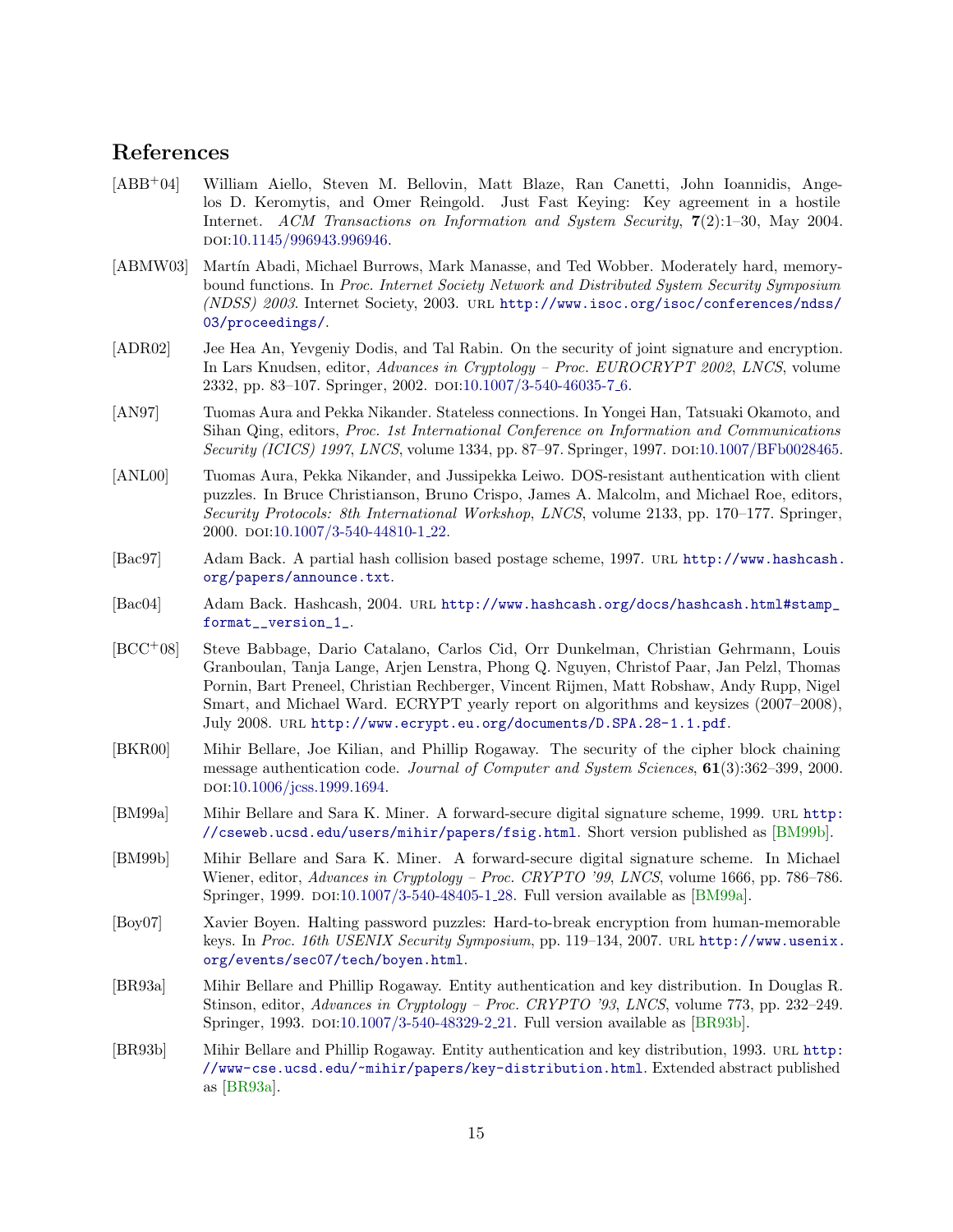- <span id="page-15-6"></span>[BR93c] Mihir Bellare and Phillip Rogaway. Random oracles are practical: a paradigm for designing efficient protocols. In Proc. 1st ACM Conference on Computer and Communications Security  $(CCS)$ , pp. 62–73. ACM, 1993. doi[:10.1145/168588.168596.](http://dx.doi.org/10.1145/168588.168596)
- <span id="page-15-8"></span>[BS07a] Mihir Bellare and Sarah Shoup. Two-tier signatures, strongly unforgeable signatures, and fiatshamir without random oracles, 2007. url [http://cseweb.ucsd.edu/users/sshoup/pkc07.](http://cseweb.ucsd.edu/users/sshoup/pkc07.pdf) [pdf](http://cseweb.ucsd.edu/users/sshoup/pkc07.pdf). Extended abstract published as [\[BS07b\]](#page-15-7).
- <span id="page-15-7"></span>[BS07b] Mihir Bellare and Sarah Shoup. Two-tier signatures, strongly unforgeable signatures, and fiatshamir without random oracles. In Tatsuaki Okamoto and Xiaoyun Wang, editors, Public Key  $Cryptography (PKC) 2007, LNCS, volume 4450, pp. 201–216. Springer, 2007. DOI:10.1007/978 Cryptography (PKC) 2007, LNCS, volume 4450, pp. 201–216. Springer, 2007. DOI:10.1007/978-$ [3-540-71677-8](http://dx.doi.org/10.1007/978-3-540-71677-8_14) 14. Full version available as [\[BS07a\]](#page-15-8).
- <span id="page-15-12"></span>[BSW06] Dan Boneh, Emily Shen, and Brent Waters. Strongly unforgeable signatures based on computational Diffie-Hellman. In Moti Yung, Yevgeniy Dodis, Aggelos Kiayias, and Tal Malkin, editors, Public Key Cryptography (PKC) 2006, LNCS, volume 3958, pp. 229–240. Springer, 2006. doi[:10.1007/11745853](http://dx.doi.org/10.1007/11745853_15) 15.
- <span id="page-15-4"></span>[CHS05] Ran Canetti, Shai Halevi, and Michael Steiner. Hardness amplification of weakly verifiable puzzles. In Joe Kilian, editor, Theory of Cryptography Conference (TCC) 2005, LNCS, volume 3378, pp. 17–33. Springer, 2005. DOI[:10.1007/b106171.](http://dx.doi.org/10.1007/b106171)
- <span id="page-15-0"></span>[CMSW09a] Liqun Chen, Paul Morrissey, Nigel P. Smart, and Bogdan Warinschi. Security notions and generic constructions for client puzzles. In Mitsuru Matsui, editor, Advances in Cryptology – Proc. ASIACRYPT 2009, LNCS, volume 5912, pp. 505–523. Springer, 2009. DOI[:10.1007/978-3-](http://dx.doi.org/10.1007/978-3-642-10366-7_30) [642-10366-7](http://dx.doi.org/10.1007/978-3-642-10366-7_30) 30. Full version available as [\[CMSW09b\]](#page-15-9).
- <span id="page-15-9"></span>[CMSW09b] Liqun Chen, Paul Morrissey, Nigel P. Smart, and Bogdan Warinschi. Security notions and generic constructions for client puzzles, 2009. EPRINT <http://eprint.iacr.org/2009/331>. Short version published as [\[CMSW09a\]](#page-15-0).
- <span id="page-15-2"></span>[DGN03a] Cynthia Dwork, Andrew Goldberg, and Moni Naor. On memory-bound functions for fighting spam. In Dan Boneh, editor, Advances in Cryptology – Proc. CRYPTO 2003, LNCS, volume 2729, pp. 426–444. Springer, 2003. DOI[:10.1007/b11817.](http://dx.doi.org/10.1007/b11817) Full version available as [\[DGN03b\]](#page-15-10).
- <span id="page-15-10"></span>[DGN03b] Cynthia Dwork, Andrew Goldberg, and Moni Naor. On memory-bound functions for fighting spam, 2003. url [http://www.wisdom.weizmann.ac.il/%7Enaor/PAPERS/mem\\_abs.html](http://www.wisdom.weizmann.ac.il/%7Enaor/PAPERS/mem_abs.html). Short version published as [\[DGN03a\]](#page-15-2).
- <span id="page-15-5"></span>[DIJK09] Yevgeniy Dodis, Russell Impagliazzo, Ragesh Jaiswal, and Valentine Kabanets. Security amplification for interactive cryptographic primitives. In Omer Reingold, editor, *Theory* of Cryptography Conference (TCC) 2009, LNCS, volume 5444, pp. 128–145. Springer, 2009. doi[:10.1007/978-3-642-00457-5](http://dx.doi.org/10.1007/978-3-642-00457-5_9) 9.
- <span id="page-15-1"></span>[DN92] Cynthia Dwork and Moni Naor. Pricing via processing or combatting junk mail. In Ernest F. Brickell, editor, Advances in Cryptology – Proc. CRYPTO '92, LNCS, volume 740, pp. 139–147. Springer, 1992. DOI[:10.1007/3-540-48071-4](http://dx.doi.org/10.1007/3-540-48071-4_10)<sub>-10</sub>.
- <span id="page-15-3"></span>[DNW05] Cynthia Dwork, Moni Naor, and Hoeteck Wee. Pebbling and proofs of work. In Victor Shoup, editor,  $Advances in Cryptology - Proc. CRYPTO 2005, LNCS$ , volume 3621, pp. 37–54. Springer, 2005. doi[:10.1007/11535218](http://dx.doi.org/10.1007/11535218_3).3.
- <span id="page-15-11"></span>[GMR88] Shafi Goldwasser, Silvio Micali, and Ronald L. Rivest. A digital signature scheme secure against adaptive chosen-message attacks. SIAM Journal on Computing, 17(2):281–308, April 1988. doi[:10.1137/0217017.](http://dx.doi.org/10.1137/0217017)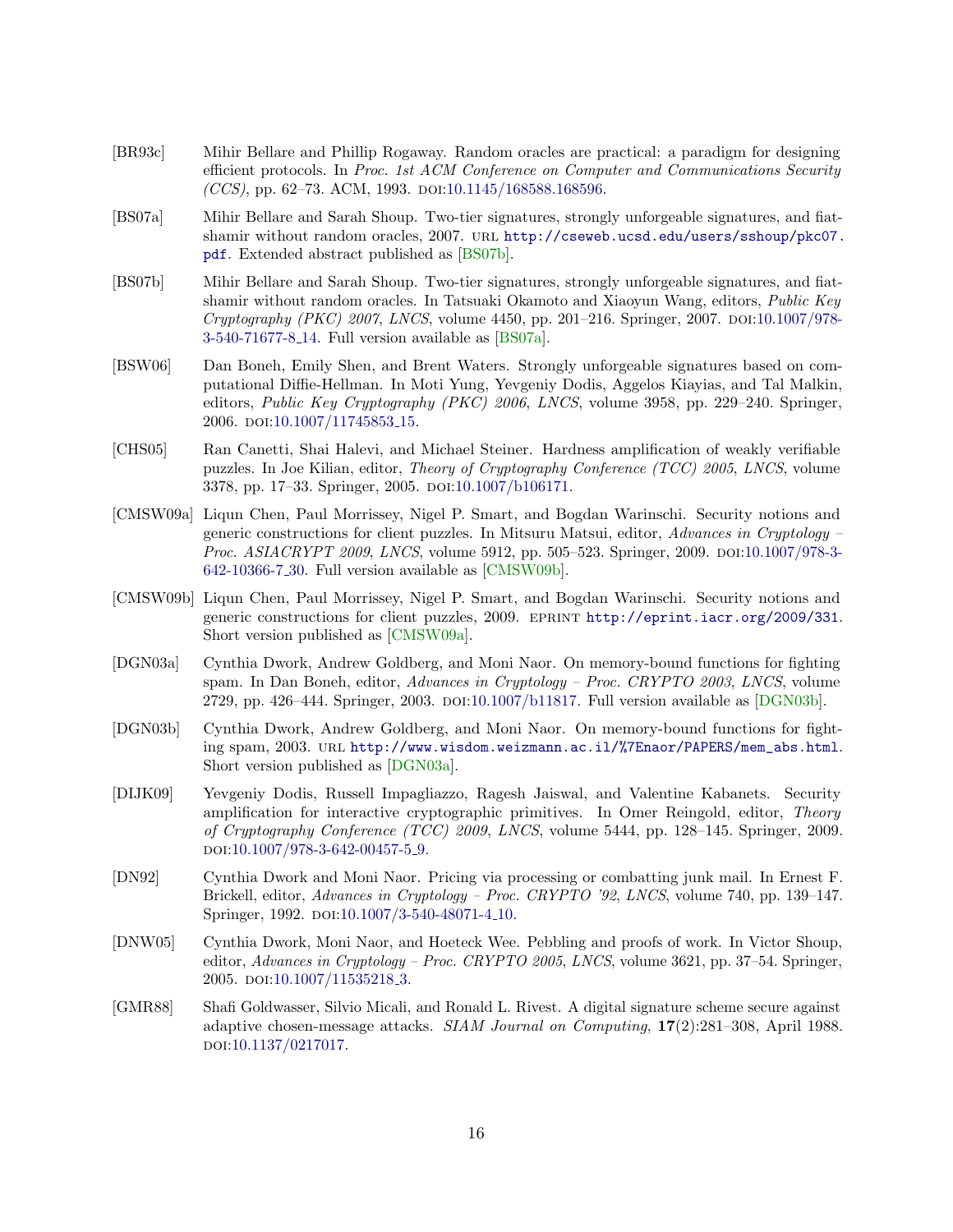- <span id="page-16-8"></span>[GW12] Bogdan Groza and Bogdan Warinschi. Revisiting difficulty notions for client puzzles and DoS resilience. In Dieter Gollmann and Felix C. Freiling, editors, *Proc. Information Security* Conference (ISC) 2012, LNCS, volume 7483, pp. 39–54. Springer, 2012. DOI[:10.1007/978-3-642-](http://dx.doi.org/10.1007/978-3-642-33383-5_3) [33383-5](http://dx.doi.org/10.1007/978-3-642-33383-5_3) 3.
- <span id="page-16-4"></span>[JB99] Ari Juels and John Brainard. Client puzzles: A cryptographic countermeasure against connection depletion attacks. In Proc. Internet Society Network and Distributed System Security Symposium (NDSS) 1999, pp. 151–165. Internet Society, 1999. URL [http://www.isoc.org/](http://www.isoc.org/isoc/conferences/ndss/99/proceedings/) [isoc/conferences/ndss/99/proceedings/](http://www.isoc.org/isoc/conferences/ndss/99/proceedings/).
- <span id="page-16-0"></span>[JJ99] Markus Jakobsson and Ari Juels. Proofs of work and bread pudding protocols (extended abstract). In Bart Preneel, editor, *Proceedings of the IFIP TC6/TC11 Joint Working Conference on Secure* Information Networks: Communications and Multimedia Security, IFIP Conference Proceedings, volume 152, pp. 258–272. Kluwer, 1999. URL [http://www.rsa.com/rsalabs/node.asp?id=](http://www.rsa.com/rsalabs/node.asp?id=2049) [2049](http://www.rsa.com/rsalabs/node.asp?id=2049).
- <span id="page-16-12"></span>[Jou04] Antoine Joux. Multicollisions in iterated hash functions. application to cascaded constructions. In Matt Franklin, editor, Advances in Cryptology – Proc. CRYPTO 2004, LNCS, volume 3152, pp. 306–316. Springer, 2004. DOI[:10.1007/b99099.](http://dx.doi.org/10.1007/b99099)
- <span id="page-16-10"></span>[Kau05] Charlie Kaufman. Internet Key Exchange (IKEv2) protocol, December 2005. url [http:](http://www.ietf.org/rfc/rfc4306.txt) [//www.ietf.org/rfc/rfc4306.txt](http://www.ietf.org/rfc/rfc4306.txt). RFC 4306.
- <span id="page-16-2"></span>[KC10] Ghassan O. Karame and Srdjan Capkun. Low-cost client puzzles based on modular exponentiation. In Dimitris Gritzalis, Bart Preneel, and Marianthi Theoharidou, editors, Proc. 15th European Symposium on Research in Computer Security (ESORICS) 2010, LNCS, volume 6345, pp. 679–697. Springer, 2010. DOI[:10.1007/978-3-642-15497-3.](http://dx.doi.org/10.1007/978-3-642-15497-3)
- <span id="page-16-6"></span>[LLM07] Brian LaMacchia, Kristin Lauter, and Anton Mityagin. Stronger security of authenticated key exchange. In Willy Susilo, Joseph K. Liu, and Yi Mu, editors, First International Conference on Provable Security (ProvSec) 2007, LNCS, volume 4784, pp. 1–16. Springer, 2007. doi[:10.1007/978-3-540-75670-5](http://dx.doi.org/10.1007/978-3-540-75670-5_1) 1.
- <span id="page-16-5"></span>[Mea99] Catherine Meadows. A formal framework and evaluation method for network denial of service. In Proc. 12th IEEE Computer Security Foundations Workshop (CSFW) 1999, p. 4. IEEE, 1999. doi[:10.1109/CSFW.1999.779758.](http://dx.doi.org/10.1109/CSFW.1999.779758)
- <span id="page-16-11"></span>[MNJH08] Robert Moskowitz, Pekka Nikander, Petri Jokela, and Thomas R. Henderson. Host Identity Protocol, April 2008. url <http://www.ietf.org/rfc/rfc5201.txt>. RFC 5201.
- <span id="page-16-3"></span>[MP02] Wenbo Mao and Kenneth G. Paterson. On the plausible deniability feature of Internet protocols. Manuscript, 2002. url <http://citeseer.ist.psu.edu/678290.html>.
- <span id="page-16-7"></span>[MPM04] Timothy J. McNevin, Jung-Min Park, and Randolph Marchany. pTCP: A client puzzle protocol for defending against resource exhaustion denial of service attacks. Technical Report TR-ECE-04-10, Department of Electrical and Computer Engineering, Virginia Tech, October 2004. URL <http://www.arias.ece.vt.edu/publications/TechReports/mcNevin-2004-1.pdf>.
- <span id="page-16-1"></span>[RS97] Ronald L. Rivest and Adi Shamir. PayWord and MicroMint: Two simple micropayment schemes. In Security Protocols, LNCS, volume 1189, pp. 69–87. Springer, 1997. DOI[:10.1007/3-540-62494-](http://dx.doi.org/10.1007/3-540-62494-5_6) 5 [6.](http://dx.doi.org/10.1007/3-540-62494-5_6)
- <span id="page-16-9"></span>[RS04a] Phillip Rogaway and Thomas Shrimpton. Cryptographic hash-function basics: Definitions, implications, and separations for preimage resistance, second-preimage resistance, and collision resistance. In Bimal Roy and Willi Meier, editors, Proc. Fast Software Encryption (FSE) 2004,  $LNCS$ , volume 3017, pp. 371–388. Springer, 2004.  $D01:10.1007/b98177$ . Full version available as [\[RS04b\]](#page-17-9).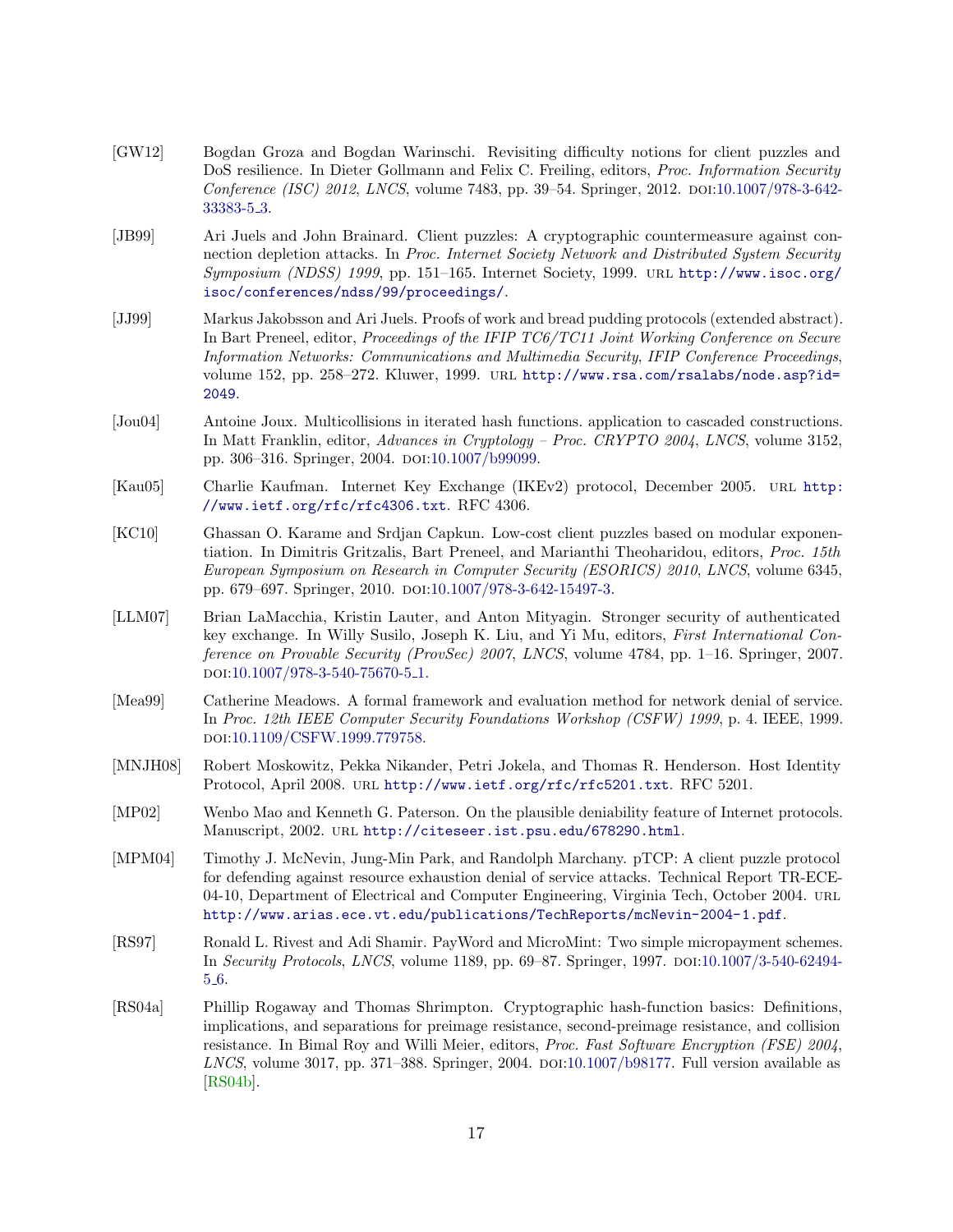- <span id="page-17-9"></span>[RS04b] Phillip Rogaway and Thomas Shrimpton. Cryptographic hash-function basics: Definitions, implications, and separations for preimage resistance, second-preimage resistance, and collision resistance, 2004. eprint <http://eprint.iacr.org/2004/035>. Extended abstract published as [\[RS04a\]](#page-16-9).
- <span id="page-17-4"></span>[RSW96] Ronald L. Rivest, Adi Shamir, and David A. Wagner. Time-lock puzzles and timed-release crypto. Technical Report TR-684, MIT Laboratory for Computer Science, March 1996. url <http://people.csail.mit.edu/rivest/RivestShamirWagner-timelock.pdf>.
- <span id="page-17-5"></span>[SGNB06] Jason Smith, Juan González Nieto, and Colin Boyd. Modelling denial of service attacks on JFK with Meadows's cost-based framework. In Rajkumar Buyya, Tianchi Ma, Reihaneh Safavi-Naini, Chris Steketee, and Willy Susilo, editors, Proc. 4th Australasian Information Security Workshop – Network Security (AISW-NetSec) 2006, CRPIT, volume 54, pp. 125–134. Australian Computer Society, 2006. url <http://crpit.com/confpapers/CRPITV54Smith.pdf>.
- <span id="page-17-10"></span>[Sho06] Victor Shoup. Sequences of games: A tool for taming complexity in security proofs, 2006. url <http://www.shoup.net/papers/games.pdf>. First version appeared in 2004.
- <span id="page-17-7"></span>[Sti02] Douglas R. Stinson. Cryptography: Theory and Practice. Chapman & Hall, second edition, 2002.
- <span id="page-17-0"></span>[SU09] Douglas Stebila and Berkant Ustaoglu. Towards denial-of-service-resilient key agreement protocols. In Colin Boyd and Juan González Nieto, editors, Proc. 14th Australasian Conference on Information Security and Privacy (ACISP) 2009, LNCS, volume 5594, pp. 389–406. Springer, 2009. doi[:10.1007/978-3-642-02620-1](http://dx.doi.org/10.1007/978-3-642-02620-1_27) 27.
- <span id="page-17-3"></span>[TBFGN06] Suratose Tritilanunt, Colin Boyd, Ernest Foo, and Juan Gonz´alez Nieto. Toward nonparallelizable client puzzles. In Feng Bao, San Ling, Tatsuaki Okamoto, Huaxiong Wang, and Chaoping Xing, editors, Cryptology and Network Security (CANS) 2007, LNCS, volume 4856. Springer, 2006. DOI[:10.1007/978-3-540-76969-9](http://dx.doi.org/10.1007/978-3-540-76969-9_16)<sub>-16</sub>.
- <span id="page-17-6"></span>[Ust08] Berkant Ustaoglu. Obtaining a secure and efficient key agreement protocol from (H)MQV and NAXOS. Designs, Codes and Cryptography,  $46(3):329-342$ , March 2008. DOI[:10.1007/s10623-](http://dx.doi.org/10.1007/s10623-007-9159-1) [007-9159-1.](http://dx.doi.org/10.1007/s10623-007-9159-1) eprint <http://eprint.iacr.org/2007/123>.
- <span id="page-17-2"></span>[WJHF04] Brent Waters, Ari Juels, J. Alex Halderman, and Edward W. Felten. New client puzzle outsourcing techniques for DoS resistance. In Birgit Pfitzmann and Peng Liu, editors, Proc. 11th ACM Conference on Computer and Communications Security (CCS), pp. 246–256. ACM, 2004. poi[:10.1145/1030083.1030117.](http://dx.doi.org/10.1145/1030083.1030117)

# <span id="page-17-1"></span>A Background

# A.1 Notation

We use different typefaces to denote variables, constants, algorithms, oracles, sets, and SECURITY notions.  $a \leftarrow_R B$  denotes a variable a being chosen uniformly at random from a set B. Throughout, "p.p.t." and "d.p.t." stand for probabilistic and deterministic polynomial time, respectively, d refers to a puzzle difficulty parameter, k refers to a security parameter, and s and  $\rho$  are secret keys. negl(k) denotes a negligible function in  $k$ , meaning it is asymptotically smaller than the inverse of any polynomial in k.

# <span id="page-17-8"></span>A.2 Message Authentication Codes

Definition 4 (Secure message authentication code [\[BKR00\]](#page-14-12)). A family of keyed message authentication codes is a set of functions MAC :  $\{0,1\}^k \times \{0,1\}^k \to \{0,1\}^k$ . Let A be a probabilistic algorithm. The experiment is the following algorithm: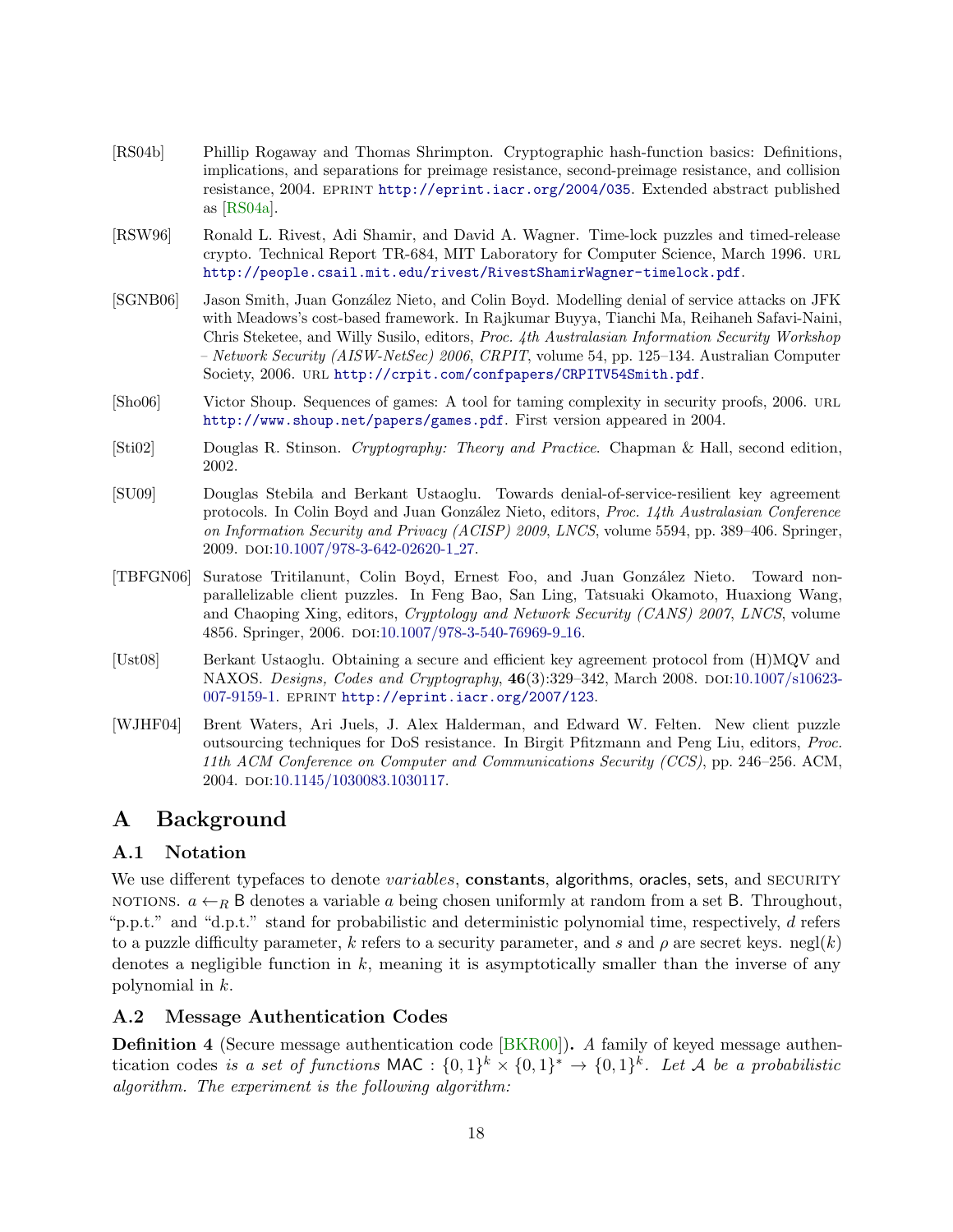• Exec<sub>MAC,k</sub>(A): Set  $mk \leftarrow_R \{0,1\}^k$ . Set  $(m,\sigma) \leftarrow A^{MAC_{mk}(\cdot)}($ ). If  $MAC_{mk}(m) = \sigma$  and m was not queried to  $\mathsf{MAC}_{mk}(\cdot)$ , then return **true**, otherwise return **false**.

Define

 $\mathrm{Adv}_{\mathsf{MAC},k}^{\text{EUCMA}}(q,t) = \max_{\mathcal{A}:q,t} \Pr\left(\mathsf{Exec}_{\mathsf{MAC},k}^{\text{EUCMA}}(\mathcal{A}) = \mathbf{true}\right)$ 

where the maximum is taken over all probabilistic algorithms  $A$  running in time at most  $t$  and making at most q queries to  $\mathsf{MAC}_{mk}(\cdot)$  in the experiment  $\check{\mathsf{Exec}}_{\mathsf{MAC},k}^{\text{ECMA}}(\mathcal{A})$ . A family of message authentication codes MAC is secure if  $\text{Adv}^{\text{SUCMA}}_{\text{MAC},k}(q, t)$  is a negligible function of k when q and t are polynomial in k.

### <span id="page-18-0"></span>A.3 Client Puzzle Definition of Chen et al.

We now give a brief overview of the client puzzle and puzzle difficulty definitions of Chen et al. [\[CMSW09a\]](#page-15-0); they also include a puzzle unforgeability definition, but we omit this from our review as it is not relevant to our work (which we justify at the beginning of Sect. [3\)](#page-4-0).

**Definition 5** (Client Puzzle [\[CMSW09a\]](#page-15-0)). A client puzzle is a tuple of the following algorithms:

- Setup( $1^k$ ): Establishes parameter spaces, public parameters params, and long-term secret s.
- $\bullet$  GenPuz(s, d, str): Generates a puzzle of difficulty d based on long-term secret s and string str.
- FindSoln( $puz, t$ ): Outputs a potential solution soln for puzzle puz within running time t.
- VerAuth(s,  $puz$ ): Checks the authenticity of puzzle puz using long-term secret s.
- VerSoln $(puz, soln)$ : Checks the correctness of solution soln for puzzle puz.

**Definition 6** (Puzzle Difficulty [\[CMSW09a\]](#page-15-0)). Let d be a difficulty parameter and let k be a security parameter. Let  $A$  be a probabilistic algorithm with oracle access to oracles CreatePuzSoln and Test:

- CreatePuzSoln(str): Set  $puz \leftarrow$  GenPuz(s, d, str) and find a valid solution soln for puz; return  $(puz, soln)$ .
- Test(str): Return  $puz \leftarrow$  GenPuz(s, d, str).

Consider the following experiment for puzzle difficulty:

• Exec $\mathcal{A},\mathsf{Puz},d(k)$ : Set  $(params,s) \leftarrow$  Setup $(\mathbf{1}^k)$ . Run A with params; A is allowed to make any number of CreatePuzSoln(str) queries. At any point in time, A can make a single  $Test(str)$ query and receives puz. A outputs soln. Return true if  $VerSoln(puz, soln) = true$ , and false otherwise.

A client puzzle Puz is said to be  $\epsilon_{d,k}(\cdot)$ -difficult if

$$
Adv_{\mathcal{A},\mathsf{Puz},d}^{\text{DIFF}}(k) = \Pr\left(\mathsf{Exec}_{\mathcal{A},\mathsf{Puz},d}^{\text{DIFF}}(k) = \mathbf{true}\right) \le \epsilon_{d,k}(t)
$$

for all probabilistic algorithms A running in time at most t, where  $\epsilon_{d,k}(t)$  is a family of functions monotonically increasing in t.

### A.4 DoS Resistance Model of Stebila and Ustaoglu

We now give an overview of the definition of Stebila and Ustaoglu [\[SU09\]](#page-17-0) for DoS resistance of key agreement protocols. A protocol consists of a presession – which contains a DoS countermeasure – followed by a session. An adversary interacts with a protocol by issuing Send queries (which deliver messages to parties) and  $\text{DoSExpose}(S)$  queries, which reveal a server's private information related to the DoS countermeasure. A key agreement protocol is denial-of-service resilient if:

- 1. when  $\text{DoSExpose}(B)$  has not been called, the presession identifiers  $(A, B, ch, re)$  satisfy a puzzling relation (this models the difficulty of solving a puzzle), and
- 2. no expensive operations are performed by a server before a presession accepts.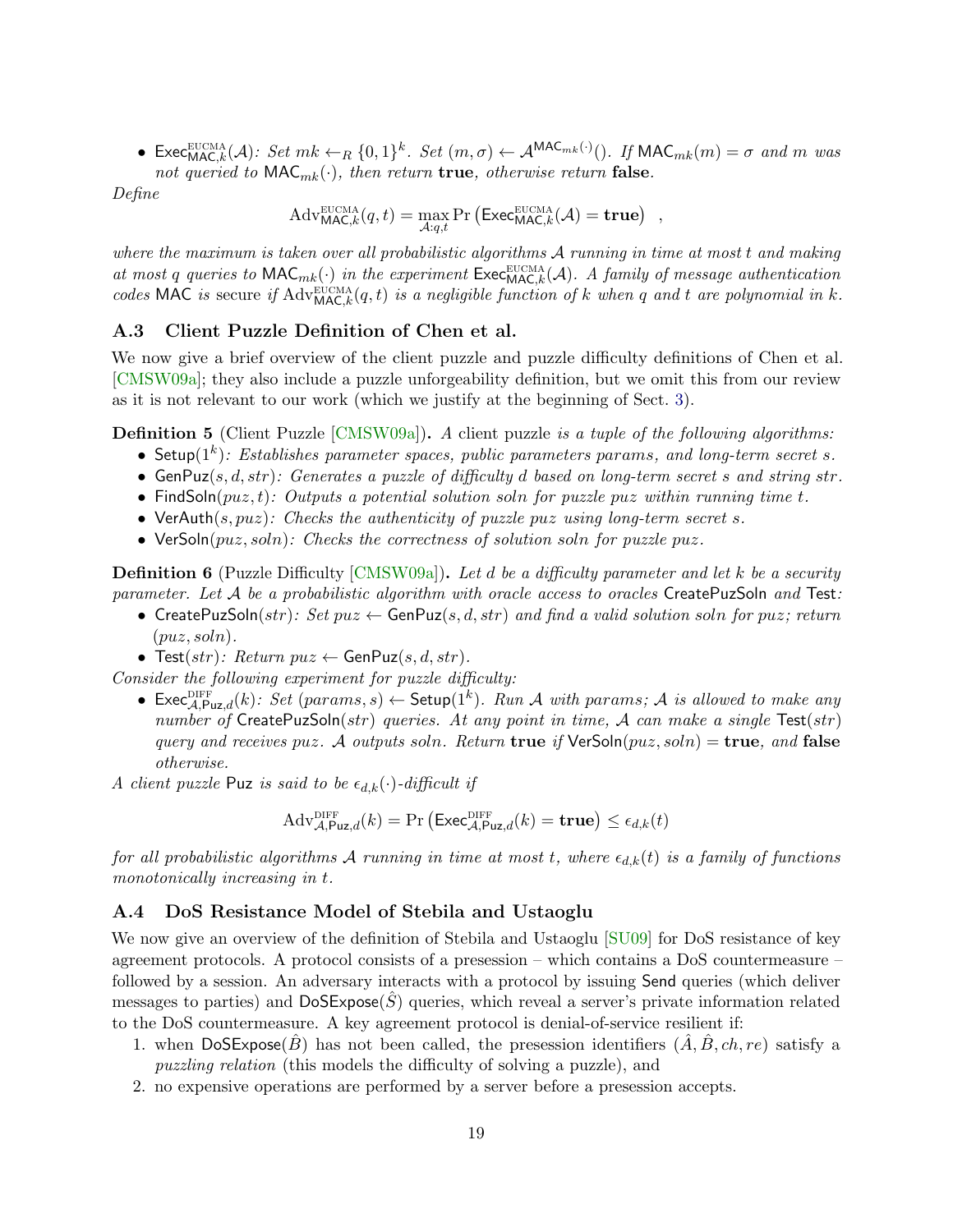A relation R is a *puzzling relation* if all of its members are tuples  $(\hat{A}, \hat{B}, ch, re)$  for which it should be hard to produce a new solution re to a puzzle  $(A, B, ch)$ , even given access to an oracle that gives valid puzzle solutions. (This puzzle-solving oracle plays a similar to the role of the CreatePuzSoln query in the Chen et al. definition [\[CMSW09a\]](#page-15-0).) It is important to note that, here, the adversary is allowed to query the puzzle-solving oracle on the target puzzle  $(\tilde{A}, \tilde{B}, ch)$ . In order to have broken the denial-of-service resistance of the protocol, a runtime-bounded adversary must simply return a "fresh" valid solution to  $(\tilde{A}, \tilde{B}, ch)$ , thereby causing a server  $\tilde{B}$  to accept a presession without having done the required work itself.

# <span id="page-19-0"></span>B Specification of MicroMint Counterexample Puzzle from Sect. [2](#page-3-0)

Puzzle Construction. In the model of Chen et al. [\[CMSW09a,](#page-15-0) Definition 1], a client puzzle is defined as a tuple of algorithms. Let  $\mathsf{MAC}: \{0,1\}^k \times \{0,1\}^k \to \{0,1\}^k$  be a family of keyed message authentication codes and let  $H: \{0,1\}^* \to \{0,1\}^{\ell}$ . The following algorithms define MMPuz, which is the puzzle from Sect. [2](#page-3-0) using the MicroMint scheme, in the language of Chen et al. [\[CMSW09a\]](#page-15-0) (as we describe in Appendix [A.3\)](#page-18-0).

- Setup $(1^k)$ : Let sSpace ←  $\{0,1\}^k$ , diffSpace ←  $\{\ell/2\}$ , strSpace ←  $\{0,1\}^*$ , puzSpace ← str<code>Space</code>  $\times$   $\{0,1\}^k$   $\times$   $\{0,1\}^k,$  and <code>soInSpace</code>  $\leftarrow$   $\{0,1\}^*$   $\times$   $\{0,1\}^*.$  Set  $mk$   $\leftarrow$   $_R$   $\{0,1\}^{\ell}.$  Set  $params \leftarrow$  (sSpace, puzSpace, solnSpace, diffSpace,  $\perp$ ). Return (params, mk).
- GenPuz $(mk, d = \ell/2, str)$ : Set  $m \leftarrow_R \{0, 1\}^k$  and  $\sigma \leftarrow \text{MAC}_{mk}(str, m)$ . Return  $(str, m, \sigma)$ .
- FindSoln $((str, m, \sigma), t)$ : Find two values  $x_1, x_2 \in \{0, 1\}^*$  such that  $H(str||m||x_1) = H(str||m||x_2)$  $x_2$ ) using a collision-finding algorithm (such as in [\[RS97,](#page-16-1) §4]). Return  $(x_1, x_2)$ .
- VerAuth $(mk,(\text{str},m,\sigma))$ : Return true if  $\sigma = \text{MAC}_{mk}(\text{str},m)$  or false otherwise.
- VerSoln $((str, m, \sigma), (x_1, x_2))$ : Return true if  $H(str||m||x_1) = H(str||m||x_2)$ , or false otherwise.

It can be seen by inspection that this puzzle satisfies the correctness requirement of Chen et al. [\[CMSW09a\]](#page-15-0).

Security Experiment. There are two security experiments defined by Chen et al.: unforgeability of puzzles and difficulty of solving puzzles. If MAC is a secure family of message authentication codes, then it is straightforward to show that the puzzle defined above satisfies the unforgeability requirement. We focus on the difficulty of solving puzzles since that is what motivates our work on powerful adversaries as described in Sect. [2.](#page-3-0)

For the purposes of the security experiment  $\mathsf{Exec}_{\mathcal{A}, \mathsf{MMPuz},d}^{\text{DIFF}}(k)$ , we define the algorithm

• CreatePuzSoln(str): Set  $(str, m, \sigma) \leftarrow$  GenPuz $(mk, d, str)$  and  $(x_1, x_2) \leftarrow$  FindSoln( $(str, m, \sigma)$ ,  $\infty$ ). Return  $((str, m, \sigma), (x_1, x_2))$ .

Fix  $d = \ell/2$ . We can see that A wins  $\mathsf{Exec}_{\mathcal{A}, \mathsf{MMPuz},d}^{\text{DIFF}}(k)$  for  $puz^{\dagger} = (str^{\dagger}, m^{\dagger}, \sigma^{\dagger})$  with  $soln^{\dagger} =$  $(x_1^{\dagger}$  $, x_2^{\dagger}$  $\frac{1}{2}$ ) if and only if  $H(str^{\dagger} || m^{\dagger} || x_1^{\dagger})$  $|_{1}^{\dagger}\rangle=H(str^{\dagger}\Vert m^{\dagger}\Vert x_{2}^{\dagger}% \Vert m^{\dagger}\Vert x_{1}^{\dagger}\Vert y_{2}^{\dagger}.$  $_{2}^{T}$ ). Assume  $H(\cdot)$  is a random oracle; note that  $H(str^{\dagger}||m^{\dagger}||)$  is also a random oracle. By the birthday paradox (c.f. [\[Sti02,](#page-17-7) §4.2.2]) the probability that an adversary A making  $q_H$  hash function queries can find a collision is approximately  $q_H/2^{\ell/2}$ , and thus

<span id="page-19-1"></span>
$$
\text{Adv}_{\mathcal{A}, \text{MMPuz}, d}^{\text{DIFF}}(k) \le \frac{q_H}{2^{\ell/2}} + \text{negl}(k) \tag{1}
$$

This is a monotonically increasing function of  $q<sub>H</sub>$ , so it satisfies the puzzle difficulty definition of Chen et al. [\[CMSW09a,](#page-15-0) Definition 3]. Moreover, it is of the form that one might expect for a reasonable client puzzle: approximately  $t/2^d$ , where t is the running time of the adversary and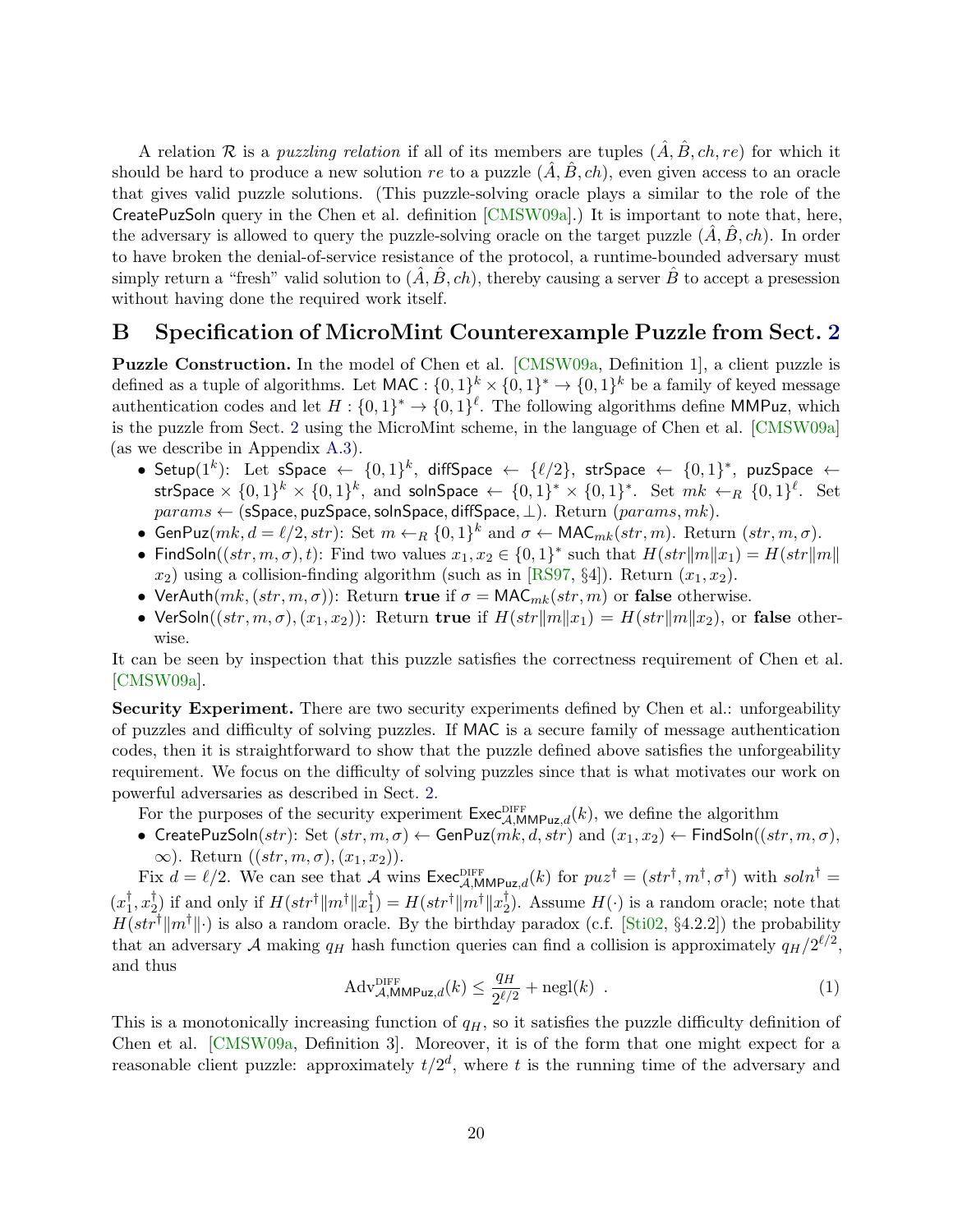d is the difficulty of the puzzle. The random oracle-based puzzle from Chen et al. [\[CMSW09a,](#page-15-0) Appendix C] is of this form as well.

Remark. While the challenger must also make many hash function calls for each CreatePuzSoln query issued by the adversary, we do not need to account for these queries in [\(1\)](#page-19-1) since the expression counts the number of queries made by the adversary, not the total running time of the adversary and challenger. If we were not working in the random oracle model, then we would need to make such an accounting.

Attack by Powerful Adversaries. By the birthday paradox, making approximately  $\sqrt{n} \cdot 2^{\ell/2}$ hash function calls results in n hash function collisions. As a result, an adversary can solve n mash function cans results in *n* hash function comsions. As a result, an adversary can solve *n* puzzles using only  $\sqrt{n} \cdot 2^{\ell/2}$  queries, not  $n \cdot 2^{\ell/2}$  queries as we would like.<sup>[9](#page-20-1)</sup> We note that, using this attack, the *n* puzzle solutions will all be for the same challenge string  $str^{\dagger}$ , since we are working with random oracle  $H(str^{\dagger}||m^{\dagger}||\cdot)$ ; however, the puzzle solutions will be distinct and thus the attack remains meaningful.

# <span id="page-20-0"></span>C Another counterexample puzzle based on signature forgery

In this appendix, we give an additional client puzzle counterexample in which  $n$  puzzles can be solved for less than n times the cost of solving one puzzle, similar to the MicroMint example in Section [2.](#page-3-0) In this puzzle, a legitimate client solves a puzzle by finding a signature forgery. The difficulty of the puzzle can be used to set the security parameter of the digital signature scheme. We typically want puzzles that are only moderately hard to solve – requiring, say,  $2^{20}$  operations – which needs smaller signature scheme security parameters than usual. For the Chen et al. model [\[CMSW09a\]](#page-15-0), we can use any signature scheme that is existentially unforgeable under chosen message attack [\[GMR88\]](#page-15-11) suffices; for the Stebila and Ustaoglu model [\[SU09\]](#page-17-0), we require a signature scheme that is strongly existentially unforgeable under chosen message attack [\[ADR02\]](#page-14-13). Interestingly, signature-forgery-based puzzle was first suggested in the paper by Dwork and Naor [\[DN92\]](#page-15-1) that originally introduced client puzzles.

The basic idea is as follows. We employ a signature scheme by Bellare and Miner [\[BM99b\]](#page-14-9). To understand the puzzle construction, we focus on the verification algorithm:

• Verify $(pk, m, (Y, Z))$ : Set  $c_1 \ldots c_{\ell} \leftarrow H(Y, m)$ . Return true if  $Z^2 = Y \cdot \prod_{i=1}^{\ell} U_i^{c_i} \mod N$ , or false otherwise.

The important part is that an  $\ell$ -bit hash is computed and then a test is performed to see if this hash satisfies a particular relation. For a client puzzle, one would typically choose  $\ell$  sufficiently small, say,  $\ell = 20$ , so that a client could iterate through many possible  $c_1 \dots c_\ell$  to find one that satisfies the relation, requiring roughly  $2^{\ell-1}$  iterations. This allows one to forge a single signature without obtaining the private keys.

An alternative method for forging signatures is to factor the RSA modulus  $N$ , obtain the private keys, and then use these to sign messages. The runtime of this procedure is dominated by the time required to factor the RSA modulus N.

The cost of solving a single puzzle, then, is approximately  $2^{\ell-1}$  operations. However, an adversary can solve n puzzles in time  $t_{\text{fact}}(k) + n \cdot t_{\text{Sign}}$ , where  $t_{\text{fact}}(k)$  is the time required to factor a k-bit RSA modulus and  $t_{\text{Sign}}$  is the time required for a signature. For sufficiently large n, this cost of solving n puzzles will be less than  $n$  times the cost of solving a single puzzle. For example, this is

<span id="page-20-1"></span><sup>&</sup>lt;sup>9</sup>And if H is an iterated hash function, we only need to hash  $\lceil \log_2 n \rceil 2^{\ell/2}$  values using Joux's multicollision attack [\[Jou04\]](#page-16-12).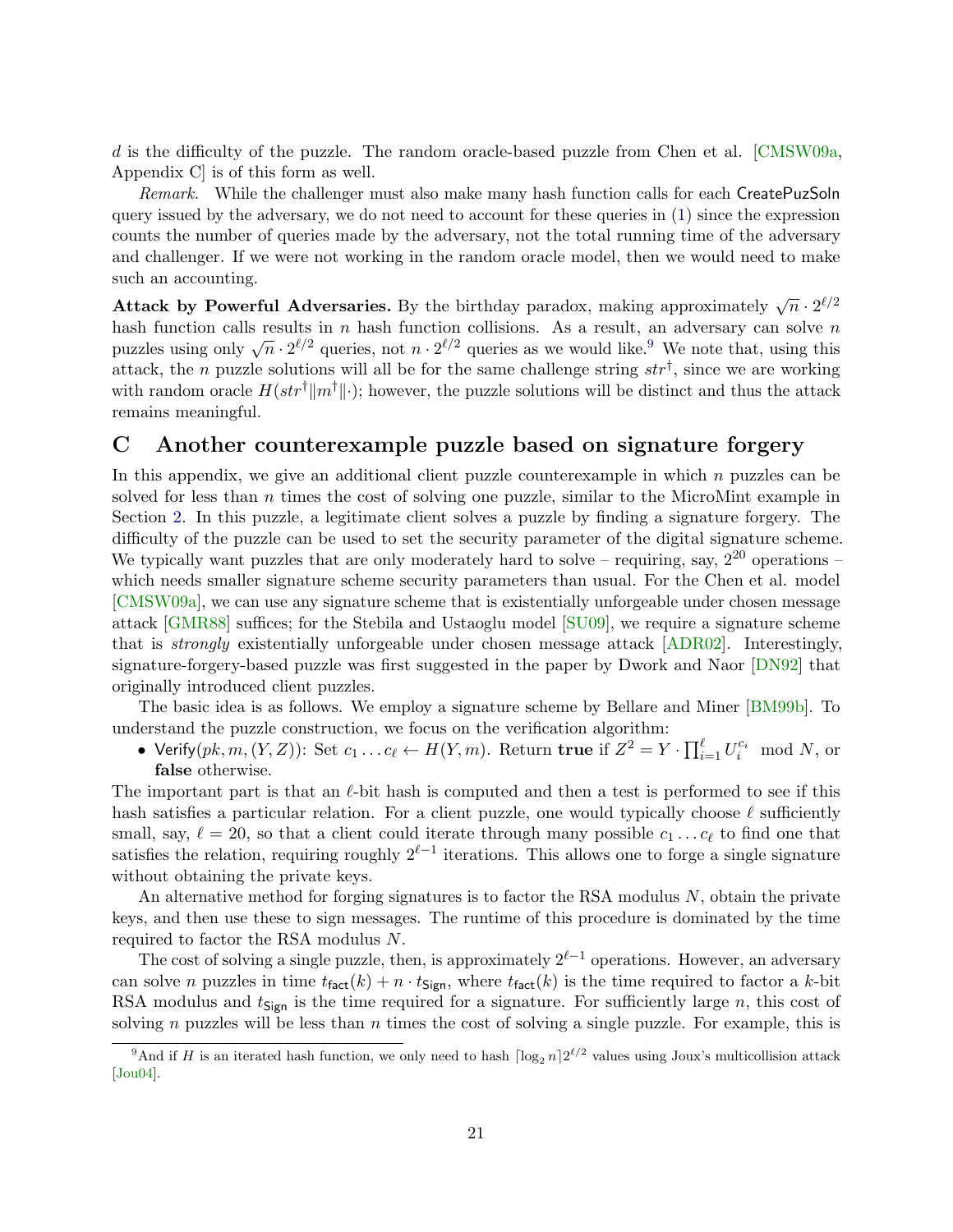the case with  $\ell = 20, k = 445, t_{\text{fact}}(k) = 2^{46}, t_{\text{Sign}} < 2^{\ell}$ , and  $n \geq 2^{27}$ .

### <span id="page-21-1"></span>C.1 Background

**Definition 7** (Signature scheme). A signature scheme is a tuple S of the following algorithms:

- KeyGen( $1^{\ell}$ ): (p.p.t.) Returns public key pk and private key sk.
- Sign(sk, m): (p.p.t.) Returns  $\sigma$ , a signature of m under sk.
- Verify $(pk, m, \sigma)$ :  $(d.p.t.)$  Returns true or false.

**Definition 8** (Existential unforgeability [\[GMR88\]](#page-15-11)). Let S be a signature scheme, A be a probabilistic

algorithm, and  $H: \{0,1\}^* \to \{0,1\}^{\ell}$  be a hash function. The experiment is the following algorithm: • Exec ${}_{S,H}^{\text{UFCMA}}(\ell, \mathcal{A})$ :  $Set(pk, sk) \leftarrow \text{KeyGen}(1^{\ell})$ .  $Set(m, \sigma) \leftarrow \mathcal{A}^{H, \text{Sign}(sk, \cdot)}(pk)$ . If Verify $(pk, m, \sigma) =$ 

true and m was not queried to  $Sign(sk, \cdot)$ , return true, otherwise return false.

Define

$$
Adv_{\mathcal{S},H}^{\text{UFCMA}}(\ell,t) = \max_{\mathcal{A}:t} \Pr\left(\text{Exec}_{\mathcal{S},H}^{\text{UFCMA}}(\ell,\mathcal{A}) = \textbf{true}\right) ,
$$

where the maximum is taken over all probabilistic algorithms  $A$  running in time at most  $t$ . A signature scheme S is said to be existentially unforgeable under a chosen message attack if  $\text{Adv}_{\mathcal{S},H}^{\text{UEMA}}(\ell,t)$  is a negligible function of  $\ell$  for all  $t \in \text{poly}(\ell)$ .

Bellare-Miner signature scheme. The Bellare-Miner signature scheme (without forward security)  $S_{BM}$  is defined as the tuple consisting of the following three algorithms [\[BM99b\]](#page-14-9). <sup>[10](#page-21-0)</sup>

- KeyGen( $1^{\ell}$ ): Let  $k = k(\ell)$  be the size of an RSA modulus required for security parameter  $\ell$ . Pick random distinct  $k/2$ -bit primes  $p, q \equiv 3 \mod 4$ . Set  $N \leftarrow pq$ . For  $i = 1, ..., \ell$ , set  $S_i \leftarrow_R \mathbb{Z}_N^*, U_i \leftarrow S_i^4 \mod N$ . Return public key  $pk = (N, U_1, \ldots, U_\ell)$ , private key  $sk = (N, S_1^2, \ldots, S_\ell^2).$
- $s_k = (N, S_1, \ldots, S_\ell).$ <br>
Sign(sk, m): Pick  $R \leftarrow_R \mathbb{Z}_N^*$ . Set  $Y \leftarrow R^2 \mod N$ ,  $c_1 \ldots c_\ell \leftarrow H(Y, m)$ ,  $Z \leftarrow R \cdot \prod_{i=1}^{\ell} S_i^{2c_i}$ mod N. Return  $(Y, Z)$ .
- Verify $(pk, m, (Y, Z))$ : Set  $c_1 \ldots c_\ell \leftarrow H(Y, m)$ . Return true if  $Z^2 = Y \cdot \prod_{i=1}^{\ell} U_i^{c_i} \mod N$ , or false otherwise.

As a corollary of Theorem 4.2 of Bellare and Miner [\[BM99b\]](#page-14-9), we have that, for an adversary running in time t using t most  $q_H$  calls to H and at most  $q_{Sign}$  calls to Sign,

<span id="page-21-2"></span>
$$
\text{Adv}_{\mathcal{S}_{\mathbf{BM}},H}^{\text{UFCMA}}(\ell,t,q_H,q_{\mathsf{Sign}}) \le 2q_H \left(2^{-\ell} + \sqrt{2\ell \text{Adv}^{\text{FACT}}(k,t')} \right) + 2^{2-k} q_H q_{\mathsf{Sign}} \quad , \tag{2}
$$

where  $t' = 2t + O(k^3)$  and Adv<sup>FACT</sup> $(k, t)$  is the probability that a probabilistic algorithm running in time t can factor a k-bit RSA modulus  $N = pq$  where  $p, q \equiv 3 \mod 4$  are random distinct k/2-bit primes. We take  $Adv^{\text{FACT}}(k, t) \leq t/t_{\text{fact}}(k)$ , where  $t_{\text{fact}}(k) = 2^{s(k)}$  and  $s(k) =$  $\left(\frac{64}{0}\right)$  $\frac{64}{9}$ )<sup>1/3</sup> log<sub>2</sub>(e)(k ln 2)<sup>1/3</sup>(ln(k ln 2))<sup>2/3</sup> – 14 [\[BCC](#page-14-6)<sup>+</sup>08, §6.2].

### C.2 In the Chen et al. model

In this section, we specify the puzzle construction fully in the model of of Chen et al. [\[CMSW09a\]](#page-15-0) and prove that it satisfies their definition of a difficult puzzle.

<span id="page-21-0"></span> $10$ In fact, the Bellare-Miner scheme is a forward secure signature scheme, in which signing keys can evolve over time and the compromise of the current signing key does not allow forging of signatures for previous time periods. We do not require this property, but fortunately the security definition reduces to the standard one when the number of time periods is taken to be 1, which we assume in the rest of the paper. Our main motivation for choosing this scheme as the basis of our puzzle is that it is a Feige-Fiat-Shamir-like signature scheme with a proof of security.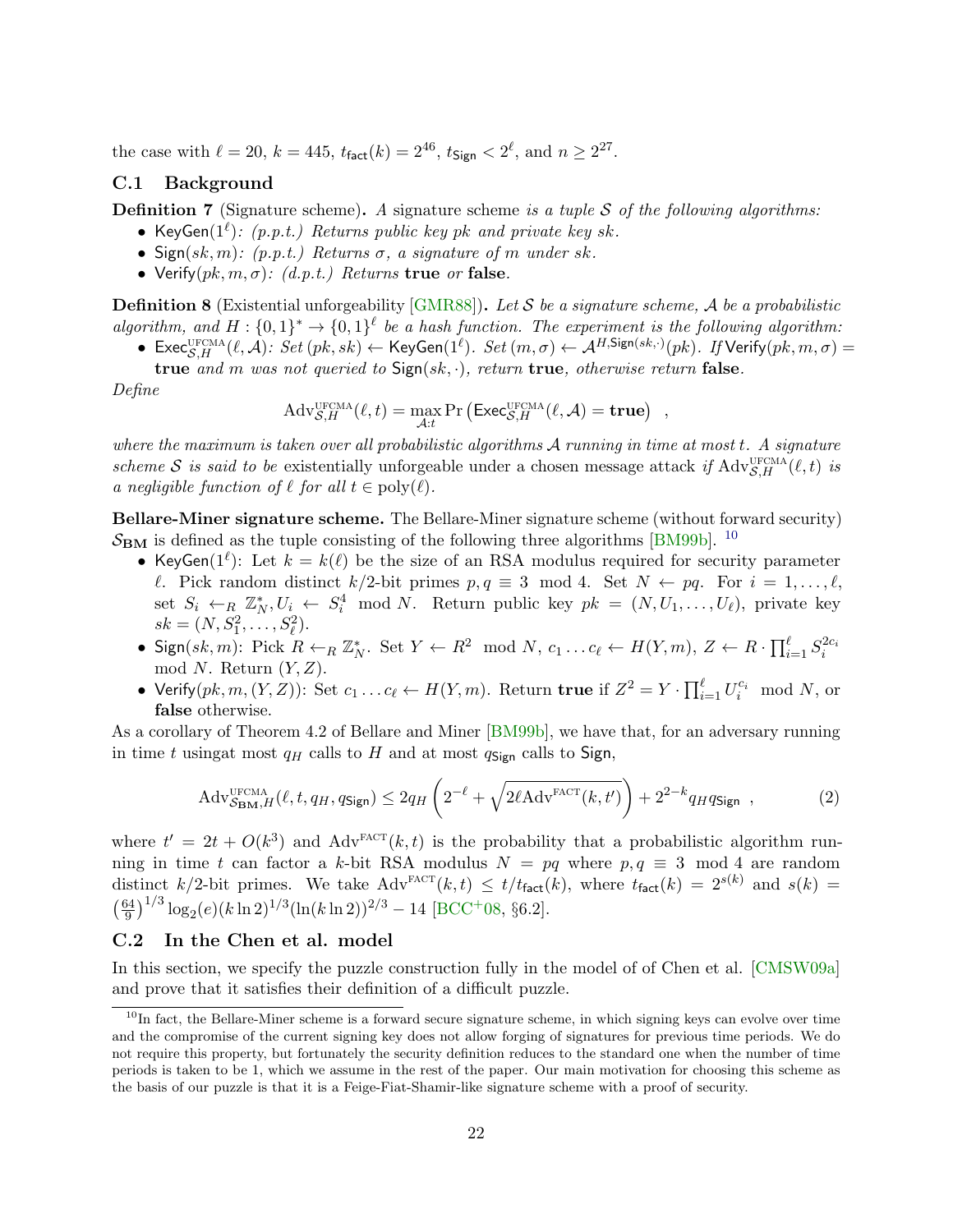**Puzzle construction.** Let  $S_{BM}$  be the Bellare-Miner signature scheme [C.1.](#page-21-1) Define the following algorithm:

• SBMForge $(pk, m)$ : Set  $c_1 \ldots c_\ell \leftarrow_R \{0, 1\}^\ell$  and  $U \leftarrow \prod_{i=1}^\ell U_i^{c_i} \mod N$ . Repeat the following: set  $Z \leftarrow_R \mathbb{Z}_N^*, Y \leftarrow Z^2/U \mod N$ ; until  $H(Y,m) = c$ . Return  $(Y, Z)$ .

In the model of Chen et al. [\[CMSW09a,](#page-15-0) Definition 1], a client puzzle is defined as a tuple of algorithms. Let MAC :  $\{0,1\}^{\ell} \times \{0,1\}^* \to \{0,1\}^{\ell}$  be a family of keyed message authentication codes. The following algorithms define SBMPuz, which is the puzzle from Section [2](#page-3-0) using the Bellare-Miner signature scheme in the language of Chen et al. [\[CMSW09a\]](#page-15-0) (as we describe in Appendix [A.3\)](#page-18-0).

- Setup $(1^{\ell})$ : Set  $(pk, sk) \leftarrow \textsf{KeyGen}(1^{\ell}), pk \leftarrow (N, U_1, \ldots, U_{\ell}), \text{ and } sk \leftarrow (N, S_1^2, \ldots, S_{\ell}^2).$  Let  $\mathsf{sSpace} \gets \{0,1\}^\ell, \mathsf{diffSpace} \gets \{2^\ell\}, \mathsf{strSpace} \gets \{0,1\}^*, \mathsf{puzSpace} \gets \mathsf{strSpace} \times \{0,1\}^\ell \times \{0,1\}^\ell,$ and solnSpace  $\leftarrow \mathbb{Z}_N^* \times \mathbb{Z}_N^*$ . Set  $mk \leftarrow_R \{0,1\}^{\ell}$ . Set  $\Pi \leftarrow pk$  and  $params \leftarrow$  (sSpace, puzSpace, solnSpace, diffSpace,  $\Pi$ ). Return  $(params, (sk, mk))$ .
- GenPuz((sk, mk), d, str): Set  $m \leftarrow_R \{0,1\}^{\ell}$  and  $\sigma \leftarrow \textsf{MAC}_{mk}(str, m)$ . Return  $(str, m, \sigma)$ .
- FindSoln( $(str, m, \sigma)$ , t): Run SBMForge(pk, m) until time t has elapsed or it returns a value  $(Y, Z)$ , whichever comes first. Return  $(Y, Z)$ .
- VerAuth $((sk,mk),(str,m,\sigma))$ : Return true if  $\sigma = \text{MAC}_{mk}(str,m)$  or false otherwise.
- VerSoln $((str, m, \sigma), (Y, Z))$ : Set  $c_1 \ldots c_\ell \leftarrow H(Y, m)$ . Return true if  $Z^2 \equiv Y \cdot \prod_{i=1}^{\ell} U_i^{c_i}$  $mod N$ , or **false** otherwise.

It can be seen by inspection that this puzzle satisfies the correctness requirement of Chen et al. [\[CMSW09a\]](#page-15-0).

Security experiment. There are two security experiments defined by Chen et al.: unforgeability of puzzles and difficulty of solving puzzles. If MAC is a secure family of message authentication codes, then it is straightforward to show that the puzzle defined above satisfies the unforgeability requirement. We focus on the difficulty of solving puzzles since that is what motivates our work on powerful adversaries as described in Section [2.](#page-3-0)

For the purposes of the security experiment  $\mathsf{Exec}_{\mathcal{A},\mathsf{SBMPuz},d}^{\text{DIFF}}(\ell)$ , we define the algorithm

• CreatePuzSoln(str): Set  $(str, m, t) \leftarrow$  GenPuz $((sk, mk), d, str)$  and  $(Y, Z) \leftarrow$  Sign(sk, m). Return  $((str, m, t), (Y, Z)).$ 

Fix  $d = 2^{\ell}$ . We can see that A wins  $\text{Exec}_{\mathcal{A}, \text{SBMPuz}, d}^{\text{DIFF}}(\ell)$  for  $puz^{\dagger} = (str^{\dagger}, m^{\dagger}, t^{\dagger})$  with  $soln^{\dagger} =$  $(Y^{\dagger}, Z^{\dagger})$  if and only if  $(Y^{\dagger}, Z^{\dagger})$  is a signature of  $m^{\dagger}$  in the  $S_{BM}$  signature scheme. Moreover, since every  $m$  in every puzzle generated by CreatePuzSoln was generated randomly, as was  $m^\dagger$  in the call to GenPuz(s, d, str<sup>†</sup>), we have that, except with negligible (in  $\ell$ ) probability,  $m^{\dagger}$  was never an input to Sign(sk,  $\cdot$ ). Thus,  $(Y^{\dagger}, Z^{\dagger})$  is a forgery for  $m^{\dagger}$  under chosen message attack. For an adversary A running in time at most  $t$ , we therefore have

<span id="page-22-0"></span>
$$
\begin{split} \n\mathrm{Adv}_{\mathcal{A},\mathsf{SBMPuz},d}^{\text{DIFF}}(\ell) &\leq \mathrm{Adv}_{\mathcal{S}_{\mathbf{BM}},H}^{\text{UFCMA}}\left(\ell,t+O(q_C), q_H, q_C\right) + \text{negl}(\ell) \\ \n&\leq 2q_H 2^{-\ell} + 2q_H \sqrt{2\ell \mathrm{Adv}^{\text{FACT}}(k, 2t+O(q_C)+k^3)} + 2^{2-k}q_H q_C + \text{negl}(\ell) \quad , \quad (3) \n\end{split}
$$

where  $q_C$  is the number of CreatePuzSoln queries issued and  $q_H$  is the number of hash function queries issued by  $A$ , and k is the size of the RSA modulus. This is a monotonically increasing function of t, so it satisfies the puzzle difficulty definition of Chen et al. [\[CMSW09a,](#page-15-0) Definition 3]. Moreover, it is of the form that one might expect for a reasonable client puzzle: approximately  $t/d$ , where t is the running time of the adversary and d is the difficulty of the puzzle. The random oracle-based puzzle from Chen et al. [\[CMSW09a,](#page-15-0) Appendix C] is of this form as well.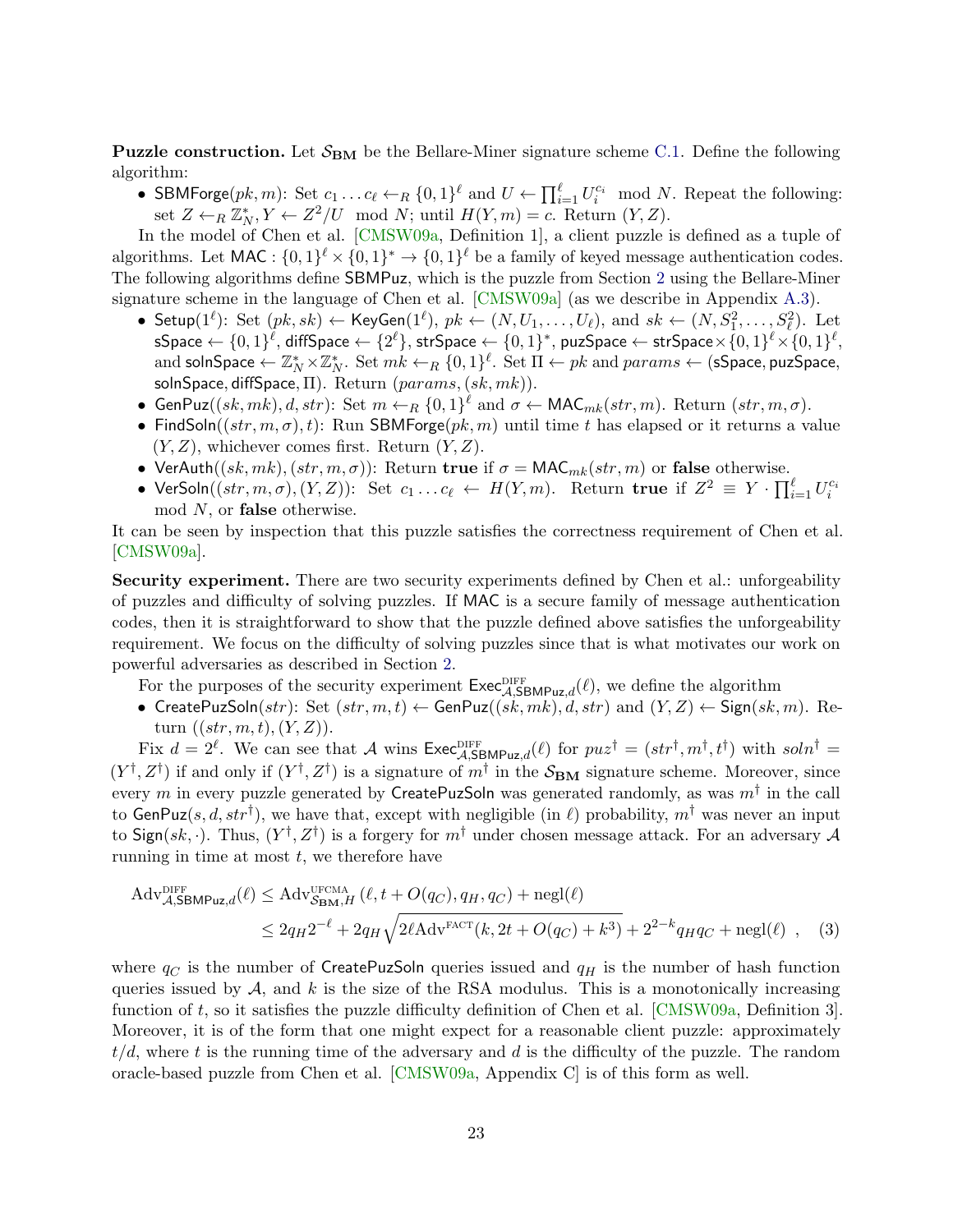We want the expression in equation [\(3\)](#page-22-0) to be approximately bounded by  $q_H/2^{\ell-1} + \text{negl}(\ell)$ . To do so requires each term in equation [\(3\)](#page-22-0) to be (approximately) less than or equal to  $q_H/2^{\ell-1} + \text{negl}(\ell)$ . For the first term, it follows vacuously. For the second term, it is satisfied when  $s(k) \geq 1 + \log_2 \ell + 2 \log_2 t$ , where  $s(k)$  is as defined in Appendix [C.1.](#page-21-1)

Attack by powerful adversaries. For an example that allows an attack by a powerful adversary, we will choose the difficulty parameter  $\ell$  and the size of the RSA modulus  $k = k(\ell)$  such that both forging procedures satisfy the puzzle difficulty requirement. However, an adversary who uses the factoring approach will be able to solve many puzzles for less than the cost of solving those puzzles individually using the algorithm SBMForge. In particular, an adversary using the factoring approach can solve n puzzles in time roughly  $t_{\text{fact}}(k) + nt_{\text{Sign}}$ , whereas the cost to solve n puzzles individually should be  $n2^{\ell-1}$ . When  $\ell = 20$ , equation [\(2\)](#page-21-2) requires  $s(k) \geq 46$  and hence  $k \geq 445$ . This means that an adversary can solve *n* puzzles in time  $2^{46} + nt_{\text{Sign}}$ , which, when  $t_{\text{Sign}} < 2^{20}$ , is less than  $n \cdot 2^{20}$  for  $n \geq 2^{27}$ .

### C.3 In the Stebila and Ustaoglu model

For the Stebila and Ustaoglu model, a puzzle construction using digital signatures would require a strongly unforgeable signature scheme [\[ADR02\]](#page-14-13). A few such schemes exist [\[ADR02,](#page-14-13) [BSW06,](#page-15-12) [BS07b\]](#page-15-7) and could be used generically to construct a DoS countermeasure in which the solution to a puzzle is a forgery of a signature on the puzzle. This would result in a countermeasure that satisfies the Stebila and Ustaoglu definition, but for which a powerful adversary can solve  $n$  puzzles for less than n times the cost of solving a single puzzle.

### C.4 In this paper's model

This signature-forgery-based puzzle that we constructed to demonstrate a weakness in existing puzzle difficulty definitions does not satisfy our definition of strong puzzle difficulty from Section [3.2.](#page-5-2) Recall that there are two strategies to solve the signature-forgery-based puzzles: (1) construct a forgery on a single message by finding a preimage in the hash function, or (2) factor the RSA modulus to recovery the signing key and then sign the message. Suppose we have chosen our system so that the amount of time it takes to perform (1) is  $d = 2^{20}$  operations, the time it takes to factor the RSA modulus is  $2^k = 2^{46}$  operations, and the time it takes to sign a message is  $t_{\text{Sign}} < d = 2^{20}$ . Suppose A is asked to solve n puzzles in time t. If  $t < 2^{46} + n \cdot t_{Sign}$ , then A employs strategy (1), otherwise it employs strategy (2). Therefore,

$$
\Pr\left(\mathsf{Exec}_{\mathcal{A},n,2^{20},\mathsf{SBMPuz}}^{\text{INT-STR-DIFF}}(46) = \mathbf{true}\right) \ge \min\left\{1, f(t,n)\right\} .
$$

where

$$
f(t,n) = \max\left\{\frac{t}{n2^{20}}, \frac{t}{2^{46}+n \cdot t_{\text{Sign}}}\right\} .
$$

We observe that  $f(t, n) > f(t/n, 1)$  for  $n > 2^{27}$  since  $t_{\text{Sign}} < d = 2^{20}$ .

$$
f(t,n) = \frac{t}{2^{46} + nt_{\text{Sign}}} \approx \frac{t}{nt_{\text{Sign}}} > \frac{t}{2^{20}n} = \frac{t/n}{2^{20}} = f(t/n, 1) .
$$

<span id="page-23-0"></span>As a result, the signature-forgery-based puzzle is not an  $\epsilon_{d,k,n}(\cdot)$ -strongly difficult interactive puzzle according to Definition [2](#page-6-2) for  $\epsilon_{d,k,n}(t) = t/dn + \text{negl}(k)$  (or any constant multiple thereof).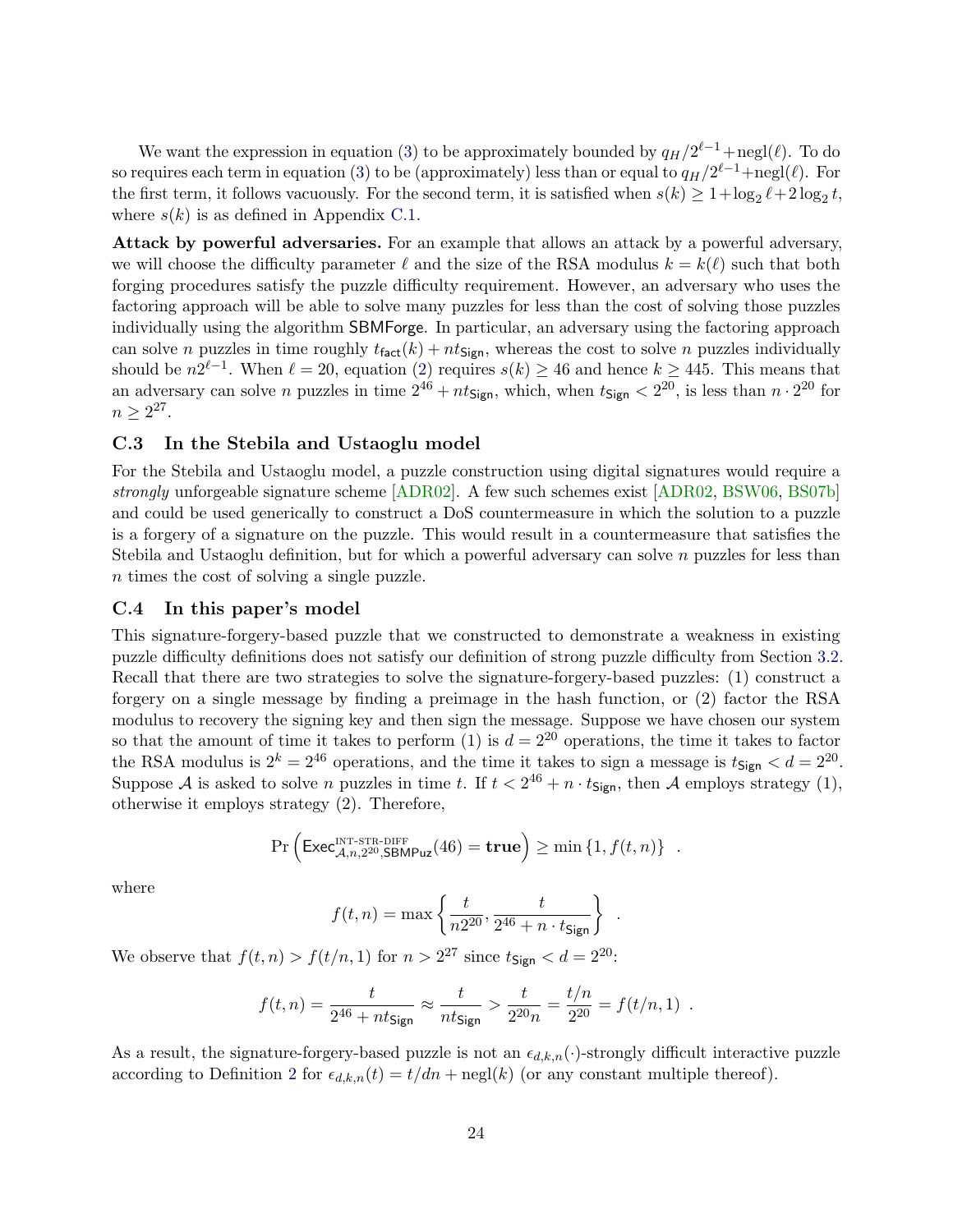# D Difficulty of the SPuz Hash Function Inversion Client Puzzle

In this appendix, we present a proof that the **SPuz** hash function inversion client puzzle from Sect. [3.3](#page-7-0) is a strongly-difficult interactive client puzzle in the random oracle model [\[BR93c\]](#page-15-6).

**Theorem 1.** Let H be a random oracle. Let  $\epsilon_{d,k,n}(q) = \left(\frac{q+n}{n^{2d}}\right)^{n}$  $\left(\frac{q+n}{n2^d}\right)^n$  + negl(k). Then **SPuz**<sub>H</sub> is an  $\epsilon_{d,k,n}(q)$ -strongly-difficult interactive client puzzle, where  $q = q_1 + q_2 + \cdots + q_n$  and  $q_i$  is the number of distinct H queries made by A of the form  $H(\cdot || x''_i, d, str_i)$  where  $puz_i = (x''_i, y_i)$ .

Proof. For the  $\text{Exec}^{\text{INT-STR-DIFF}}$  experiment, we need to specify how the GetSoln oracle obtains a solution to a generated puzzle.

• GetSoln $(str, (x'', y))$ : If  $(x'', y)$  was recorded by GetPuz, then return x', where  $x = x' || x''$  was the random bit string chosen in GenPuz for this puzzle; otherwise, return ⊥.

The proof proceeds using a counting argument. Fix d. Let  $A$  be a probabilistic algorithm. Clearly, there is a strategy for A to win the experiment with probability 1, by making at most  $n2^d$ calls to H: for each of n puzzles  $puz_i = (x''_i, y_i)$ , try all strings z of length d until one is found such that  $H(z||x''_i, d, str_i) = y_i$ . In the random oracle model, this is essentially the optimal strategy.

Let  $Z_i = \{z_{i,1}, \ldots, z_{i,q_i+1}\} \subseteq \{0,1\}^*$  with  $|Z_i| = q_i + 1$  (that is, the set contains no repetitions). Let  $E_{i,j}$  be the event that  $H(z_{i,j}) = y_i$  for  $j = 1, \ldots, q_i$ . Since the output of H is independent and uniformly random, and since  $x_i$  was chosen independently and uniformly at random, we have that  $Pr(E_{i,j}) \leq 2^{-d}$ . Let  $F_i$  be the event that there exists  $z_{i,j} \in Z_i$  such that  $H(z_{i,j}) = y_i$ ; in other words,  $F_i = \bigvee_{j=1}^{q_i+1} E_{i,j}$ . Let  $q_i \in \{0, \ldots, d\}$  be the number of queries issued to H for puzzle  $i = 1, \ldots, n$ , so that  $q = \sum_{i=1}^{n} q_i$ . Then

$$
\Pr\left(\bigwedge_{i=1}^{n} F_i\right) = \prod_{i=1}^{n} \Pr(F_i) = \prod_{i=1}^{n} \Pr\left(\bigvee_{j=1}^{q_i+1} E_{i,j}\right) \le \prod_{i=1}^{n} \sum_{j=1}^{q_i+1} \Pr(E_{i,j})
$$
  
=  $\prod_{i=1}^{n} \frac{q_i+1}{2^d} \le \left(\frac{\sum_{i=1}^{n} (q_i+1)}{n2^d}\right)^n = \left(\frac{q+n}{n2^d}\right)^n$ 

We note that any adversary making  $q_i$  queries to H has at best a probability of  $(q_i + 1)/2^d$  of returning a value  $z_i$  that satisfies  $H(z_i) = y_i$ : checking  $q_i$  values using H, and, if that fails then guessing at random one of the remaining values. Thus,

$$
\Pr\left(\text{Exec}_{\mathcal{A},n,d,\mathbf{SPuz}}^{\text{INT-STR-DIFF}}(k) = \mathbf{true}\right) \le \Pr\left(\bigwedge_{i=1}^{n} F_i\right) \le \left(\frac{q+n}{n2^d}\right)^n + \text{negl}(k) = \epsilon_{d,k,n}(q) .
$$

Finally it is easy to see that  $\left|\epsilon_{2d,k,n}(q)-\epsilon_{2d,k,1}(q/n)\right| \leq \text{negl}(k)$  for all n and q such that  $\epsilon_{2d,k,n}(q) \leq 1$ . Thus, **SPuz** is an  $\epsilon_{2^d,k,n}(q)$ -strongly-difficult interactive client puzzle. П

# <span id="page-24-0"></span>E Specification and Difficulty of the Hashcash Client Puzzle

In this appendix, we specify Hashcash as a client puzzle in the language of Sect. [3.1](#page-5-3) and prove that it is a strongly-difficult non-interactive client puzzle.

A Hashcash stamp [\[Bac04\]](#page-14-3) is a string of the form

### ver:bits:date:resource:[ext]:rand:counter

- ver is a version identifier and is fixed to 1;
- bits is the "value" of the stamp: the number of zeros at the start of the output;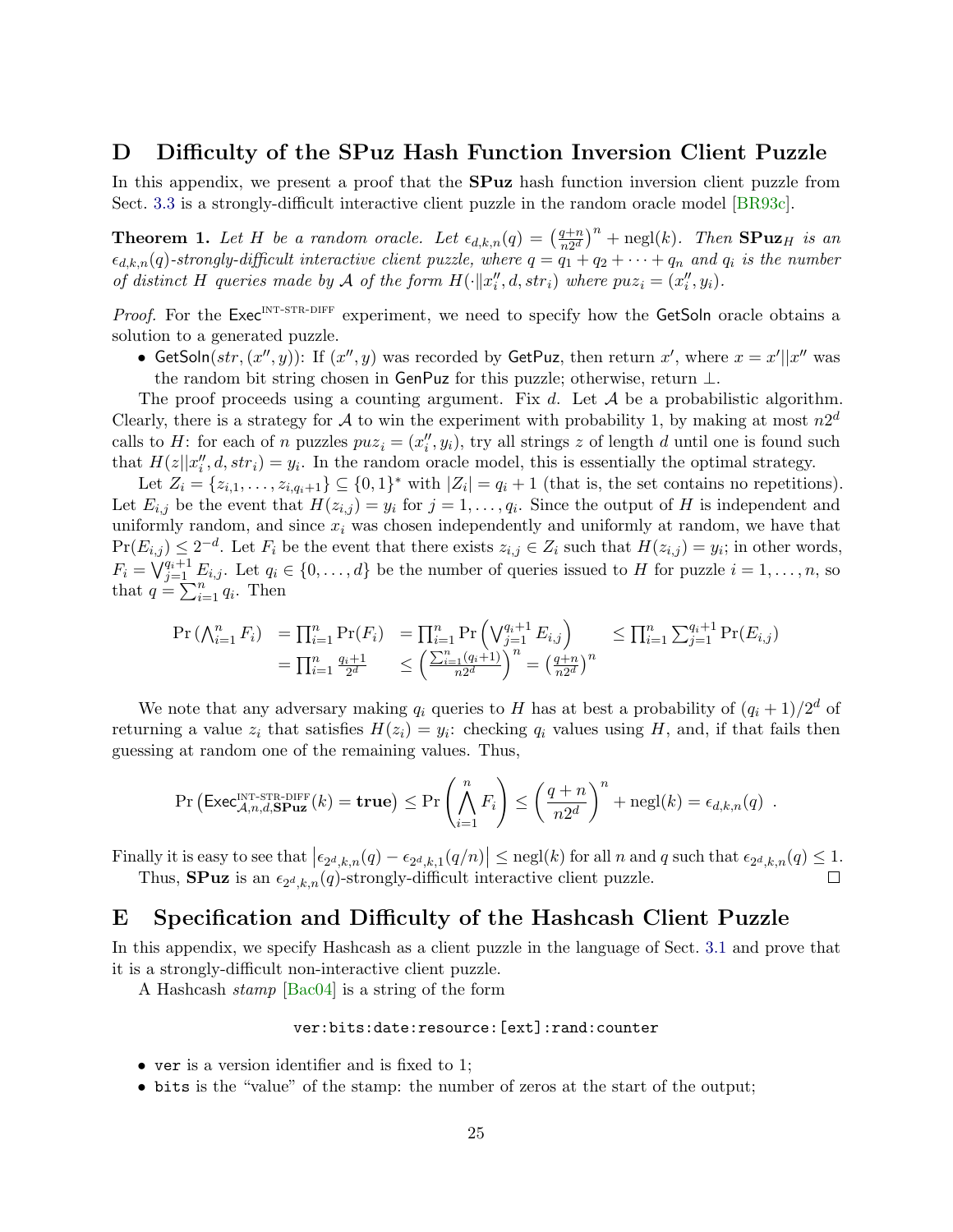- date is the date the stamp is intended for, in the format YYMMDD[hhmm[ss]];
- resource is the name of the resource this stamp is intended for; for email, this is the recipient's email address, such as test@example.com;
- ext (optional) is reserved for future extensions and is presently not supported;
- rand is a random string in Base64<sup>∗</sup> , chosen by the client to avoid collisions with other senders' stamps;
- counter is a string in Base64<sup>∗</sup> that is the solution to the puzzle.

Here, Base64 = { $a, \ldots, z, A, \ldots, Z, 0, \ldots, 9, +, /, =$  }.

Let  $H: \{0,1\}^* \to \{0,1\}^k$  be a hash function. Define **Hashcash**<sub>H</sub> to be the following tuple of algorithms:

- Setup $(1^k)$ : Set sSpace ← { $\perp$ }, diffSpace ← {0,1,...}, strSpace to be the set of strings of the form ver:bits:date:resource where ver = 1, bits  $\in$  diffSpace, date is a correctlyformatted date as specified above, and resource is a correctly-formatted email address, puzSpace  $\leftarrow$  strSpace  $\times$  Base64 $^*$ , and soInSpace  $\leftarrow$  Base64 $^*$ . Set  $s \leftarrow \perp$ .
- $\bullet$  GenPuz $(\perp, d, str)$ : Set rand  $\leftarrow_R$  Base64 $^k$  and  $puz \leftarrow str:$ rand.
- FindSoln $(str, puz, t)$ : For i from 0 to  $\max\{t, 2^d\}$ : set  $soln \leftarrow i$  (in Base64); if  $H(puz: soln)_{[1...d]}$  $= 0 \dots 0$  then return soln.
- VerSoln( $\perp$ , str, puz, soln), where  $puz = \texttt{ver:bits:date:resource::rand:}$  If any of the following checks fail, return false: check ver = 1, bits  $\geq d$ , date is valid, resource is valid (for the application),  $puz: soln$  is not in the double-spend database, and  $H(puz: soln)_{[1... \text{bits}]} = 0...0$ . Store  $puz:soln$  in the double-spend database. Return true.

**Theorem 2.** Let  $H: \{0,1\}^k \to \{0,1\}^k$ ,  $k \geq d$ , be a random oracle. Let  $\epsilon_{d,k,n}(q) = \frac{q+n}{n2^d}$ . Then Hashcash<sub>H</sub> is an  $\epsilon_{d,k,n}(q)$ -strongly-difficult non-interactive client puzzle, where q is the number of distinct queries made by A to H.

Remark. Theorem [2](#page-9-2) assumes that the hash function H behaves as a random oracle. It would be desirable to use a more concrete hash function property [\[RS04a\]](#page-16-9), such as preimage resistance. However, the non-interactive nature of the definition seems to preclude such a security reduction.

*Proof.* Fix d. Let  $x_1, \ldots, x_q$  be the q distinct queries issued by A to H. Note that, although there is no shortcut for the challenger to respond to CreatePuzSoln queries, we only need to count  $\mathcal{A}$ 's queries to H since H is a random oracle. Let  $E_i$  be the binary random variable corresponding to the event that  $x_i$  is a valid Hashcash stamp — in other words,  $E_i = 1$  if and only if  $H(x_i)_{[1...d]} = 0 \dots 0$ . Then  $Pr(E_i = 1) \leq 1/2^d$ . Since H is a random oracle and the  $x_i$  are distinct, the  $E_i$  are independent.

Let  $F = \sum_{i=1}^{q} E_i$ . By Markov's inequality,  $Pr(F \ge n) \le E(F)/n$ . Since F is a binomial random variable with parameters q and  $p \leq \frac{1}{2}$  $\frac{1}{2^d}$ , we have that  $E(F) \le q/2^d$ , and hence  $Pr(F \ge n) \le q/n2^d$ .

The best strategy for an adversary is to make  $q$  queries to  $H$  to attempt to find valid Hashcash stamps, and then, if it has found less than  $n$  such stamps, to return random guesses (without checking the oracle) for any remaining stamps; there are at most  $n$  such guesses made. Hence,

$$
\Pr\left(\text{Exec}_{\mathcal{A},n,d,\text{Hasheash}_H}^{\text{NINT-STR-DIFF}}(k) = \text{true}\right) \le \frac{q+n}{n2^d} = \epsilon_{d,k,n}(q) .
$$

<span id="page-25-0"></span>Finally, we note that  $\epsilon_{d,k,n}(q) = \frac{q+n}{n2^d} = \epsilon_{d,k,1}(q/n)$  and thereby satisfies  $|\epsilon_{d,k,n}(q) - \epsilon_{d,k,1}(q/n)| \leq$ negl(k). Thus, **Hashcash**H is an  $\epsilon_{d,k,n}(q)$ -strongly-difficult non-interactive client puzzle.  $\Box$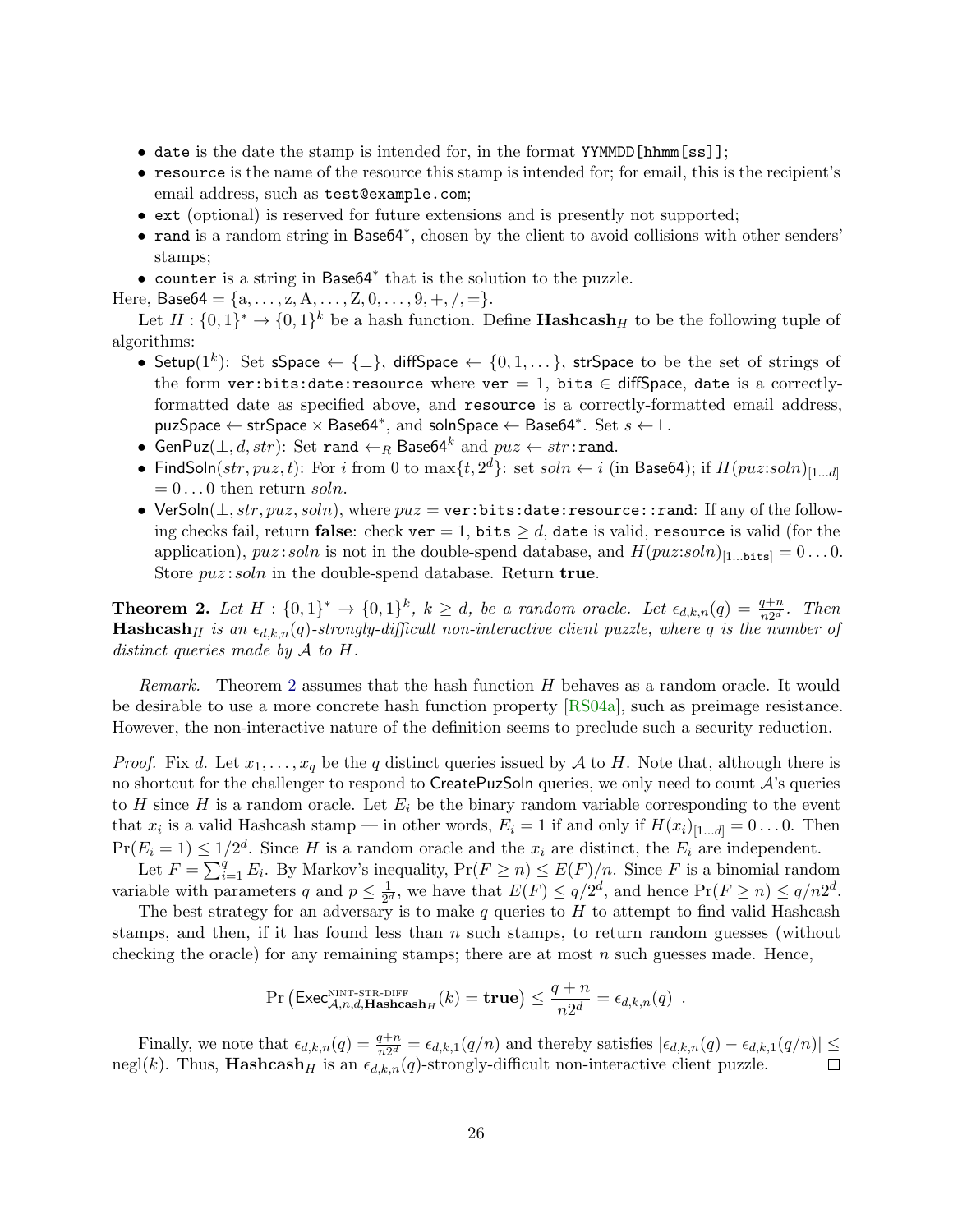# F Denial of Service Resistance of  $D(P)_{Puz,d,MAC,k}$

In this section, we give a proof of Theorem [3,](#page-12-1) that  $D(P)_{\text{Puz},d,\text{MAC},k}$  is a DoS-resistant protocol.

**Theorem 3.** Let P be a protocol such that  $S$ Action1<sub>P</sub> does not involve any expensive operations. Suppose that Puz is an  $\epsilon_{d,k,n}(t)$ -strongly-difficult interactive puzzle with long-term secret key space  $sSpec = \{\perp\}$  and that MAC is a family of secure message authentication codes. Then  $D(P)_{\text{Puz},d,\text{MAC},k}$  is an  $\epsilon'_{d,k,n}(t)$ -denial-of-service-resistant protocol, for  $\epsilon'_{k,n}(t) = \epsilon_{d,k,n}(t+t_0q_{\text{Send}}) +$ negl(k), where  $q_{\text{Send}}$  is the number of Send queries issued and  $t_0$  is a constant depending on the protocol, assuming  $t \in \text{poly}(k)$ .

Proof. The argument for the first part of Definition [3](#page-10-1) proceeds using a sequence of games [\[Sho06\]](#page-17-10). The proof idea is relatively straightforward. First, using a hybrid argument in games  $G_1, \ldots, G_m$ , we replace the message authentication code MAC with a private list of authenticated messages and reject any messages not on that list; if an adversary can distinguish this from the original protocol, then we have a forging algorithm for MAC. Next, in game  $G_{m+1}$ , we use the fresh accepted presessions in the protocol as solutions to the strongly-difficult interactive client puzzle game.

**Game**  $G_0$ . Let  $G_0$  denote the original protocol  $D(P)_{\text{Puz},d,\text{MAC},k}$ . Then

<span id="page-26-0"></span>
$$
\Pr\left(\text{Exec}_{\mathcal{A},n,D(P)_{\text{Puz},d,\text{MAC},k}}^{\text{DOS}}(k) = \text{true}\right) = \Pr\left(\text{Exec}_{\mathcal{A},n,G_0}^{\text{DOS}}(k) = \text{true}\right) \quad . \tag{4}
$$

**Game**  $G_i$ , for  $i = 1, ...,$  Servers. We now describe a sequence of games  $G_1, ..., G_m$ , where  $m =$  $|\textsf{Servers}|$ . First, let  $\hat{S}_1^*, \ldots, \hat{S}_m^*$  be a random permutation of Servers. Let Servers $_i^* = \{\hat{S}_1^*, \ldots, \hat{S}_{i-1}^*\}$ , and let  $\overline{\mathsf{Servers}}_i^* = \{\hat{S}_{i+1}^*, \ldots, \hat{S}_m^*\}$ . Initialize the experiment  $\mathsf{Exec}_{\mathsf{MAC},k}^{\text{EUCMA}}$  with oracle  $\mathsf{MAC}^*(\cdot)$ .

We define game  $G_i$ , for  $i = 1 \ldots, m$ , as the same game as  $G_{i-1}$  with the following modifications:

- ServerSetup $(\hat{S})$ : If  $\hat{S} \neq \hat{S}^*_i$ , then set  $mk_{\hat{S}} \leftarrow_R \{0,1\}^k$  and  $\rho_{\hat{S}} \leftarrow mk_{\hat{S}}$ , otherwise set  $\rho_{\hat{S}} \leftarrow \perp$ .
- Expose $(\hat{S})$ : If  $\hat{S} \neq \hat{S}_i^*$ , then return  $mk_{\hat{S}},$  otherwise abort.
- Send $(\hat{S}, i, M)$ : The following lines from Figure [1](#page-12-0) are replaced:
	- 7. If  $\hat{S} \neq \hat{S}_i^*$ , then  $\sigma \leftarrow \text{MAC}_{mk_{\hat{S}}}(str, puz)$ ; otherwise, set  $\sigma \leftarrow \text{MAC}^*(str, puz)$ . If  $\hat{S} \in$ Servers $_i^* \cup \hat{S}_i^*$ , then add  $(str, puz, \sigma)$  to  $MACList_{\hat{S}}$ .
	- 11. If  $\hat{S} \in \textsf{Servers}_i^*$  and  $(str, px, \sigma) \notin MACList_{\hat{S}}$ , then reject; else if  $\hat{S} = \hat{S}_i^*$  and  $(str, px, \sigma)$  $\notin MACList_{\hat{S}}$ , then try  $((str, puz), \sigma)$  as a MAC<sup>\*</sup> forgery; else if  $\hat{S} \in \overline{\mathsf{Servers}}_i^*$ , then reject if  $\sigma \neq \mathsf{MAC}_{mk_{\hat{S}}}(str, puz)$ .

Let  $E_i$  be the event that  $\mathsf{Expose}(\hat{S}_i^*)$  is not called and  $\hat{S}_i^*$  receives a message in line 11 that is a valid MAC tag but is not in  $MACList_{\hat{S}^*_{i}}$ . Then, when  $E_i$  does not occur, any adversary that can distinguish the probability distribution of messages presented in game  $G_{i-1}$  from the distribution of messages presented in game  $G_i$  can be used as a MAC<sup>\*</sup> forger. Hence,

$$
\left| \Pr \left( \text{Exec}_{\mathcal{A},n,G_{i-1}}^{\text{DOS}}(k) = \text{true} \right) - \Pr \left( \text{Exec}_{\mathcal{A},n,G_i}^{\text{DOS}}(k) = \text{true} \right) \right| \leq \Pr(E_i) \text{Adv}_{\text{MAC},k}^{\text{EUCMA}}(q_{\text{Send}},t) , \quad (5)
$$

where  $q_{\mathsf{Send}}$  is the number of Send queries issued in game  $G_i$  and t is the running time of A plus a constant multiple of  $q_{\mathsf{Send}}$ . Note that since a valid adversary A against  $\mathsf{Exec}_{\mathcal{A},n,G_i}^{\text{pos}}$  must leave at least one server unexposed, we have that  $Pr(E_i) \geq 1/|S$ ervers.